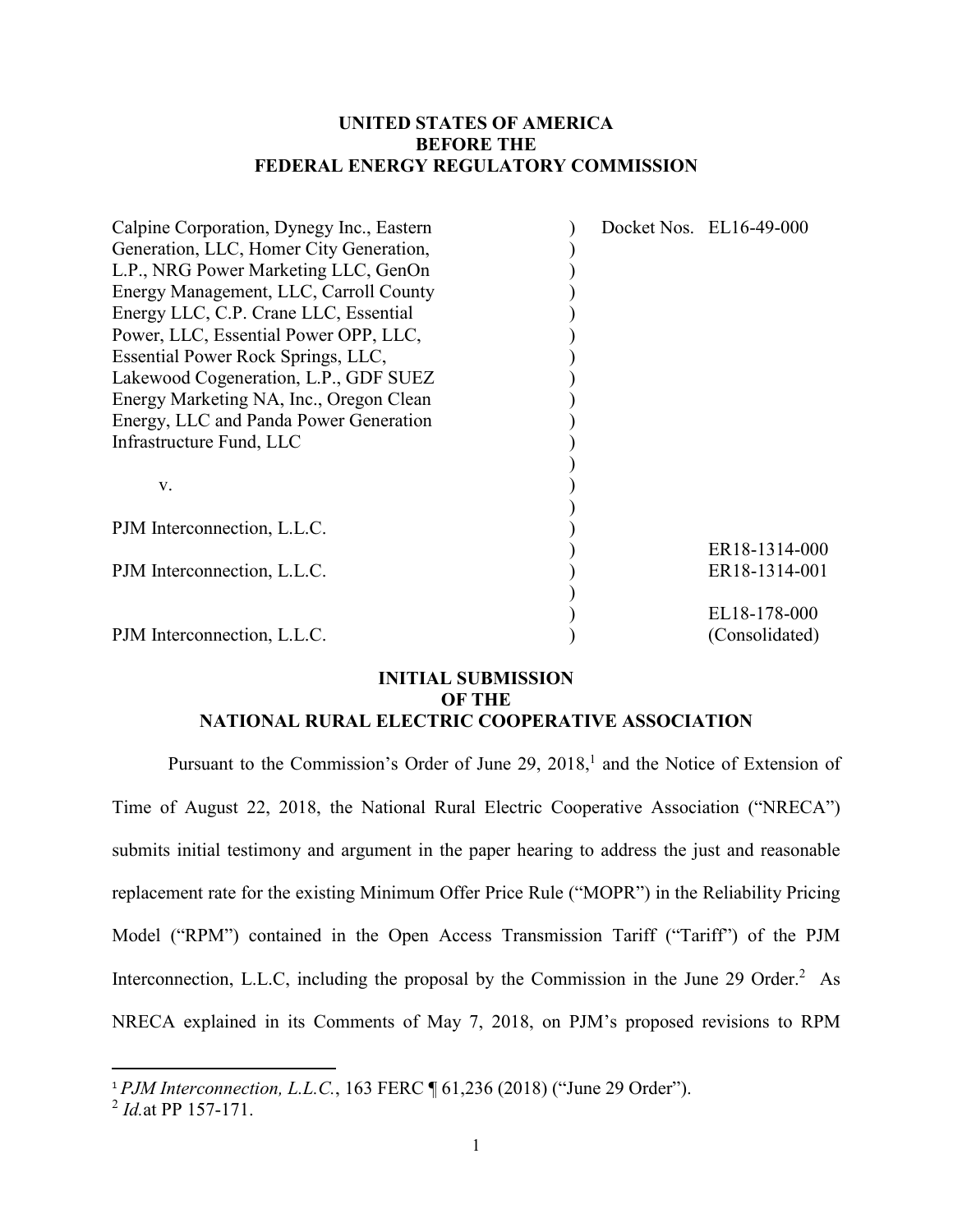submitted in Docket No. ER18-1314-000, NRECA continues to oppose the forced reliance on mandatory, centralized capacity constructs such as today's RPM. Instead of expanding an already too-expansive MOPR to mitigate supposed price suppression resulting from state energy policies, the Commission should progress toward transitioning RPM back to a voluntary, residual market of last resort, to be used after load-serving entities ("LSEs") have had an opportunity to self-supply their capacity obligations by generation ownership and long-term contracts.<sup>3</sup>

Nevertheless, in response to the Commission's proposal to adopt an expanded MOPR, NRECA's initial submission focuses on the critical need to preserve and encourage the selfsupply of capacity by PJM's load-serving entities ("LSEs") under long-standing business models. NRECA addresses the "appropriate scope of out-of-market support to be mitigated by the expanded MOPR" and whether "an exemption [should] be included for self-supplied resources used to meet loads of public power entities."<sup>4</sup>

For the reasons discussed herein, a "clean" expanded MOPR is one that avoids collateral damage to the wholesale market—by, at a minimum, excluding from mitigation self-supply by public power entities, including NRECA's cooperative utility members. Contrary to arguments by some generator parties, a "clean" MOPR is not one that is applied so broadly that it treats capacity self-supply by LSEs acting under long-standing business models as inherently suspect and the enemy of competition or reliability.

As discussed in the attached Declaration of Marc D. Montalvo, President of Daymark Energy Advisors and an expert in wholesale market design, there is no basis in this proceeding, which was initiated by concerns over the impact of state initiatives on RPM capacity prices, to attack the electric cooperative self-supply business model and undermine its clear benefits for

<sup>&</sup>lt;sup>3</sup> See Comments of NRECA, Docket No. ER18-1314-000 (filed May 7, 2018).

<sup>4</sup> June 29 Order, PP 165, 167.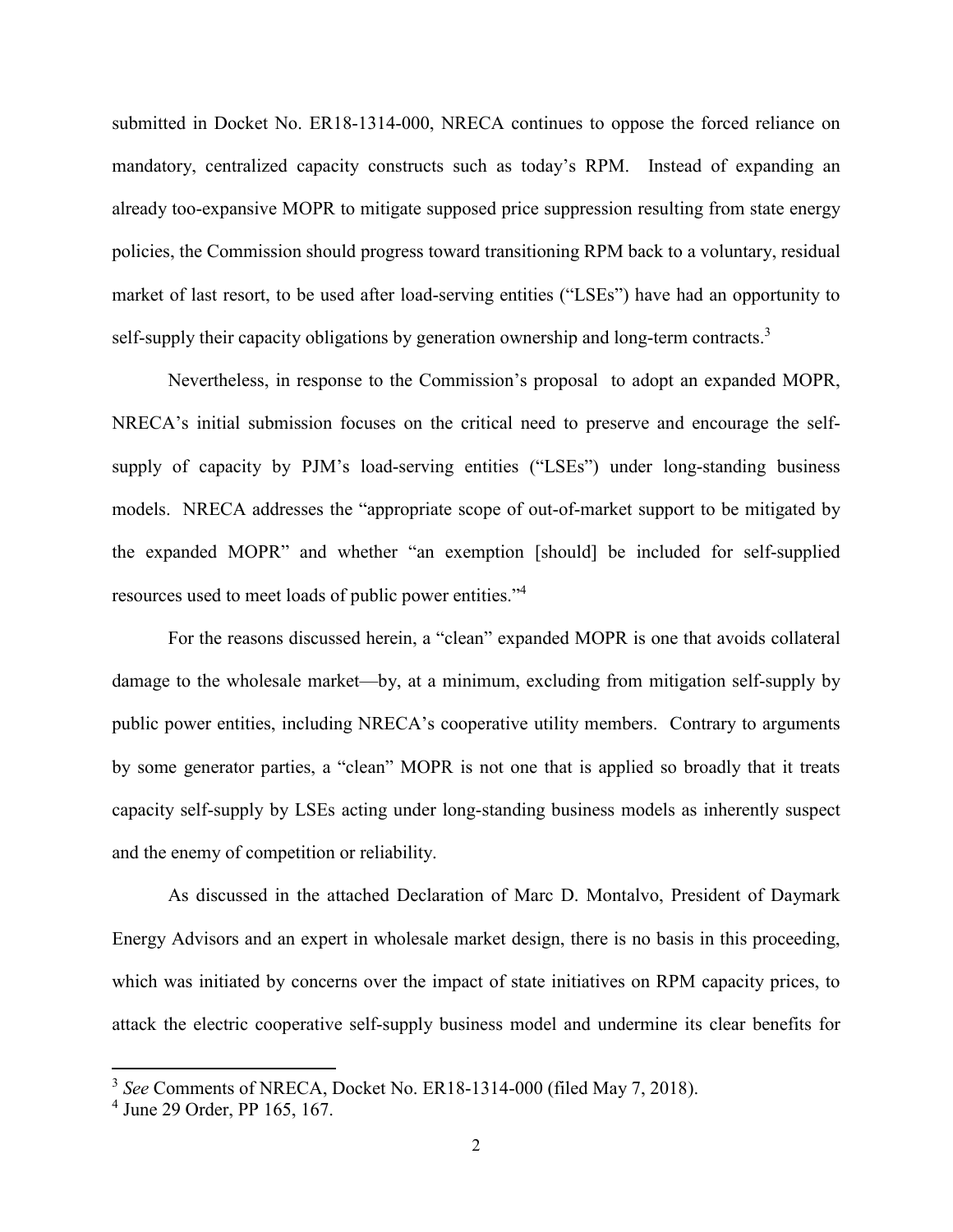cooperative member-consumers.<sup>5</sup> Mr. Montalvo, who worked for ten years at ISO New England as Director of Enterprise Risk Management, Director of Market Analysis and Investigation of the Internal Market Monitor, and Director of Market Development, concludes that "self-supplied resources used to meet the loads of Public Power utilities should not be subject to mitigation by the proposed expanded MOPR and should be exempted from the MOPR."<sup>6</sup> In addition, he concludes that "any policy the Commission adopts to address the impact of state subsidies on its jurisdictional markets should not impede the ability of Public Power utilities to self-supply resources to meet their loads consistent with the Commission's broader open-access transmission and competitive wholesale market policies."<sup>7</sup>

Mr. Montalvo bases these conclusions on three basic arguments. First, the self-supply resource investments of Public Power utilities do not receive the state-sponsored out-of-market payments that the Commission seeks to address with the expanded MOPR.<sup>8</sup> Second, the selfsupply resource investment decisions of Public Power utilities "are consistent with the behaviors one would expect of participants in a competitive market."<sup>9</sup> Third, applying the proposed expanded MOPR to the self-supplied resources of Public Power utilities "would improperly interfere with the public benefits of this long-standing business model."<sup>10</sup>As the Commission has acknowledged and NRECA has warned, the risk of self-supplied capacity not clearing the RPM's Base Residual Auction ("BRA") creates a risk that the LSE will pay twice for capacity—first for

9 *Id.* ¶ 8. *See also id.* ¶¶ 25–45.

<sup>&</sup>lt;sup>5</sup> See Declaration of Marc D. Montalvo, attached hereto. Mr. Montalvo prepared this declaration on behalf of NRECA and the American Public Power Association, and each association has attached it to its initial submission in this paper hearing.

 $6$  Montalvo Decl.  $\P$  4. Following the convention of the Commission and PJM, Mr. Montalvo's declaration uses the term "Public Power" to refer to both municipal utilities and rural electric cooperatives. *See id.* ¶ 3.

 $^{7}$  *Id.* ¶ 4.

<sup>8</sup> *Id.* ¶ 6. *See also id.* ¶¶ 20–24.

<sup>10</sup> *Id.* ¶ 11. *See also id.* ¶¶ 46–49.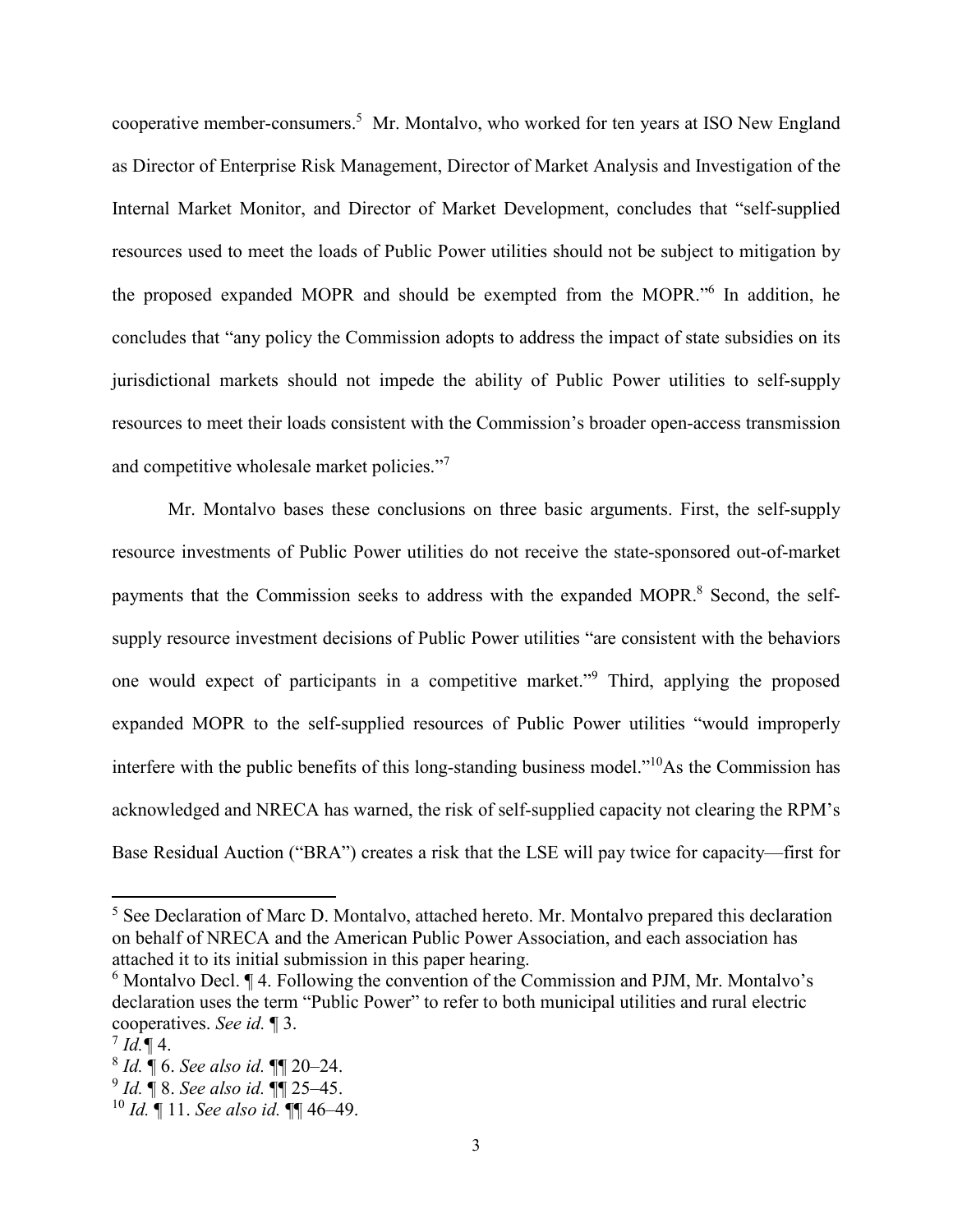the self-supplied capacity, plus a second payment to PJM. This risk can have a chilling effect on investment in the very types of long-term resources and arrangements that the Commission has traditionally encouraged. $11$ 

Therefore, if the Commission does not take steps to return the PJM capacity construct to its original purpose as a residual construct of last resort, then the Commission should at a minimum honor its 2011 commitment to prevent the MOPR from "unreasonably imped[ing] the efforts of resources choosing to procure or build capacity under long-standing business models."<sup>12</sup>

#### **I. DESCRIPTION OF NRECA**

NRECA is the national service organization for America's electric cooperatives. The nation's member-owned, not-for-profit electric co-ops constitute a unique sector of the electric utility industry. NRECA represents the interests of the nation's more than 900 rural electric utilities responsible for keeping the lights on for more than 42 million people across 47 states. Electric cooperatives are driven by their purpose to power communities and empower their members to improve their quality of life. Because of their critical role in providing affordable, reliable, and universally accessible electric service, electric cooperatives are vital to the economic health of the communities they serve. America's electric cooperatives serve 56 percent of the nation, 88 percent of all counties, and 12 percent of the nation's electric customers, while accounting for approximately 11 percent of all electric energy sold in the

<sup>&</sup>lt;sup>11</sup> See Wholesale Competition in Regions with Organized Electric Markets, Notice of Proposed Rulemaking, 122 FERC ¶ 61,167 at P 130 (2008); *see also*, *Wholesale Competition in Regions with Organized Electric Markets*, Order No. 719, FERC Stats. & Regs. ¶ 31,281 at PP 283, 301 (2008) (In order to "facilitate the long-term contracting process by increasing the transparency of the availability of potential sellers and buyers and market participants", the Commission required RTOs and ISOs to develop website bulletin boards for posting long-term buy and sell offers); *order on reh'g*, Order No. 719-A, FERC Stats. & Regs. ¶ 31,292 (2009).

<sup>&</sup>lt;sup>12</sup> *PJM Interconnection, L.L.C.*, 137 FERC ¶ 61,145 at P 208 (2011).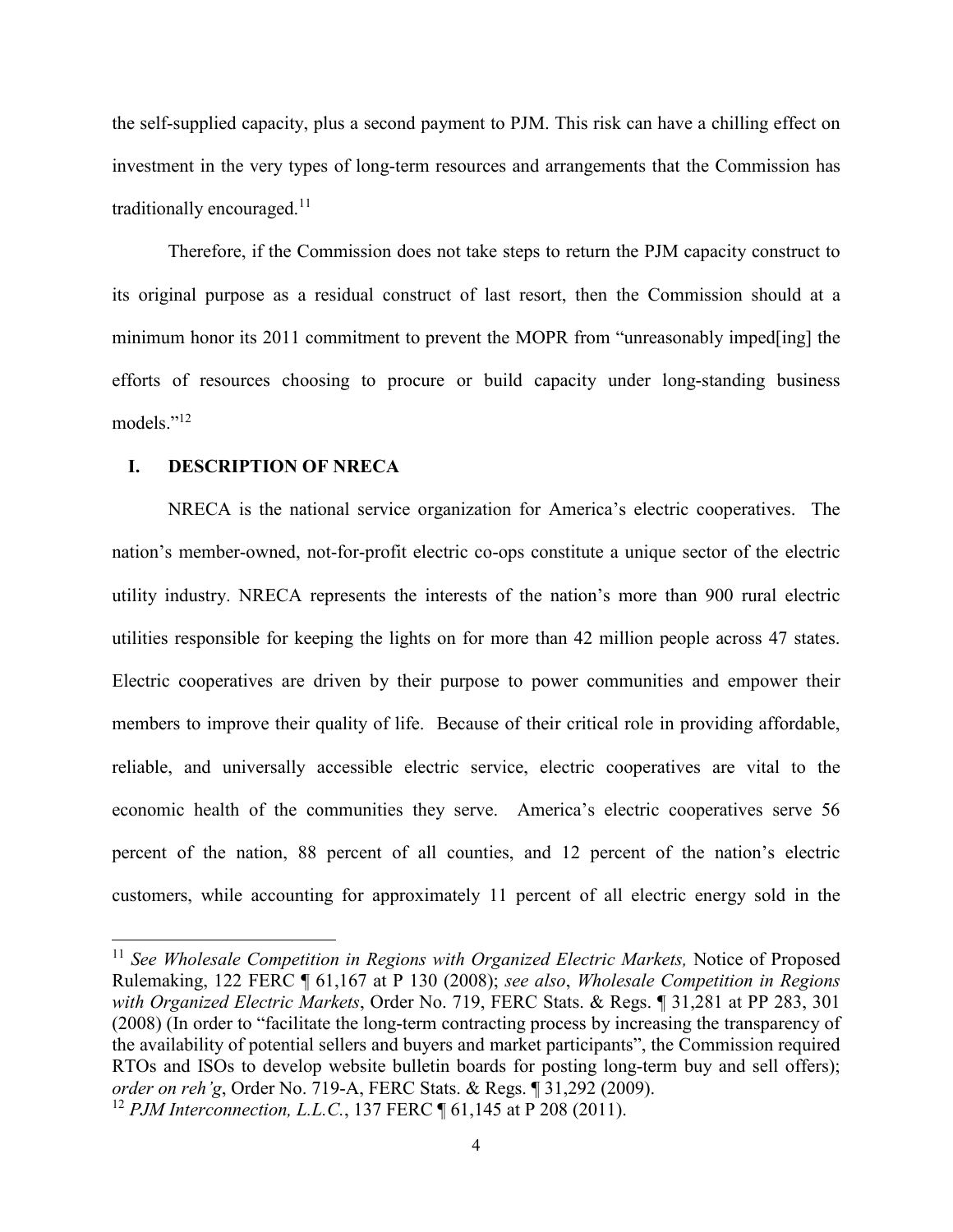United States. NRECA's member cooperatives include 63 generation and transmission ("G&T") cooperatives and 834 distribution cooperatives. The G&Ts are owned by the distribution cooperatives they serve. The G&Ts generate and transmit power to nearly 80 percent of the distribution cooperatives, those cooperatives that provide power directly to the end-of-the-line consumer-owners. Remaining distribution cooperatives receive power directly from other generation sources within the electric utility sector. NRECA members account for about five percent of national generation and, on net, generate approximately 50 percent of the electric energy they sell and purchase the remaining 50 percent from non-NRECA members. Both distribution and G&T cooperatives share an obligation to serve their members by providing safe, reliable, and affordable electric service. NRECA's members participate in all of the nation's organized wholesale electricity markets, including PJM. NRECA has consistently participated in these proceedings and others regarding PJM's capacity construct and the MOPR.

#### **II. SELF-SUPPLY IN RPM**

Many of the issues raised in this proceeding and in the June 29 Order are not new to PJM or to this Commission. Instead, through the MOPR's evolution design changes and Commission proceedings, principles have been developed which must not be abandoned on the basis of unproven and unsupported economic theories. These fundamental principles include: (1) the residual nature of the capacity construct; (2) the importance of long-term contracts in bilateral markets; and (3) honoring and accommodating LSE capacity procured under long-standing business models.<sup>13</sup>

<sup>13</sup> *See, e.g.,* NRECA's Initial and Reply Post-Technical Conference Comments in Docket No. AD17-11-000, where NRECA urged the Commission to first adopt principles which include ensuring that LSEs' long-term investments in generation are honored and encouraged.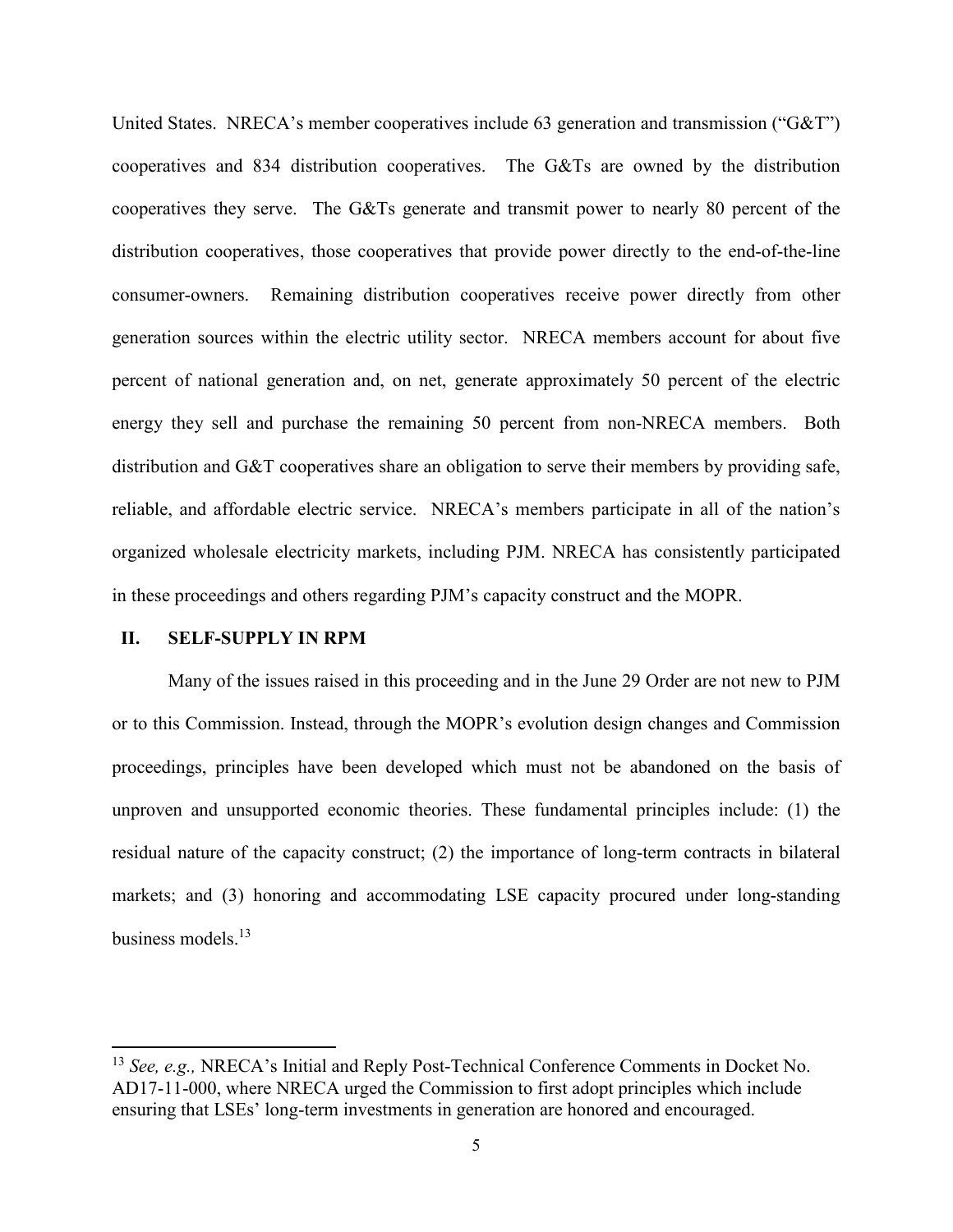As a result, load-serving entities in PJM continue to cover the vast majority of their load obligations with owned capacity and long-term contracts. According to the most recent State of the Market Report by the PJM Independent Market Monitor, LSEs in PJM used self-supplied generation and bilateral contracts to meet over 77% of their day-ahead demand and over 73% of their real-time load in  $2017<sup>14</sup>$  Thus, LSE generation ownership and long-term contracts remain important to maintaining reliability and compensating generators.

The Commission initially approved PJM's RPM as residual in nature, stating that "... after LSEs have had an opportunity to procure capacity on their own, it is reasonable for PJM to procure capacity in an open auction at a time when further delay in procurement could jeopardize reliability. *This however should be a last resort.*" <sup>15</sup> Accordingly, Attachment DD to PJM's Tariff states that

the Reliability Pricing Model provides: (a) support for LSEs in satisfying Daily Unforced Capacity Obligations for future Delivery Years through Self Supply of Capacity Resources; (b) a competitive auction mechanism to secure the forward commitment of additional Capacity Resources and Qualifying Transmission Upgrades as necessary to satisfy the portion of LSEs' Unforced Capacity Obligations not satisfied through Self-Supply, in order to ensure the reliability of the PJM Region for future Delivery Years; … and (g) a Reliability Backstop mechanism to ensure that sufficient generation, transmission and demand response solutions will be available to preserve system reliability.<sup>16</sup>

In 2006, the Commission accepted a Settlement and RPM Tariff provisions which included a two-step MOPR.<sup>17</sup> In the initial step, if a self-supply Sell Offer triggered application of the MOPR based on specific screens and an impact test, then PJM would calculate a replacement offer price for the self-supply that failed the screens and impact test, a replacement

<sup>&</sup>lt;sup>14</sup> Monitoring Analytics, LLC, 2018 State of the Market Report for PJM, Vol. 2 at 127 (Mar. 8, 2018).

<sup>&</sup>lt;sup>15</sup> *PJM Interconnection, L.L.C.*, 115 FERC ¶ 61,079 at PP 55, 71 (2006) (emphasis added).

<sup>&</sup>lt;sup>16</sup> PJM Open Access Transmission Tariff, Attachment DD, section 1.

<sup>&</sup>lt;sup>17</sup> *PJM Interconnection, L.L.C.*, 117 FERC ¶ 61,331 (2006) ("2006 Order")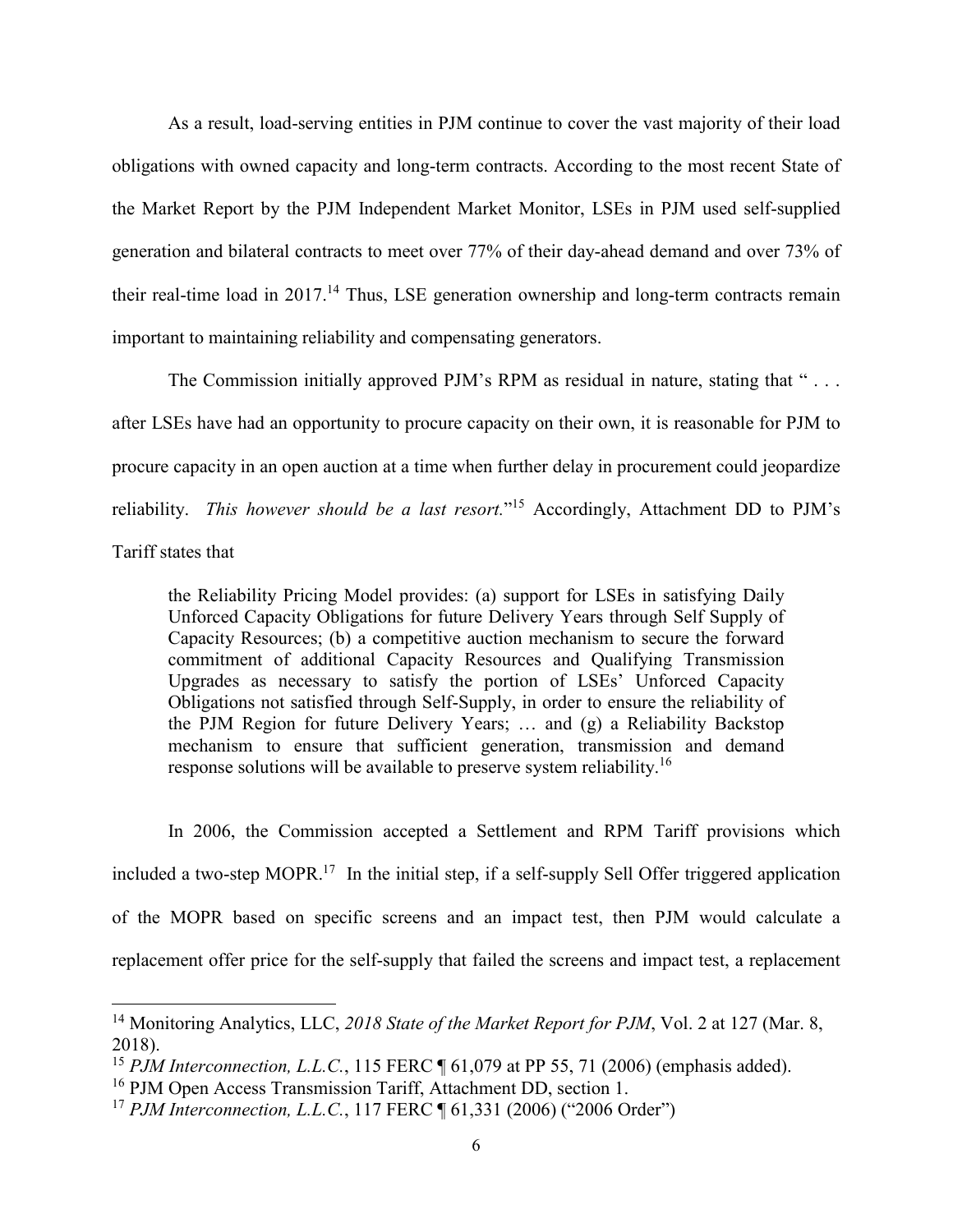clearing price reflecting that new offer price, and a new volume of capacity needed in the Locational Deliverability Area ("LDA"). In the second step, the Tariff specifically required PJM to clear "first, all Sell Offers in their entirety designated as self-supply . . .",<sup>18</sup> Thus, while selfsupply could trigger the MOPR mitigation mechanism, self-supply was guaranteed to clear the BRA, without condition.<sup>19</sup> This two-step MOPR protected against any attempts by load to artificially depress clearing prices but also honored and accommodated self-supply by LSEs.

In 2011, based at least in part on actions taken in New Jersey and Maryland, the Commission approved changes to the MOPR provisions in PJM's Tariff to eliminate both the state mandate exemption and the provisions for guaranteed clearing for self-supply, and to provide for a unit-specific review mechanism.<sup>20</sup> The impact of the April 2011 Order was to create a risk that resources owned or contracted for by LSEs outside of the capacity construct might not clear the BRA. The risk of not clearing, in turn, created the risk that load would have to pay twice for a single capacity obligation – once for the resource procured outside of the

<sup>18</sup> *See PJM Interconnection, L.L.C.*, Settlement Agreement and Explanatory Statement of the Settling Parties Resolving all Issues, at Attachment DD, Section 5.14(h)(5), Docket Nos. ER05- 1410, -001, and EL05-148-000, -001 (filed Sept. 29, 2006).

 $19$  In later proceedings regarding the MOPR, some parties argued that this guaranteed clearing for self-supply did not exist. However, even parties who argued against the provisions had previously acknowledged it as guaranteed clearing for self-supply and none offered a plausible explanation for what the provision meant if not guaranteed clearing for self-supply. *See PJM Power Providers Group*, Complaint and Request for Clarification Requesting Fast Track Processing, at 48, Docket No. 11-20 (filed Feb. 1, 2011) ("P3 Complaint") (P3 acknowledged that "it appears that Sell Offers designated as self-supply will always be accepted in full even if the [MOPR] otherwise indicates that they are uncompetitive and ought to be mitigated."); *see also*, P3 Complaint, Exhibit 1, Testimony of Roy J. Shanker, Ph.D., at 32:3-7 (Dr. Shanker testified that a material exemption in the MOPR was that it "appears to completely ignore selfsupply.")

<sup>20</sup> *PJM Interconnection, L.L.C.*, 135 FERC ¶ 61,022 (2011) ("April 2011 Order") , *order on reh'g*, 137 FERC ¶ 61,145 (2011).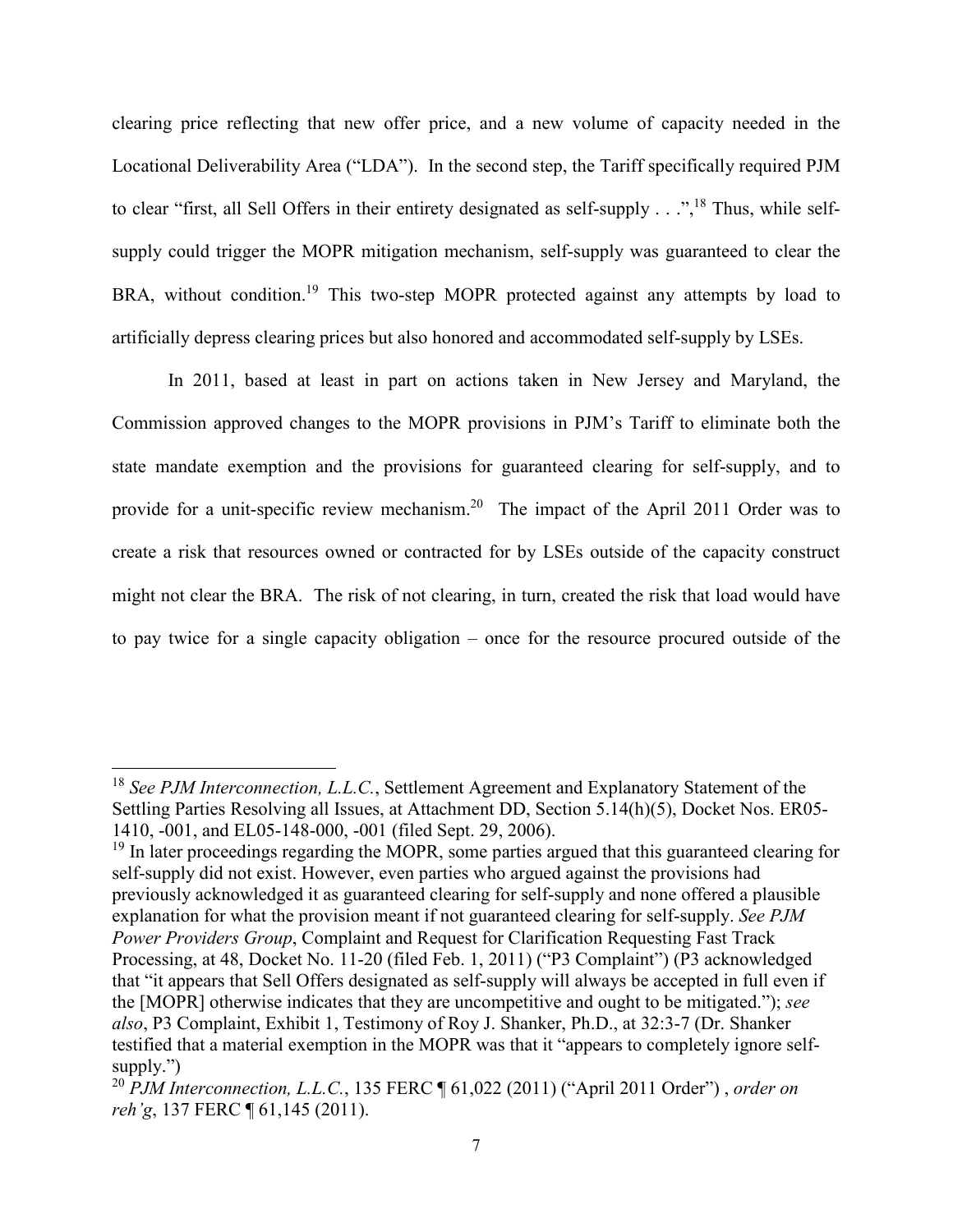capacity construct and then a second time when the resource does not clear the BRA and capacity must instead be procured through the BRA.<sup>21</sup>

On rehearing of the April 2011 Order, the Commission clarified its intent that the MOPR not "unreasonably impede the efforts of resources choosing to procure or build capacity under long-standing business models."<sup>22</sup> The Commission accepted PJM's approach for a case-by-case unit-specific exemption from the MOPR. The Commission acknowledged that the unit-specific review "will not guarantee that all resources designated as self-supply will clear in the auction" but nevertheless found that "it appropriately balances the need to protect against uneconomic entry while also mitigating parties' concerns about having to pay twice for capacity as a result of failing to clear in RPM."<sup>23</sup>

NRECA vigorously protested the elimination of guaranteed clearing of, and the imposition of the MOPR double-payment risk on, LSE self-supplied resources, and submitted an affidavit from economists showing the erroneous logic behind applying the MOPR to selfsupplied resources.<sup>24</sup> Multiple parties, including NRECA, sought judicial review of the elimination of guaranteed clearing of self-supplied resources. Although the Third Circuit upheld FERC's orders, the court criticized the Commission's reasoning in applying the MOPR to self-

<sup>21</sup> *See Commission Staff Report on Centralized Capacity Market Design Elements*, Docket No. AD13-7-000, August 23, 2013 at 27-28 (Staff explains the double payment problem and notes that "[s]imilar concerns have been raised regarding the application of MOPR-type mitigation to a resource that is self-supplied by a load-serving entity.").

<sup>22</sup> 137 FERC ¶ 61,145 at P 208.

<sup>&</sup>lt;sup>23</sup> *Id.* at P 209. Notably, exposing customers to paying twice for capacity as a result of operation of the MOPR, which the Commission seeks to avoid, is different than customers perhaps paying twice for capacity as a result of sate decisions, which the Commission notes the Courts have found the Commission need not protect against. *See* June 29 Order at PP 69, 159-160.  $24$  Motion to Intervene, Protest and Request for Rejection or, in the Alternative, Further

Procedures of the National Rural Electric Cooperative Assn., Docket No. EL11-20-000 (filed Mar. 4, 2011).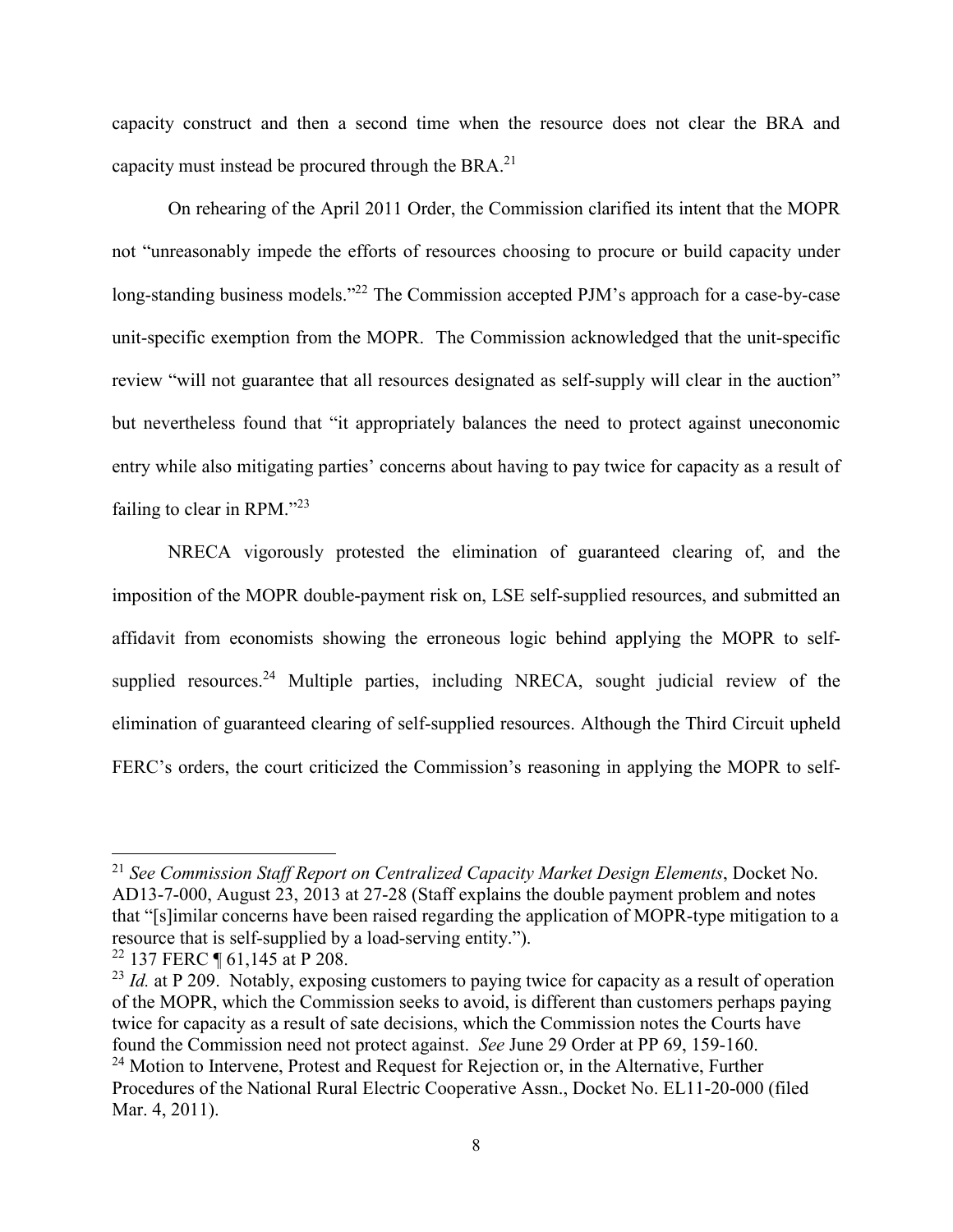supplied resources but concluded the dispute was moot because the Commission had accepted, subject to conditions, a 2012 PJM filing containing a categorical Self-Supply Exemption.<sup>25</sup>

To address the unintended consequence of the April 2011 Order, which would have had a chilling effect on LSE investment in the sorts of long-term resources which the Commission encouraged,<sup>26</sup> PJM in 2012 submitted Tariff provisions to create two new exemptions from the MOPR, the Self-Supply Exemption and the Competitive Entry Exemption. PJM also filed to eliminate the unit-specific exemption from the MOPR because it lacked transparency, was difficult to administer, and was unnecessary with the two new exemptions in place. Significantly, with respect to self-supply, PJM explained as follows:

To promote transparency and certainty, and ease administrative burdens on market sellers and PJM, this filing now expressly identifies the long-standing business models contemplated when the previously accepted language was drafted.

Accordingly, the self-supply exemption defines the "Self-Supply LSEs" that can obtain this exemption as "cooperative and municipal utilities, including public power supply entities comprised of either or both of the same, and joint action agencies;" vertically integrated utilities, i.e., a "utility that owns generation, includes such generation in its regulated rates, and earns a regulated return on its investment in such generation;" and single customer LSEs, i.e., an LSE "that serves at retail only customers that are under common control with such LSE, where such control means holding 51% or more of the voting securities or voting interests of the LSE and all its retail customers." The definition of Self-Supply LSE makes clear that each of these is an LSE "which operates under longstanding business models."

<sup>25</sup> *See N.J. Bd. of Pub. Utils. v. FERC*, 744 F.3d 74, 103-06 (3rd Cir. 2014)

<sup>26</sup> *See Wholesale Competition in Regions with Organized Electric Markets*, Notice of Proposed Rulemaking, 122 FERC ¶ 61,167 at P 130 (2008), where the Commission stated as follows: Long-term power contracts are an important element in a functioning electric power market. Forward power contracting allows buyers and sellers to hedge against the risk that prices may fluctuate in the future. Both buyers and sellers should be able to create portfolios of short, intermediate, and long-term power supplies to manage risk and meet customer demand. Long-term contracts also improve price stability, mitigate the risk of the abuse of market power, and provide a platform for investment in new generation and transmission.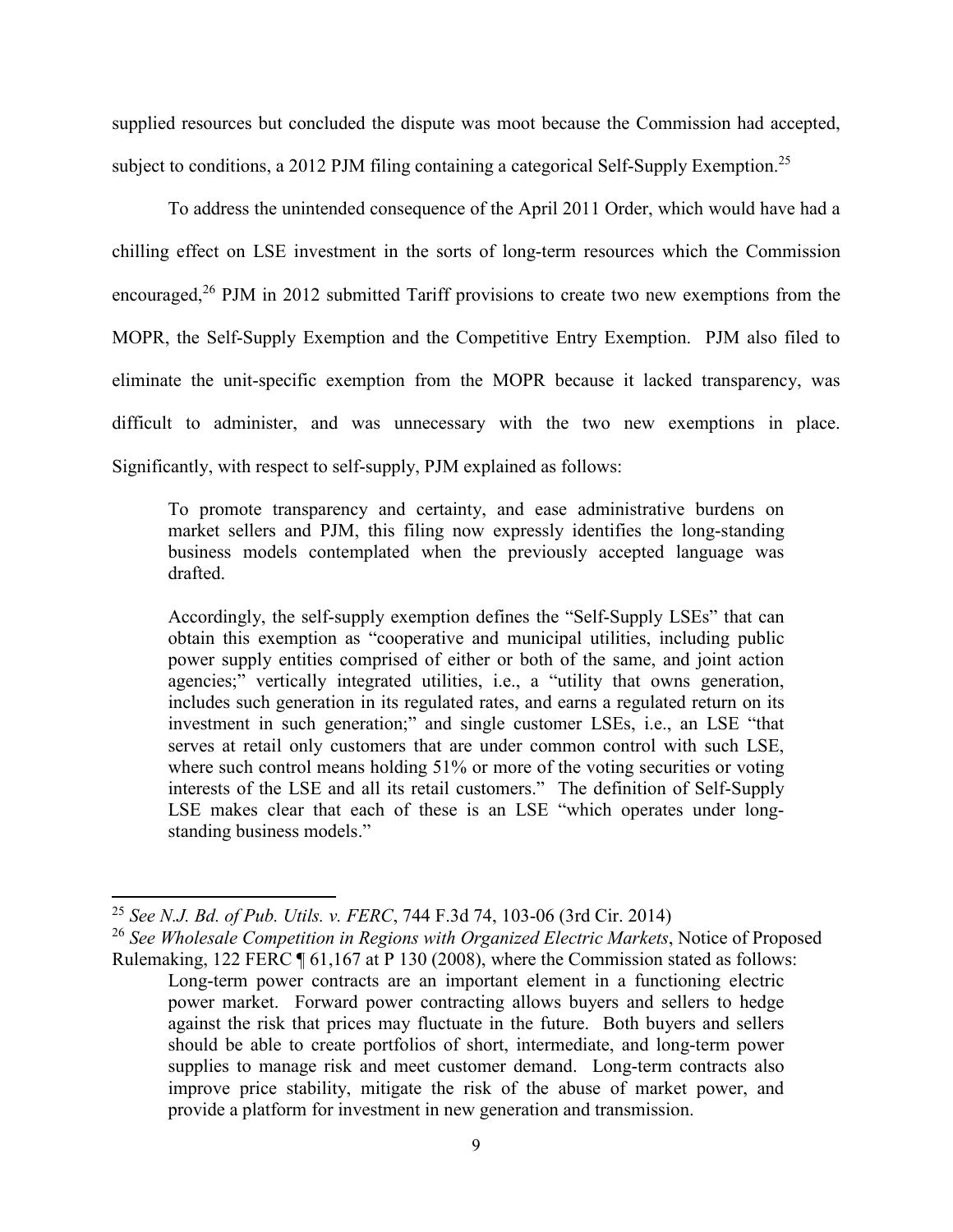Thus, cooperatives, municipals, rate-regulated investor-owned utilities, and LSEs that are created by, and intended to serve, large end-use customers, describes the universe of traditional, long-standing capacity self-supply business models. Pursuit by these types of LSEs of the types of bilateral contracts and other power supply arrangements on which they have relied for years generally should not raise concerns of possible price suppression, absent additional facts, such as excess net short or excess net long positions, or anomalous or unusual costs or revenues. Expressly identifying in the Tariff these long-standing business models (which the current effective Tariff language fairly is read to have assumed) will help avoid over-mitigation and unintended consequences from MOPR for these  $LSEs.<sup>27</sup>$ 

The effect of obtaining a Self-Supply Exemption was that the market seller could offer its resource at a price below the MOPR floor, "including, without limitation, an offer price of zero or other indication of intent to clear regardless of price."<sup>28</sup>

In an order issued May 2,  $2013<sup>29</sup>$  the Commission accepted PJM's proposed exemption

for self-supply, subject to conditions and a compliance filing. One such condition was retention

of the unit-specific exemption. The Commission provided the following rationale for its

acceptance of the self-supply exemption from the MOPR:

We find that, as a general matter, providing exemptions for resources properly designated as self-supply when they meet suitable net-short and net-long thresholds is reasonable. The concern giving rise to the MOPR is that buyers can reduce their total capacity cost by financing uncompetitive entry, because the cost of financing the entrant is offset by the overall cost reduction achieved by lowering the price of capacity for the remainder of the capacity purchased. While such a strategy may lower capacity costs in the short-run, over the long-run this strategy will prove more costly as it encourages early retirement and discourages new, at-risk investment. However, if a self-supply entity meets a sufficiently large proportion of its capacity needs through its own generation investment, it has little or no incentive to suppress capacity market prices. If the amount of nonself-supplied resources procured from RPM is sufficiently small, uneconomic new entry would reduce the cost of procuring this portion by less than the amount spent on the uneconomic entry.<sup>30</sup>

 $^{27}$  PJM's December 7, 2012 filing in Docket No. ER13-535-000, at 18 (citations omitted). <sup>28</sup> *Id.* at 21.

<sup>29</sup> *PJM Interconnection, L.L.C.*, 143 FERC ¶ 61,090 (2013) ("May 2013 Order").

<sup>30</sup> *Id.* at P 108.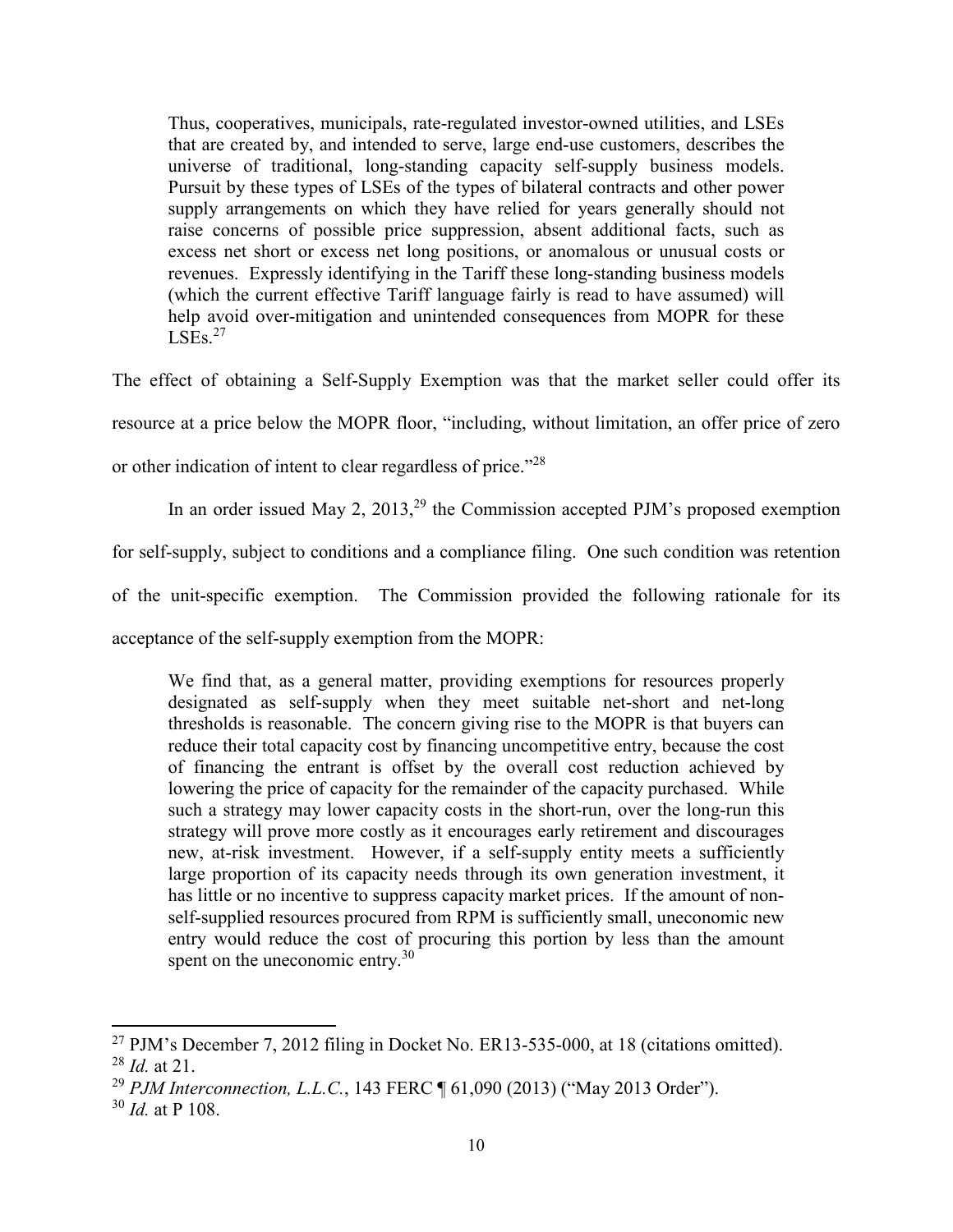The Commission reaffirmed its determination on rehearing.<sup>31</sup> In an opinion issued July 7, 2017, the U.S. Court of Appeals for the D.C. Circuit found that the Commission exceeded its authority under Federal Power Act Section 205 by modifying PJM's proposal with these conditions.<sup>32</sup> Accordingly, the Court vacated and remanded the Commission's orders with respect to the unit-specific review, the Competitive Entry Exemption, and the Self-Supply Exemption.<sup>33</sup> Notably, the Court did not address the merits of the Self-Supply Exemption or Competitive Entry Exemption. On remand, FERC rejected the Self-Supply Exemption and Competitive Entry Exemption, and directed PJM to reinstate the pre-April 2011 Order MOPR Tariff provision.<sup>34</sup> Therefore, currently the only possible exemption from the MOPR is the cumbersome, uncertain unitspecific review.

#### **III. RESPONSE TO THE PROPOSED REPLACEMENT RATE**

In the instant proceedings, PJM submitted its April 9, 2018 Filing "to address supply-side state subsidies and their impact on the determination of just and reasonable prices in the PJM capacity market. $135$  Through a series of complaints and amendments thereto, a varying group of merchant generators also initially sought relief from state actions, but ultimately argued without any evidentiary support that the Commission should adopt a "clean" MOPR which would apply to all new and existing resources, without exception, including LSEs' self-supply resources. The June 29 Order addressed PJM's Filing and the complaints by proposing a new "replacement rate" instead of the

<sup>31</sup> *PJM Interconnection, L.L.C.*, 153 FERC ¶ 61,066 (2015).

<sup>32</sup> *NRG Power Mktg., LLC v. FERC*, 862 F.3d 108 (D.C. Cir. 2017) ("*NRG*").

 $33$  *Id.* 

<sup>34</sup> *PJM Interconnection, L.L.C.*, 161 FERC ¶ 61,252 (2017) ("Remand Order"), *reh'g pending*.

<sup>&</sup>lt;sup>35</sup> April 9 Filing at 1 (citations omitted).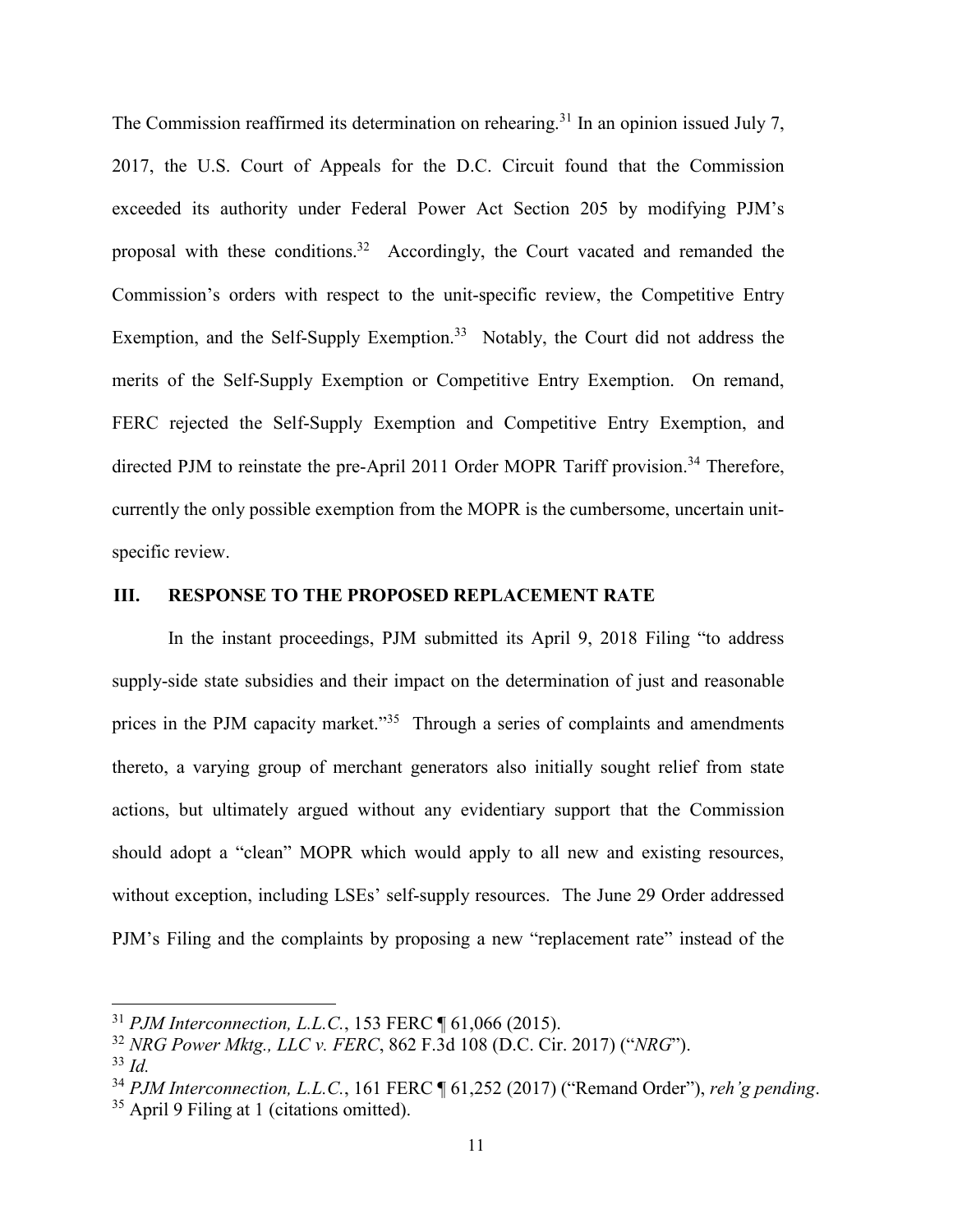relief requested in PJM's Filing or the complaints, and establishing this paper hearing procedure to develop a record.

In the June 29 Order, based on the information in the complaint proceeding and PJM's FPA Section 205 filing, the Commission determined that PJM's existing Tariff is unjust and unreasonable. The Commission found that the record demonstrates that "states have provided or required meaningful out-of-market support to resources in the current PJM capacity market, and that such support is projected to increase substantially in the future. These subsidies allow resources to suppress capacity market clearing prices, rendering the rate unjust and unreasonable."36

The out-of-market support on which the Commission based its determination in this proceeding is not *all* non-RPM revenues. The June 29 Order addressed out-of-market support provided by *states*, specifically the zero-emissions credits ("ZEC") and Renewable Portfolio Standards ("RPS"), and the Commission's determination that PJM's Tariff is unjust and unreasonable is based on those programs. The Commission makes this clear at the outset of the June 29 Order, as follows:

Out-of-market payments include, for example, the zero-emissions credits (ZEC) programs and Renewable Portfolio Standards (RPS) programs on which we base our determination in this order that PJM's Open Access Transmission Tariff (OATT or Tariff) is unjust, unreasonable, and unduly discriminatory or preferential . . . [w]e emphasize that we cannot, and need not, address at this time all of the possible ways a state might provide out-of-market support for its preferred generation resources. We need only address the forms of state support that we find, in this proceeding, render the current Tariff unjust and unreasonable – i.e., out-of-market revenue that a state either provides, or requires to be provided, to a supplier that participates in the PJM wholesale capacity market.<sup>37</sup>

<sup>36</sup> June 29 Order at P 149.

 $37$  June 29 Order at P 1, n.1.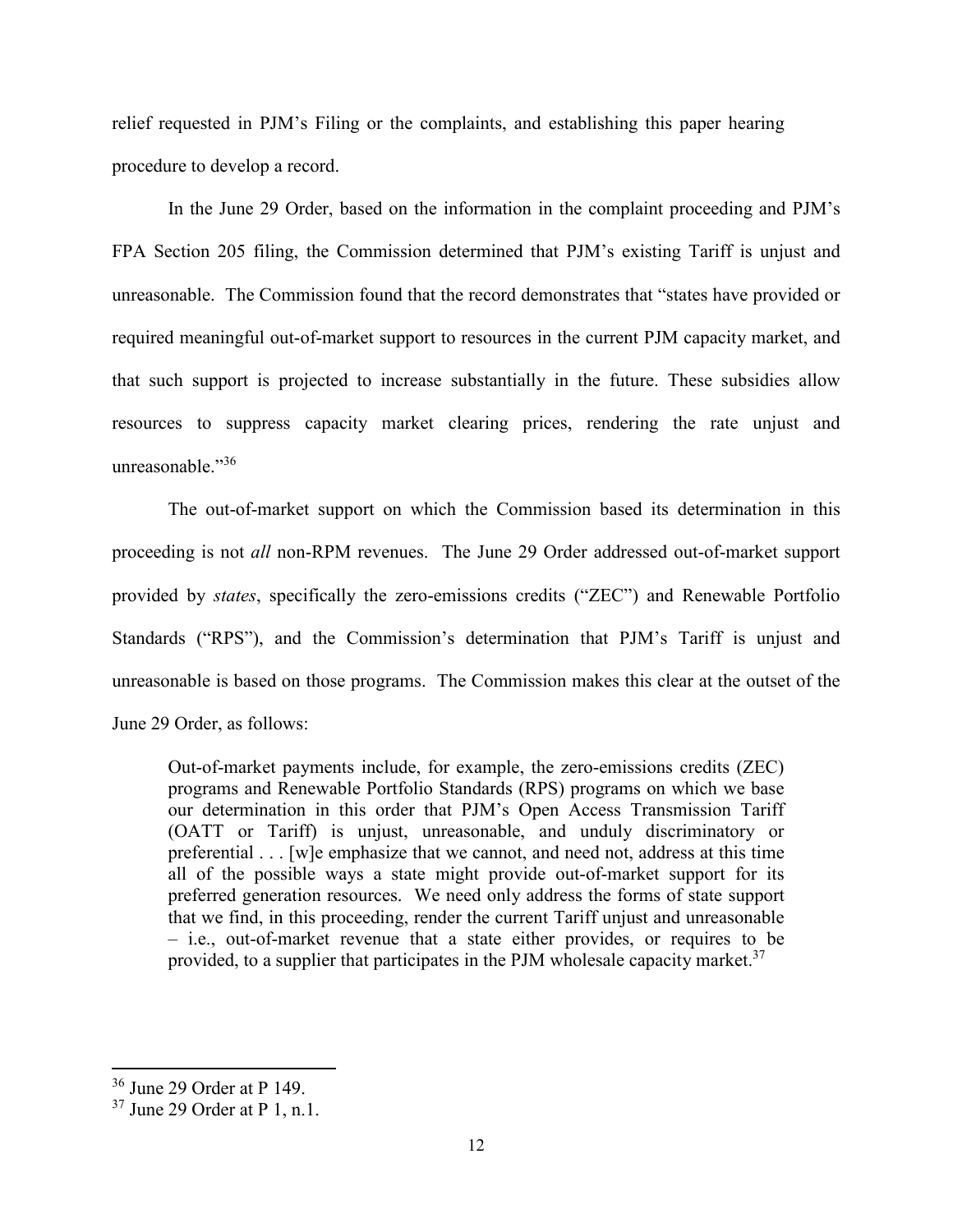As a remedy, the Commission proposes a two-part replacement rate to address the determination that "state-subsidized resources – not just entities exercising buyer-side market power – can cause significant price suppression."<sup>38</sup> First, the Commission proposes "an expanded MOPR that covers out-of-market support to all new and existing resources, regardless of resource type."<sup>39</sup> The Commission reasons that "[a]n expanded MOPR, with few or no exceptions, should protect PJM's capacity market from the price suppressive effects of resources receiving out-of-market support by ensuring that such resources are not able to offer below a competitive price" and that "[e]xpanding the MOPR to apply to state-subsidized resources will help ensure that the rates for the unsubsidized resources in the capacity market are the result of competitive market forces, and therefore are just and reasonable."<sup>40</sup> Second, the Commission recognizes that application of the MOPR to state-subsidized resources, with few or no exemptions, could lead to some ratepayers paying twice for capacity, through both state programs providing the out-of-market support and through the capacity market.<sup>41</sup> In order to address this risk of double payment, the Commission proposes a resource-specific Fixed Resource Requirement ("FRR") Alternative.<sup>42</sup> Under the resource-specific FRR Alternative, resources that receive out-of-market support can choose to be removed from the PJM capacity construct, along with a commensurate amount of load, for some period of time.<sup>43</sup> Resources participating in the resource-specific FRR Alternative would not participate in the RPM capacity construct but could continue to participate in PJM's energy and

- $39$  *Id.*
- <sup>40</sup> *Id.*
- <sup>41</sup> *Id.* at P 159.
- $42$  *Id.*

<sup>38</sup> *Id.* at P 158.

<sup>43</sup> *Id.* at P 160.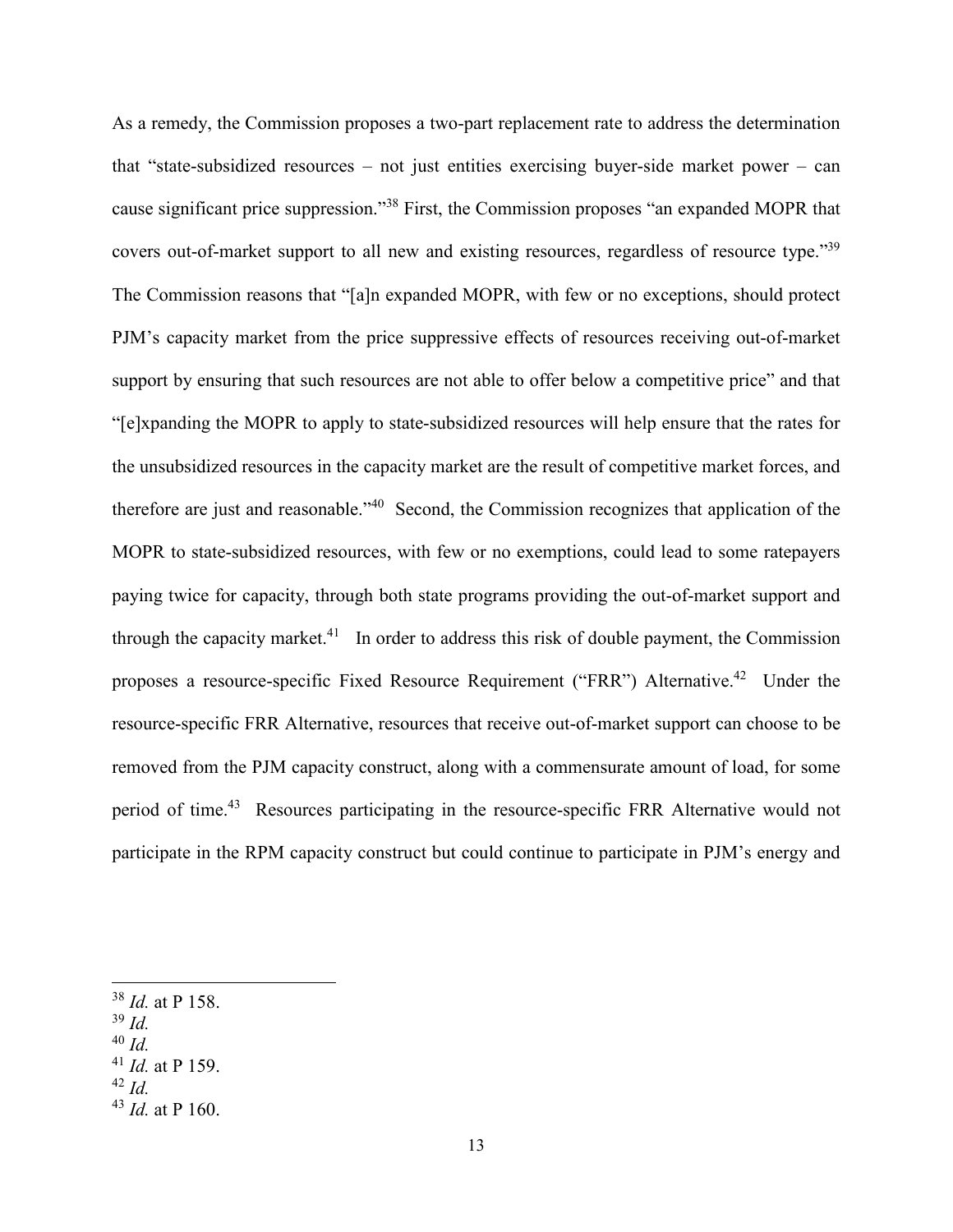ancillary services markets.<sup>44</sup> The Commission seeks comment on the overall "bifurcated capacity construct" proposal, and on several specific issues as set forth in the June 29 Order.<sup>45</sup>

As an initial matter, as discussed above, NRECA continues to urge the Commission to reverse course and return the RPM capacity construct to its original function as a residual, "lastresort" mechanism for LSEs to meet their capacity obligations after taking into account selfsupplied resources from generation ownership and bilateral contracts, in recognition of the fact that self-supply by LSEs under long-standing business models is the primary and preferred method to satisfy capacity obligations.

The Commission's proposed expanded MOPR could undermine LSE self-supply. The Commission's determination in the June 29 Order that the MOPR is unjust and unreasonable explicitly focuses on specific *state* actions, not LSE self-supply.<sup>46</sup> However, in discussing the proposed replacement rate, the Commission has broadened this proceeding to address "[t]he appropriate scope of out-of-market support to be mitigated by the expanded MOPR, thereby rendering a resource eligible for the new resource-specific FRR Alternative<sup>"47</sup> and a MOPR to apply to new and existing resources receiving out-of-market support "with few to no exemptions."48

Having been down this road before, NRECA urges the Commission not to repeat history here by downplaying the effects of its actions on LSEs' ability to self-supply capacity resources. In the April 2011 Order, as discussed above, the Commission approved changes to the MOPR design in reaction to state policies that had unexpected, unintended adverse effects on LSE self-

 $44$  *Id.* 

<sup>45</sup> *Id.* at PP 165-171.

<sup>46</sup> *Id.* at PP 150-156.

<sup>47</sup> *Id.* at P 165.

<sup>48</sup> *Id.* at P 167.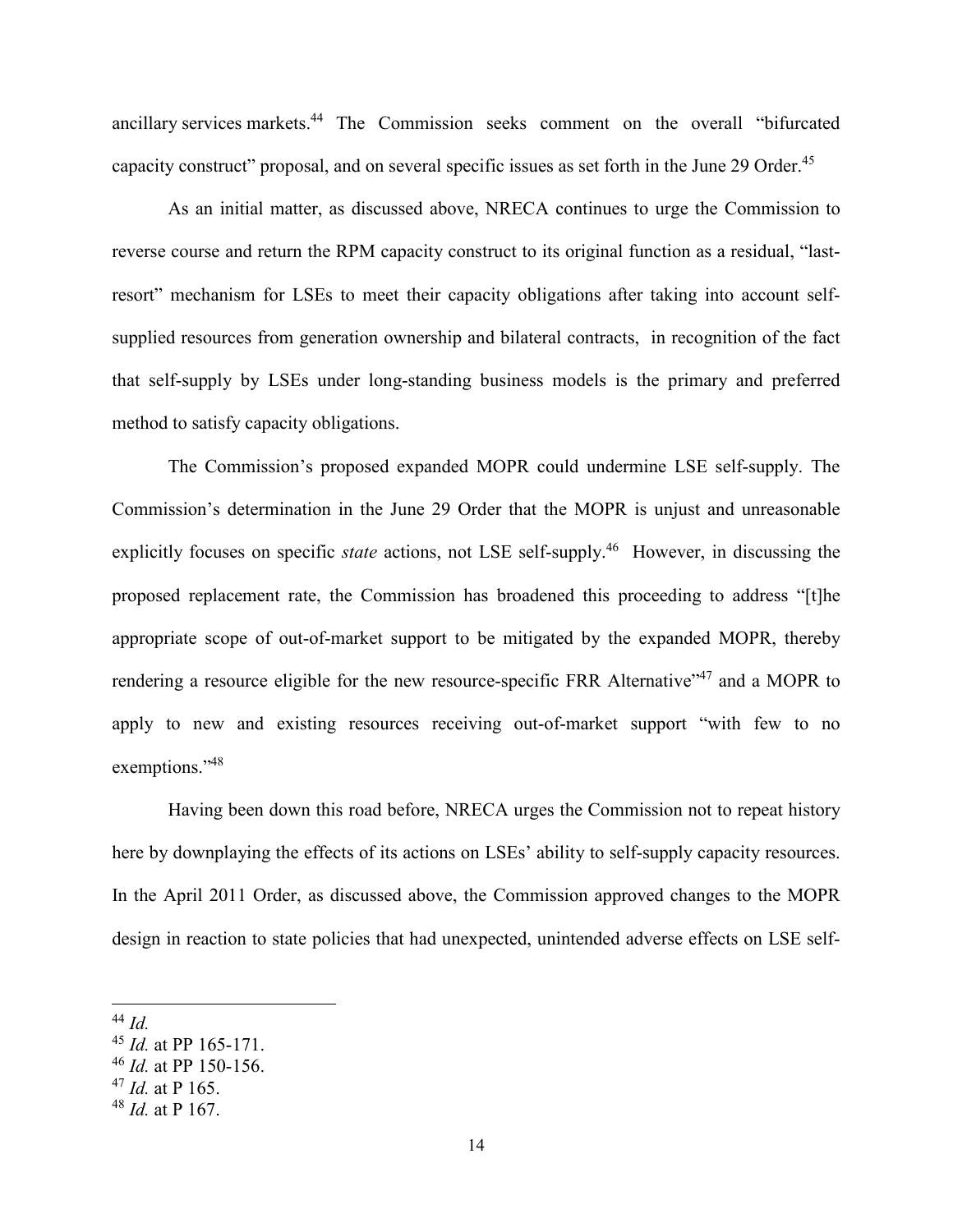supply under long-standing business models. PJM's subsequent attempt to restore the security for self-supply LSEs and protections against double-payment for their customers resulted in the Self-Supply Exemption, which the Commission conditionally accepted but eventually rejected on remand from the court's decision in the *NRG* case. This time around, the Commission should take a conservative approach to MOPR design changes and ensure that self-supply by LSEs acting under long-standing business models will be accommodated in the MOPR and FRR Alternative.

NRECA's comments here focus on the expansion of the MOPR to new and existing resources receiving out-of-market support and the treatment of LSE self-supplied resources. On the issue of the resource-specific FRR Alternative, NRECA respectfully refers the Commission to the initial submissions of its members in PJM, who will be directly affected by the proposal.

### **A. Revenues Associated with Self-Supply by LSEs Acting Under Long-Standing Business Models Should Be Excluded from Out-of-Market Revenues or Subsidies Subject to the Expanded MOPR**

The Commission seeks comment on "[t]he appropriate scope of out-of-market support to be mitigated by the expanded MOPR  $\ldots$   $\cdot$   $\cdot$  The answer is that resources offered by cooperative or municipal utilities should be categorically excluded from the scope of out-ofmarket support subject to the expanded MOPR. An exclusion for resources offered by public power Capacity Market Sellers, such that they would not qualify as resources to which the MOPR could apply, is consistent with the Commission's policy and precedent, as well as the record in this proceeding.

First, an exclusion for self-supply is consistent with the scope of this proceeding. The Commission initiated this proceeding due to concerns over "out-of-market payments provided or required by certain states for the purpose of supporting the entry or continued operation of

 $49$  June 29 Order at P 165.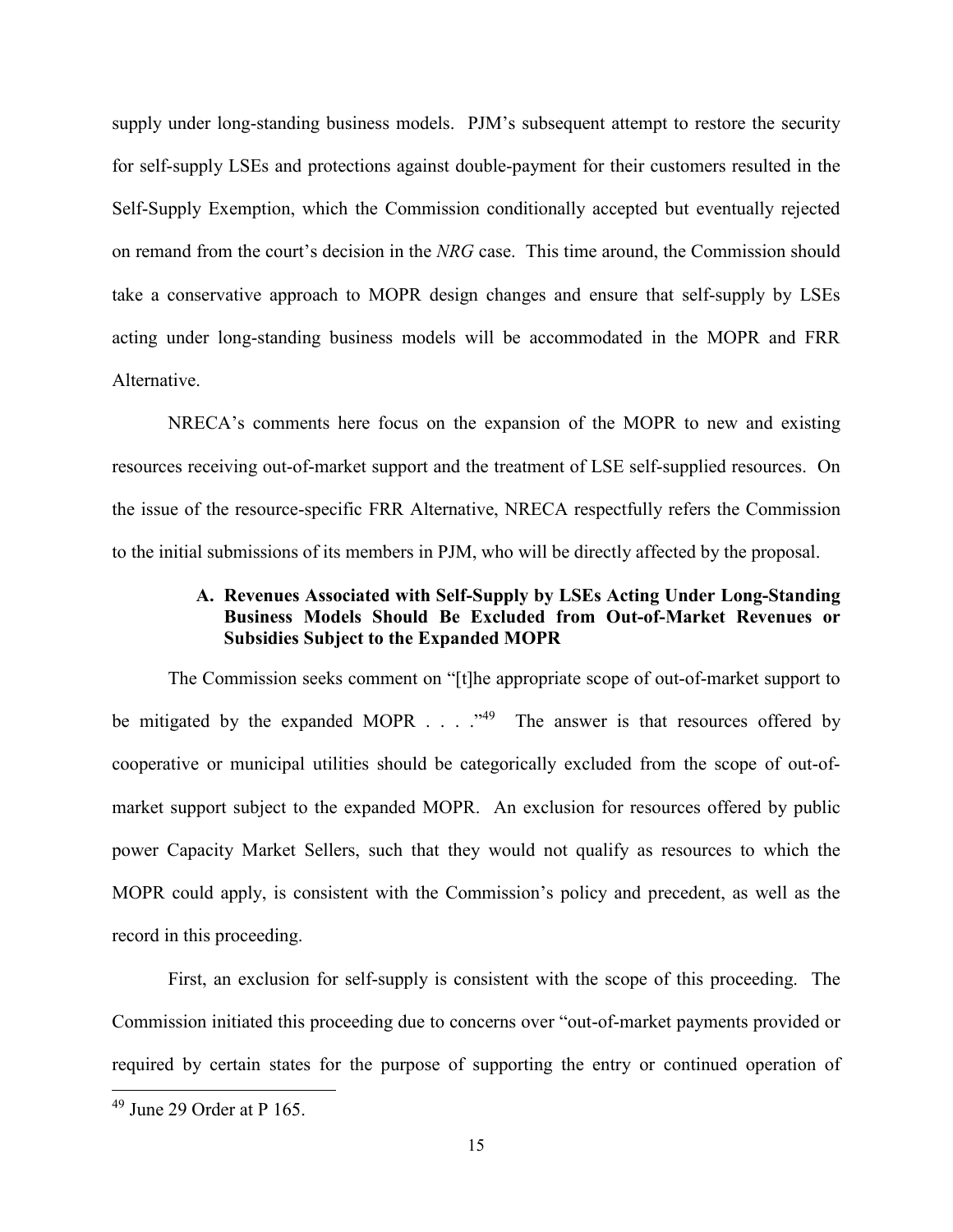preferred generation resources that may not otherwise be able to succeed in a competitive wholesale capacity market."<sup>50</sup> Although the Commission seeks comment on the appropriate definition of out-of-market payments for purposes of the replacement rate, the Commission specifically stated in the June 29 Order that it "cannot, and need not, address at this time all of the possible ways a state might provide out-of-market support for its preferred generation resources" and that it "need only address the forms of state support that we find, in this proceeding, render the current Tariff unjust and unreasonable – *i.e., out-of-market revenue that a state either provides, or requires to be provided, to a supplier that participates in the PJM*  wholesale capacity market."<sup>51</sup> Based on its review of the then-existing record, the Commission found in the June 29 order that "out-of-market payments by certain PJM states have reached a level sufficient to significantly impact the capacity market clearing prices and the integrity of the resulting price signals on which investors and consumers rely to guide the orderly entry and exit of capacity resources."<sup>52</sup> With this clear scope of the proceeding and a record limited to state subsidies, there is no basis for including self-supply by public power LSEs in the resources subject to the expanded MOPR.

As discussed in the Declaration of Marc D. Montalvo, the Commission should use "the lightest touch practicable" in applying an expanded MOPR to remedy the market problems it has identified. <sup>53</sup> In this instance, Mr. Montalvo concludes that the expanded MOPR should not be applied to public power self-supplied resources because self-supply by public power utilities is "plainly distinguishable" from the out-of-market payments made or directed by states which the

<sup>50</sup> June 29 Order at P 1 (citations omitted).

 $51$  *Id.* at P 1, n.1 (emphasis added).

<sup>52</sup> *Id.* at P 156.

<sup>53</sup> Montalvo Decl. ¶ 22.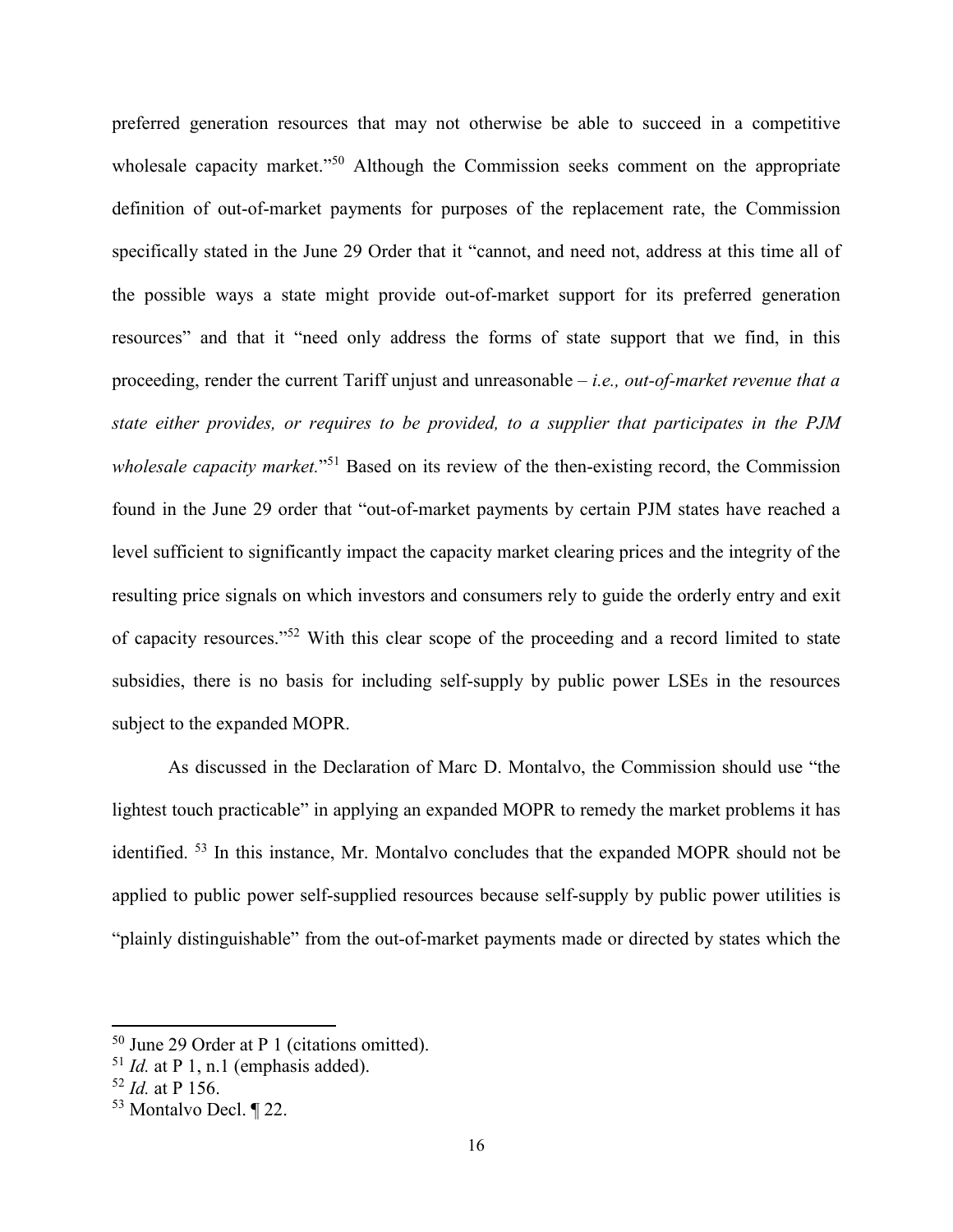Commission determined in the June 29 Order render the MOPR unjust and unreasonable.<sup>54</sup> As Mr. Montalvo explains, public power LSEs employ long-term planning to make resource investment decisions based on their long-term obligation to serve load, not the short-term capacity market price.<sup>55</sup> Moreover, public power LSEs like NRECA's cooperative members derive benefits from assembling a portfolio of generation resources well beyond those available from the RPM capacity market – such as reliability, hedges against energy costs, and other nonprice values—all of which is consistent with a well-functioning market.<sup>56</sup> The decision to invest in a resource – whether through ownership of the resource or through bilateral contract – as part of an LSE's portfolio cannot be judged on the basis of RPM capacity prices alone.<sup>57</sup> Accordingly, payments by load to LSEs for resources procured outside of the RPM construct should not be deemed "out-of-market" in the context of triggering application of a MOPR. Notably, these payments by load are not made or directed by the states as is the case with the state subsidies that are the focus of the June 29 Order.<sup>58</sup>

The Commission must take care not to allow all revenues received outside of the capacity construct to be deemed "out-of-market" revenues which threaten the integrity and effectiveness of the capacity market and, therefore, must be subject to mitigation. To the contrary, such legitimate investments in resources and revenues outside of the RPM capacity construct should be expected to result in less procurement through the administrative capacity construct which will, in turn, result in decreased prices in the RPM auctions. For-profit generators must not be

 $^{54}$  *Id.*  $\P$  24.

 $55$  *Id.*  $\P\P$  14–19.

 $^{56}$  *Id.*  $\P\P$  25–37.

 $57$  *Id.*  $\P\P$  38–44.

<sup>&</sup>lt;sup>58</sup> If Public Power utilities are required to procure resources to meet state Renewable Portfolio Standards, that subset of resource investments may fall under the Commission's definition of state-sponsored resources.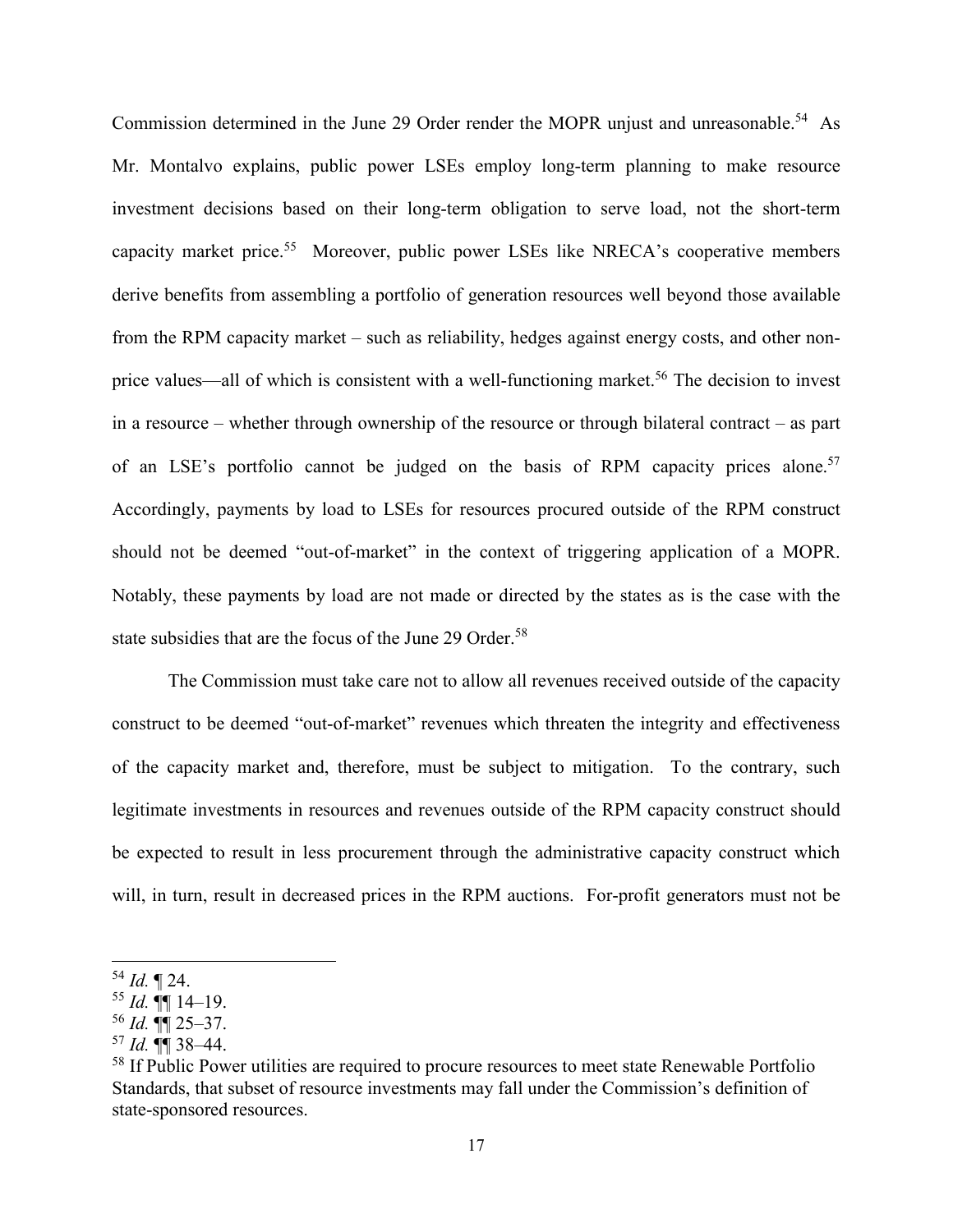shielded from this true reflection of the relationship between supply and demand, at the expense of load. As NRECA has previously explained, there is nothing magic about revenues received from the centralized capacity construct which makes them more legitimate than revenues received through bilateral contracts for resources procured outside of those constructs.<sup>59</sup>

Second, an exclusion from the MOPR for self-supply by public power entities is consistent with the initial purpose of RPM, which was to serve as a residual procurement mechanism of last resort, after LSEs have had an opportunity to self-supply.<sup>60</sup> Even with the evolved role of the MOPR to address price suppression caused by state-subsidized resources, the Commission need not and should not abandon its policy of a MOPR which does not "unreasonably impede the efforts of resources choosing to procure or build capacity under longstanding business models."<sup>61</sup> The circumstances here are similar to those when the Commission in the April 2011 Order approved Tariff revisions which exposed self-supply to the risk of not clearing BRAs and exposed load to the commensurate threat of double-payment for capacity, based on state actions which did not involve legitimate self-supply by entities, such as cooperative utilities. Rather than repeat the over-reaction which gave rise to the need for the previous FERC-approved Self-Supply Exemption, the Commission should exclude self-supply from the category of subsidized resources subject to the expanded MOPR, and determine that revenues received by self-supply entities are excluded from the subsidies to be mitigated by the expanded MOPR.

<sup>59</sup> *See* Post-Technical Conference Comments of NRECA, filed in Docket No. AD13-7-000 on January 8, 2014, at 42.

<sup>60</sup> *See PJM Interconnection, L.L.C.*, 115 FERC ¶ 61,079 at P 71 (2006).

<sup>61</sup> *PJM Interconnection, L.L.C.*, 137 FERC ¶ 61,145 at P 208 (2011).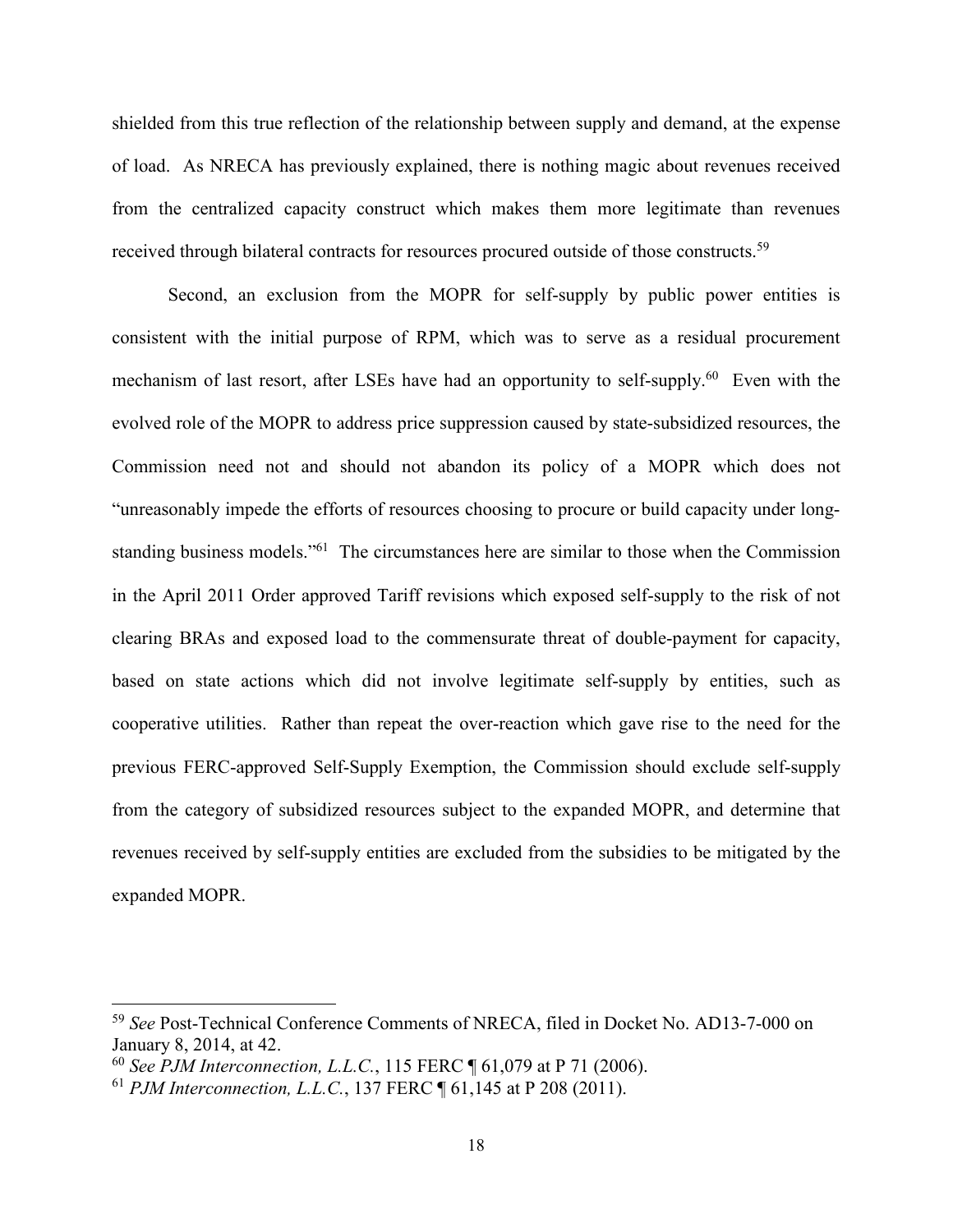Third, the record in this proceeding provides the Commission with support for excluding self-supply from the expanded MOPR, and Tariff provisions to do so. In its Capacity Repricing proposal, PJM proposed to exclude from the MOPR certain categories of resources, including those "that are owned or controlled by entities with long-standing business models for capacity procurement, which do not raise concerns of possible price suppressive intent (e.g., certain vertically integrated, cooperative, and municipal utilities)."<sup>62</sup> As PJM explained, a self-supply exclusion is similar to the Self-Supply Exemption which the Commission previously accepted, in terms of balancing between protecting against price suppression and avoiding interference with capacity procurement under long-standing business models.<sup>63</sup> As PJM further explained, an exclusion for self-supply is appropriate because their business models "do not give rise to concerns related to artificial price suppression," as the Commission has found.<sup>64</sup>

"[T]he purpose of these market reforms is to address the price suppressive effects of material state subsidies on BRA clearing prices . . . . "<sup>65</sup> There is no record evidence to support an expansion of the MOPR beyond state-subsidized resources. To the contrary, PJM provided evidence in support of excluding self-supply by public power entities from the MOPR altogether. In addition to the general observation that traditional business models of public power LSEs do not give rise to artificial price suppression concerns, PJM demonstrated that with the expansion of the MOPR to new as well as existing resources, the net short/net long criteria for the previous Self-Supply Exemption is unnecessary and unworkable under the expanded MOPR.<sup>66</sup> Moreover, PJM demonstrated that based on past BRAs, the Self-Supply Exemption (which is similar in

<sup>62</sup> PJM's April 9 Filing in Docket No. ER18-1314 at 73-74.

<sup>63</sup> *Id.* at 75.

<sup>64</sup> *Id.* at 75-76 (citing May 2013 Order at P 111).

<sup>65</sup> *Id.* at 73.

<sup>66</sup> *Id.* at 76-77.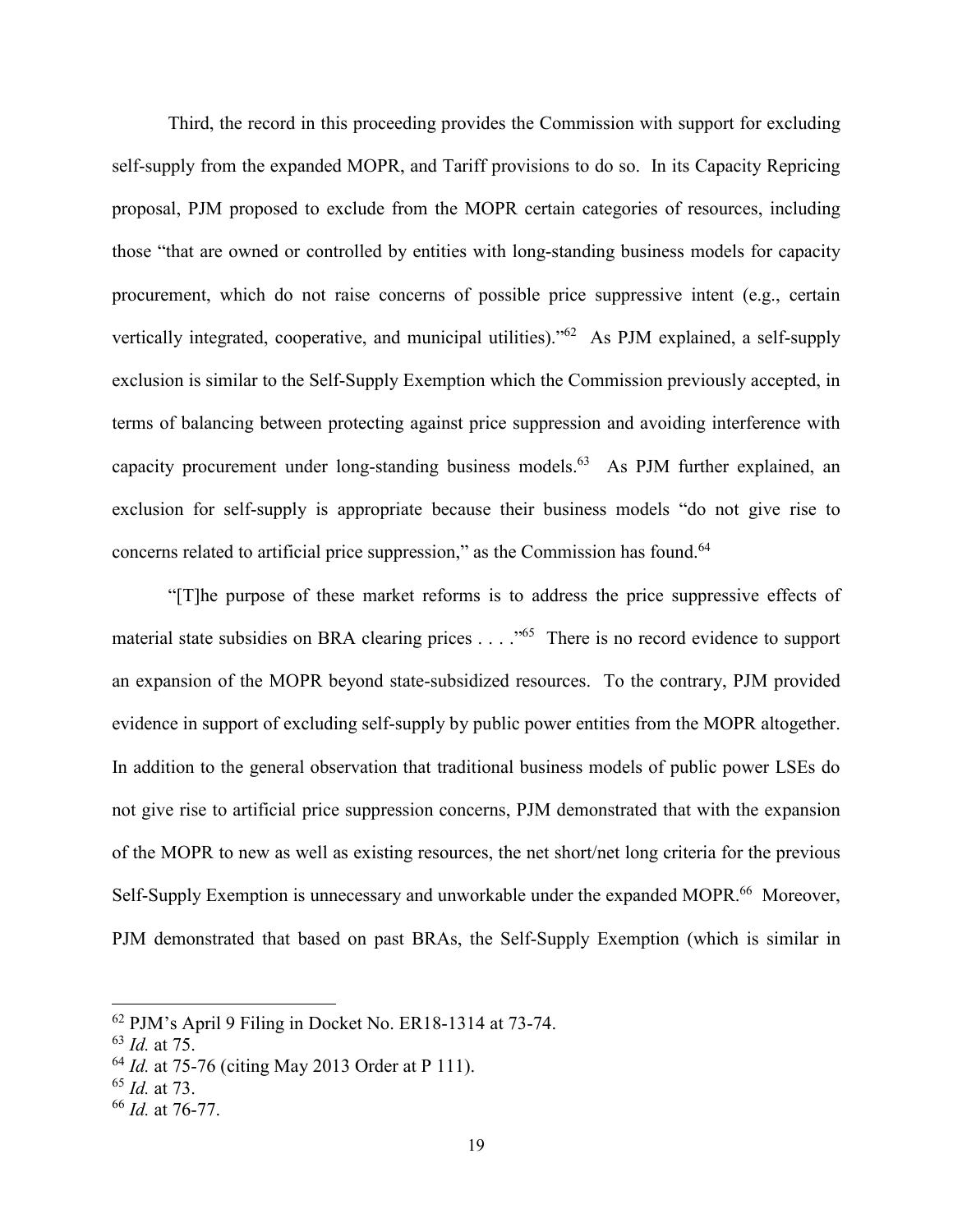substance to the self-supply exclusion which PJM proposed in Docket No. ER18-1314) was not the vehicle used by self-supplying LSEs to clear new entry, so there is not a concern that the selfsupply exclusion will allow resources that are receiving impermissible out-of-market subsidies to escape mitigation.<sup>67</sup>

In the attached declaration, Mr. Montalvo explains that public power LSEs' resource selfsupply decisions are fully consistent with a well-functioning wholesale power market:

Public Power utilities make decisions about whether to build capacity, enter into bilateral contracts, or purchase requirements through the PJM capacity market based on a set of investment objectives and expectations regarding future market conditions. The customer-owners of Public Power utilities bear any gain or loss associated with those decisions. The Public Power not-for-profit utility business model—i.e., ownership structure, tax treatment, and resource selection process—is consistent with and benefits from the competitive market framework. A Public Power utility seeks to add the lowest cost resources to its portfolio that meet its customers' needs and the utility's goals, and relies on competition (competitive solicitations, fuel markets, and the FERC-jurisdictional power markets) to achieve that objective.<sup>68</sup>

As he further explains, the implicit assumption that "the integrity of competition in the PJM capacity market requires the application of the MOPR to Pubic Power self-supply resources" rests on "the mistaken premise that all resource entry and exit must be coordinated solely by the RTO administered market to be deemed economic."<sup>69</sup> In fact, the prices yielded by PJM's RPM capacity market, with its single, standardized capacity product, "do not fully reflect the complete set of [market] participant preferences" and RPM thus "is incapable of signaling for the types of resources that optimally satisfy all buyers' preferences, particularly the desire for diversity, environmental and health benefits, flexibility, and security at an aggregate or economy-wide level."<sup>70</sup>

<sup>67</sup> *Id.* at 77-78.

<sup>68</sup> Montalvo Decl. ¶ 25.

<sup>69</sup> *Id.* ¶ 26.

 $70$  *Id.*  $\overline{9}$  33.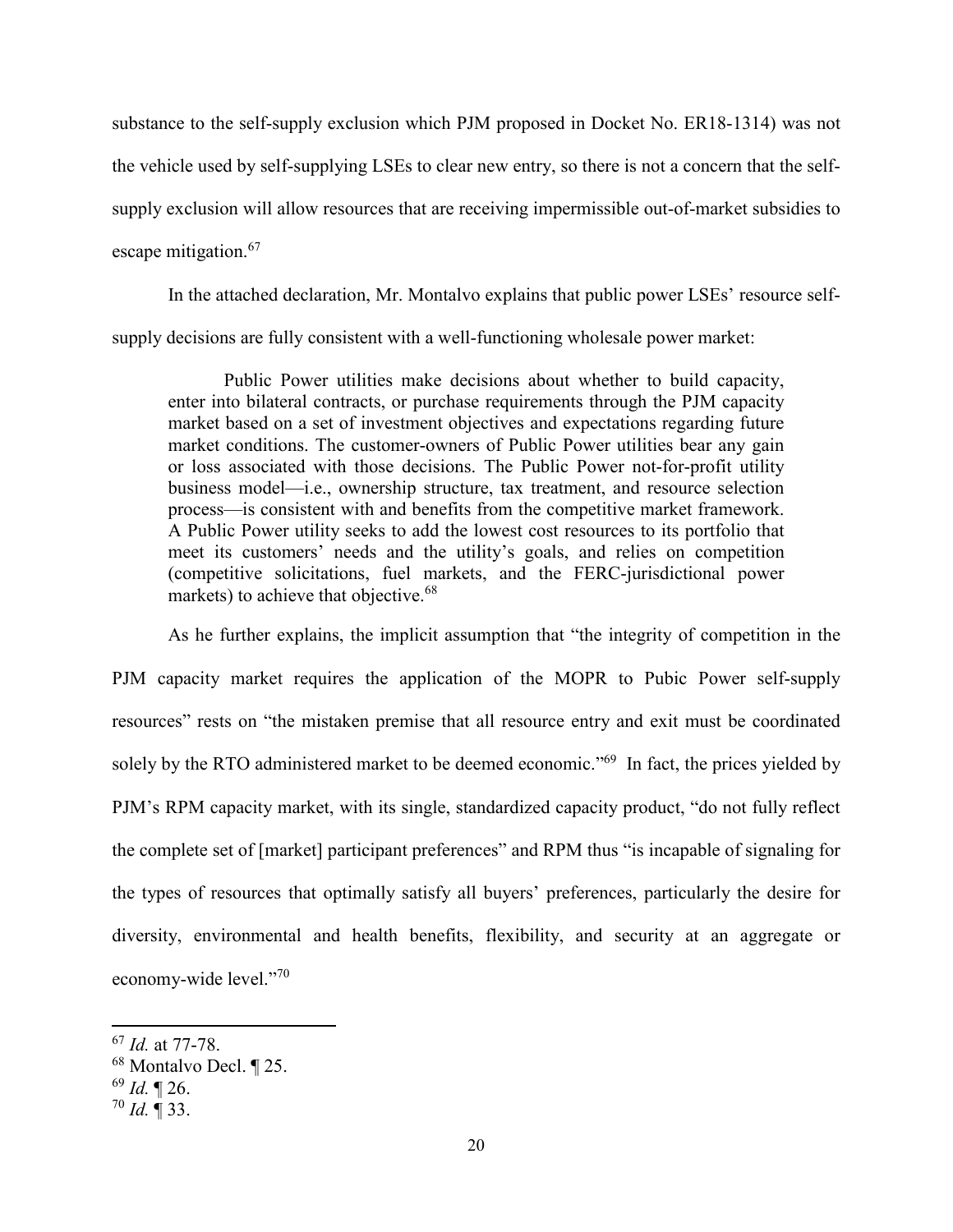Accordingly, Mr. Montalvo shows that public power utilities such as NRECA's cooperative members should be allowed to continue making economic investments decisions on behalf of their customers and should not be subject to the expanded MOPR, which would rob customers of the benefits of the longstanding public power business model:

Public Power utilities conduct detailed planning and market analysis to select selfsupply investments that best meet a broad set of performance criteria while conferring the greatest portfolio benefit (cost-risk tradeoff). That the economics of investment opportunities are properly evaluated in the context of the portfolio in which they would participate given multiple selection criteria (many of which are not directly valued in the RTO-administered market) is consistent with their utility business model, not anti-competitive, and should not be subject to mitigation.

In the case of Public Power, applying the MOPR to self-supply investments could have the effect of undoing the benefits (e.g., access to low-cost debt) of the not-for-profit business model that the organizational structure was intended to confer, and which are enshrined in federal and state statutes. Moreover, application of the MOPR to Public Power investment choices could undermine the portfolio benefits built into an existing and future resource mix and could expose Public Power utility customers to costs that their prudent portfolio diversification would have allowed them to avoid.<sup>71</sup>

PJM has already provided the Commission with Tariff language which would exclude self-supply by public power LSEs from the MOPR. In its April 9, 2018 Filing, PJM proposed to apply its Capacity Repricing to only those resources receiving a subsidy that warrants action, referred to as a Capacity Resource with Actionable Subsidy. PJM further proposed to exclude from the definition of Capacity Resource with Actionable Subsidy resources "that are owned or controlled by entities with long-standing business models for capacity procurement, which do not raise concerns of possible price suppressive intent . . . .<sup>"72</sup> For all of the reasons discussed here and in light of the Commission's precedent regarding self-supply in PJM's RPM, the

<sup>71</sup> *Id.* ¶¶ 47–48.

<sup>72</sup> *Id.* at 73-74 (citation omitted).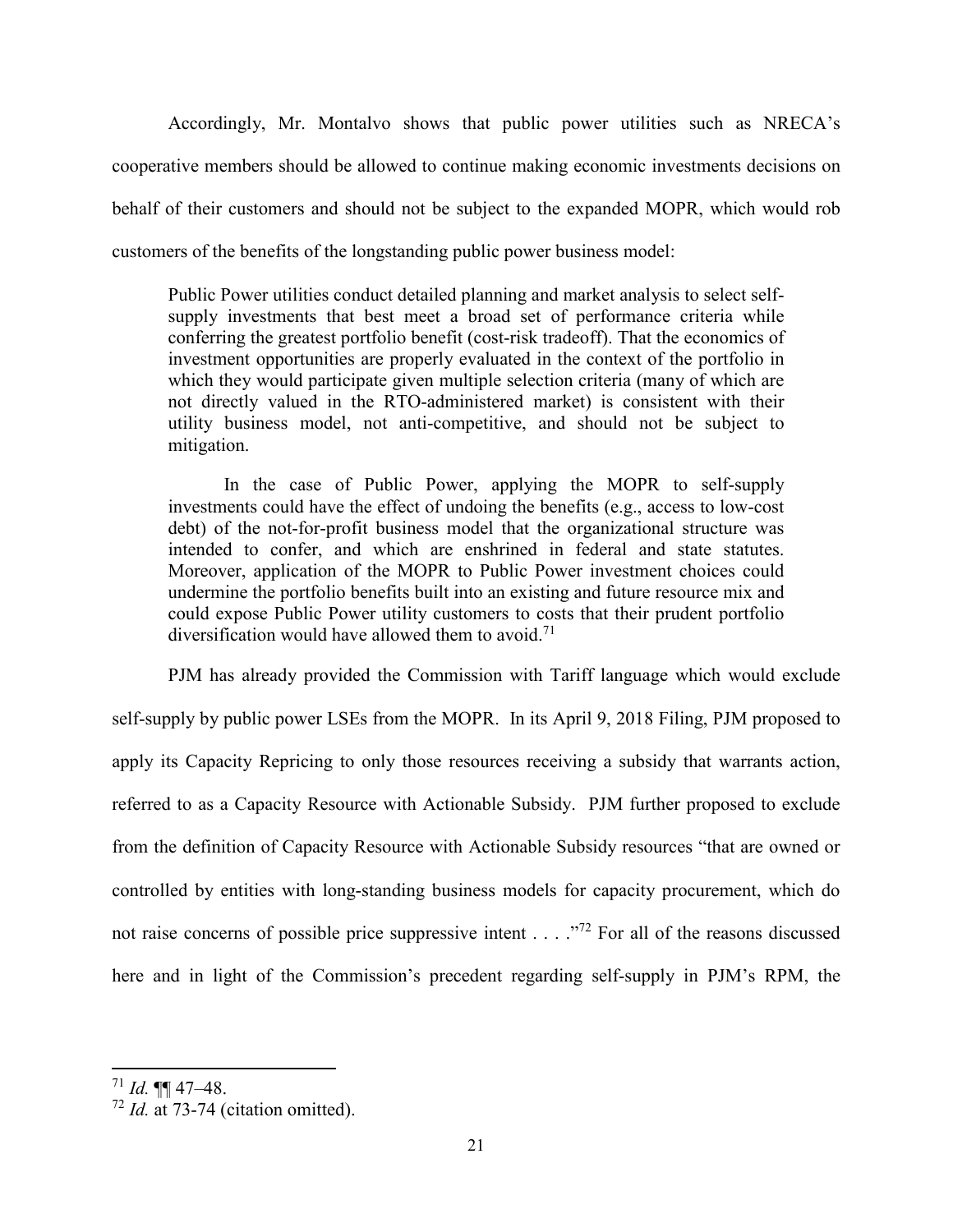Commission should direct that self-supply by LSEs under long-standing business models, as previously defined by PJM, shall be excluded from the MOPR.<sup>73</sup>

## **B. If Revenues Associated with Self-Supply by LSEs Acting Under Long-Standing Business Models Are Included in the Scope of the MOPR, the Commission Must Adopt a Self-Supply Exemption**

The Commission's proposed replacement rate would apply the MOPR to new and existing resources receiving out-of-market support "with few to no exemptions."<sup>74</sup> The Commission requested comment on the types of MOPR exemptions that should be included; "[f]or example, should an exemption be included for self-supplied resources used to meet loads of public power entities? Alternatively, should those resources have the option to use the resource-specific FRR Alternative? What, if any, exceptions should be added to the MOPR for existing resources in the capacity auction?"<sup>75</sup>

 As discussed above, self-supplied resources for public power LSEs should be categorically excluded from application of the MOPR because the cost-based revenues received by public power LSEs are not the types of out-of-market payments that led the Commission to determine that the existing MOPR provisions are unjust and unreasonable. Cooperative utilities, like NRECA's members in PJM, receive payments from their customers, who are also their members, under cost-based supply arrangements. These cost-based rates recover the cooperative utilities' costs of owned and contracted resources procured by the cooperative utility in order to meet its load-serving obligations. They are not state-based subsidies or "out-of-market payments provided or required by certain states for the purpose of supporting the entry or continued

 $^{73}$  In order to address concerns over application of the exclusion in order to prevent against unqualified resources avoiding the MOPR, the Commission can direct PJM to adopt a process for review and certification of excluded self-supply resources, similar to the process which existed for verification of the Self-Supply Exemption.

 $74$  June 29 Order at P 167.

<sup>75</sup> *Id.*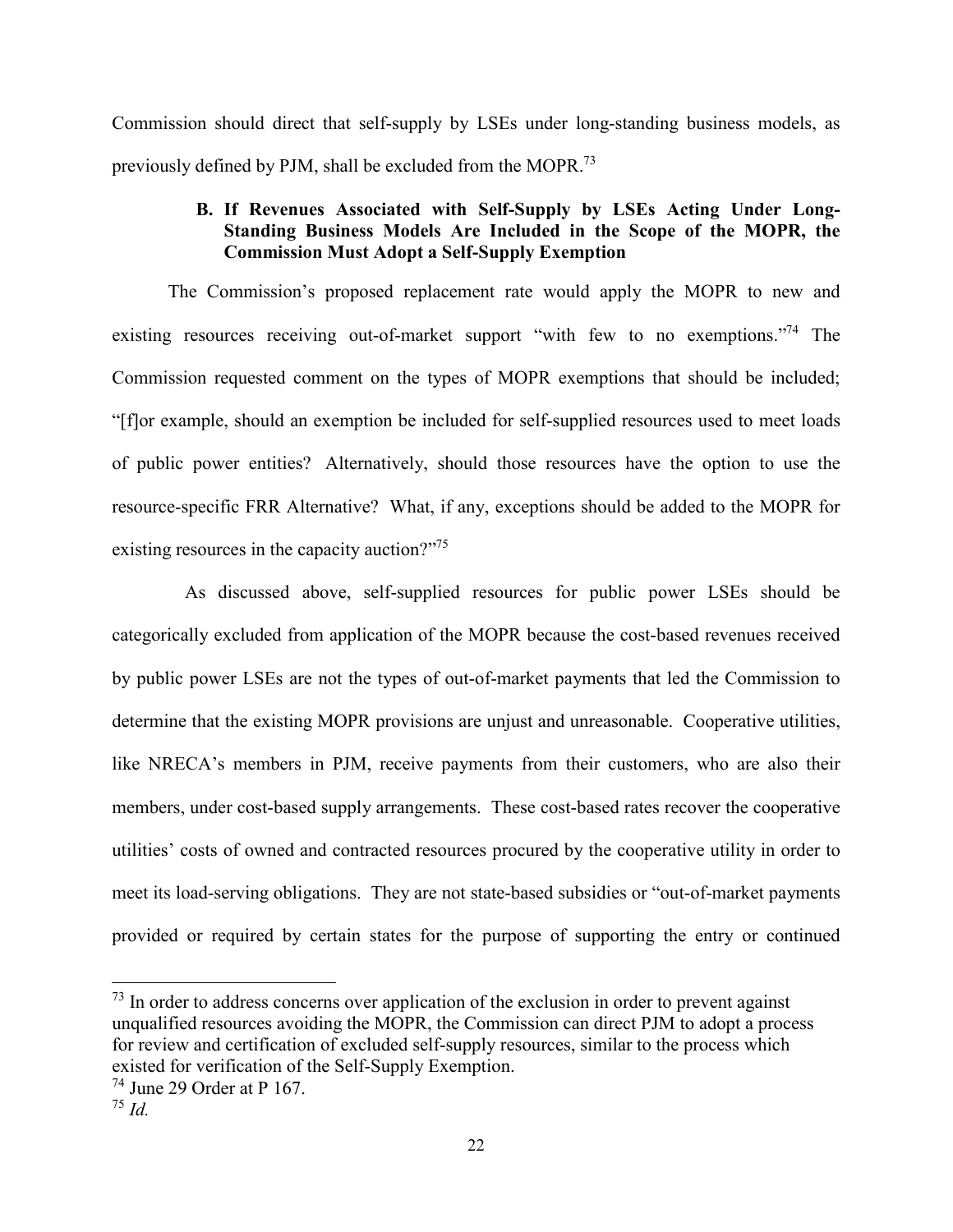operation of preferred generation resources that may not otherwise be able to succeed in a competitive wholesale capacity market."<sup>76</sup>

If the Commission does not provide a categorical exclusion for self-supply resources, then it must at least include in PJM's Tariff an exemption for self-supplied resources used to meet loads of public power entities. As PJM proposed in its April 9, 2018 Filing, resources with a Self-Supply Exemption should be permitted to submit a Sell Offer of any price, including a zero Sell Offer.<sup>77</sup> The need for a Self-Supply Exemption has been demonstrated by PJM, selfsupplying LSE interests including NRECA and its members, and the Commission. The Commission previously approved an exemption from the MOPR for self-supply by public power entities because it determined that self-supplying LSEs "lack the incentive or ability to suppress prices."<sup>78</sup> Those seeking to eliminate the accommodation for self-supply under long-standing business models have not demonstrated, and the Commission has not found, that this basis is no longer valid, just and reasonable. Instead, the Self-Supply Exemption was eliminated on remand of the *NRG* proceeding for reasons having nothing to do with the merits of the exemption itself.<sup>79</sup> Similarly, in this proceeding, the Commission rejected both PJM's self-supply exclusion from Capacity Repricing and the Self-Supply Exemption in its proposed MOPR-Ex because it found the proposals unjust and unreasonable overall. The Commission did not decide to abandon its policy of protecting self-supply by entities acting under long-standing business models.

<sup>76</sup> *Id.* at P 1.

<sup>77</sup> PJM's April 9 Filing at 79.

<sup>78</sup> *PJM Interconnection, L.L.C.*, 153 FERC ¶ 61,066 at PP 36-38.

 $79$  Remand Order at P 60 (the case "involves the Commission's improper revision of PJM's filing under FPA section 205, not the merits of the competitive entry and self-supply exemptions that were implemented during the relevant period and which the Commission found just and reasonable").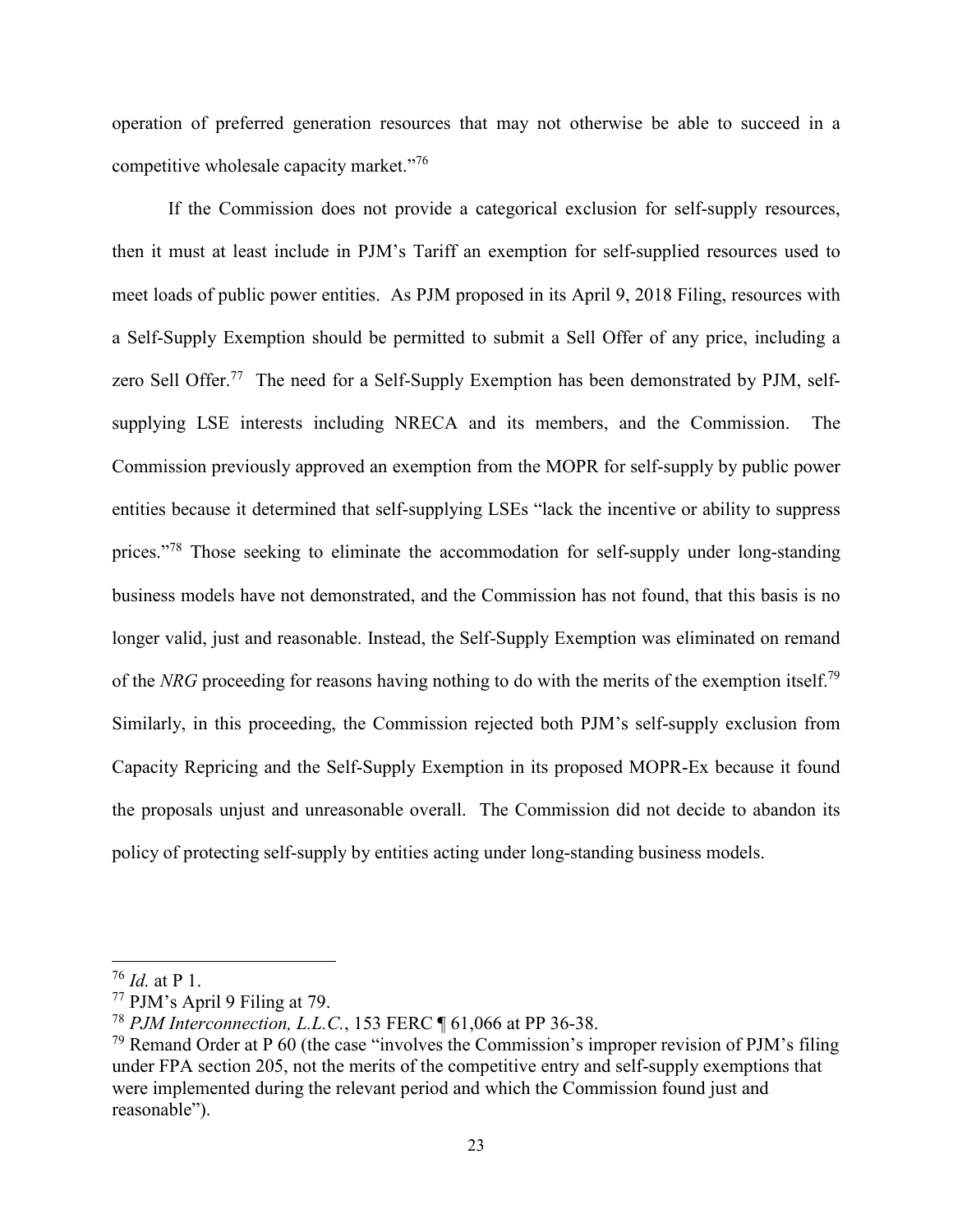For its part, PJM has similarly explained that self-supplying public power entities' "traditional business models for capacity procurement do not give rise to concerns related to artificial price suppression."<sup>80</sup> Instead, the Self-Supply Exemption protects against overmitigation which past analyses have warned could have adverse impacts on bilateral contracts and lead to unjust and unreasonable outcomes.<sup>81</sup>

As discussed in Mr. Montalvo's declaration, "[t]he long-term economic investments made by a Public Power utility on behalf of its customers are clearly distinguishable from decisions contingent on the receipt of state-sponsored external payments for specific resources as described in the Commission's June 29 order."<sup>82</sup> Public power's revenues are not statesponsored out-of-market payments. Moreover, as Mr. Montalvo explains, self-supply decisions by public power LSEs are fully consistent with well-functioning competitive markets. Cooperative utilities are owned by the members they serve. Because they do not have shareholders, cooperative utilities must look to their customer-members to fund resources purchased to meet the cooperative's load serving obligations. Unlike state-subsidized resources and merchant generators, public power entities make investment decisions based on their longterm obligation and reflect a balance of cost-risk tradeoffs, environmental performance and reliability needs.<sup>83</sup> Those decisions cannot be deemed uneconomic based on business models of either subsidized resources or merchant generators whose investment decision are based on

<sup>80</sup> PJM's April 9 Filing at 75-76.

<sup>81</sup> *See* Protest of Dominion Resources Services, Inc., *et al.*, submitted in Docket No. EL16-49- 000 on April 11, 2016 at 16-17, citing the Brattle Group's study which stated in part as follows: "We are particularly concerned that the MOPR will lead to over-mitigation that will undermine bilateral markets and RPM participation by entities, such as public power companies, that meet their customers' needs primarily through long-term contracts or other self-supply options" and that "[o]ver-mitigation would be particularly problematic for resources developed as self-supply or through bilateral contracts."

<sup>82</sup> Montalvo Decl. ¶ 7

<sup>83</sup> *Id.*¶¶ 25–37.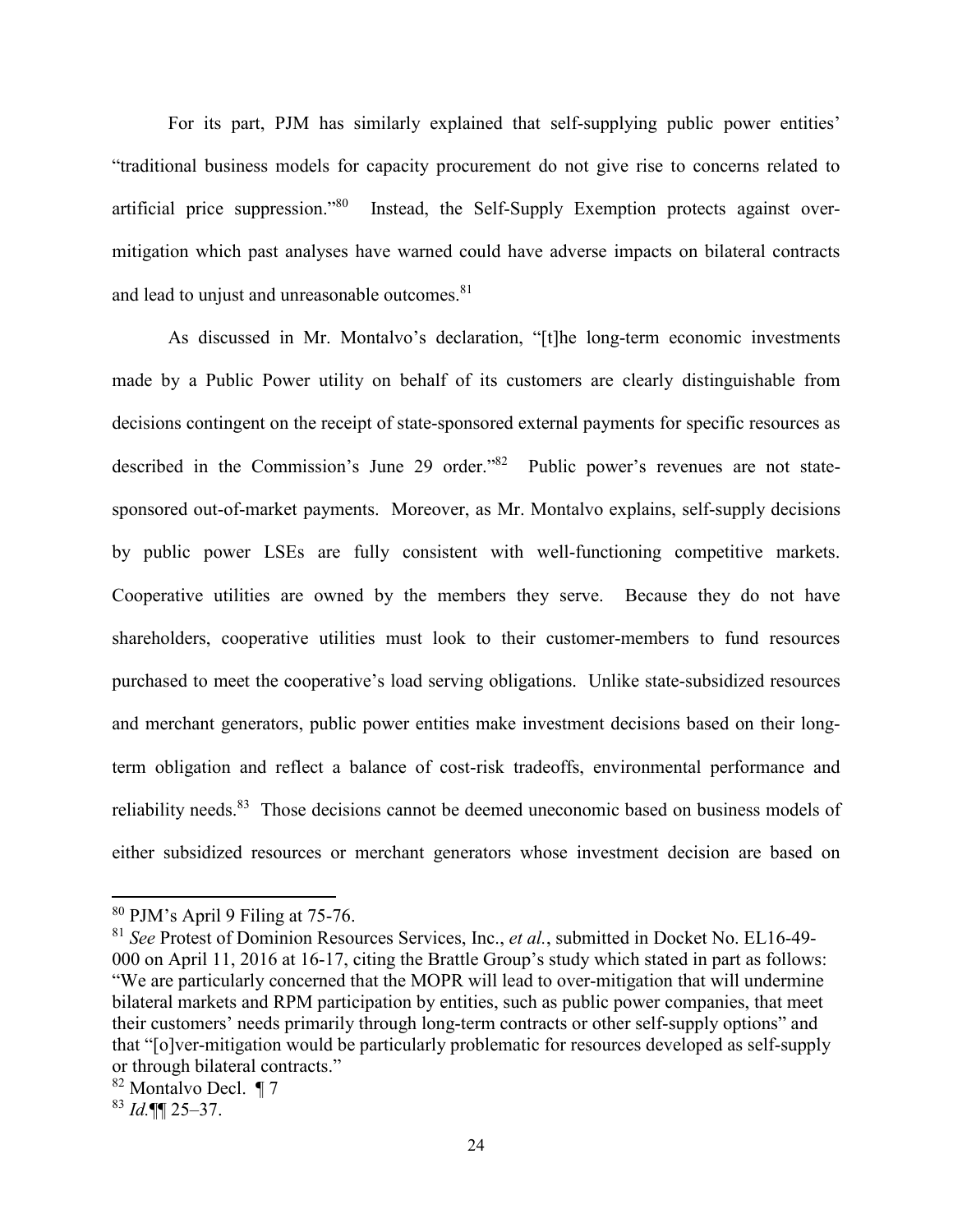maximizing profits.<sup>84</sup> Nor can the Commission reasonably deem payments to LSEs for their non-RPM resources the sort of out-of-market revenues which require administrative remedy through application of the MOPR.<sup>85</sup>

## **C. The Commission Should Determine that RUS Debt Does Not Trigger Application of the MOPR to Resources from Self-Supplying LSEs**

The Commission should categorically exclude from application of the MOPR, selfsupply by public power entities. Alternatively, the Commission should adopt a Self-Supply Exemption from the MOPR, which would protect public power LSEs' self-supplied resources from the risk of being subject to the MOPR and the double payment which can occur where Sell Offers from self-supplied resources do not clear the BRA. In either case, the Commission will need to provide direction regarding the types of non-RPM revenues that are consistent with longstanding business models of self-supply LSEs and, therefore, should not be subject to the MOPR.

The Commission requested comment on whether federal sources of out-of-market support should be addressed by Commission action.<sup>86</sup> PJM's proposed definition of Material Subsidy in its April 9 Filing reflects exclusions which were previously approved by the Commission.<sup>87</sup> Those exclusions protect against application of the MOPR on the basis of state, federal or local payments to promote general industrial development, incent siting facilities in an area, or tax incentives that are available to all generators without regard to the geographic location of the generation.<sup>88</sup>

NRECA does not at this time take a position on this issue in general, but raises a concern of particular significance to cooperative utilities. NRECA agrees that not all payments or

<sup>84</sup> *Id.* ¶¶ 38–46.

 $85$  *Id.*  $\P\P$  25, 46–49.

<sup>86</sup> June 29 Order at P 171.

<sup>87</sup> PJM's April 9 Filing at 70.

<sup>88</sup> *Id.*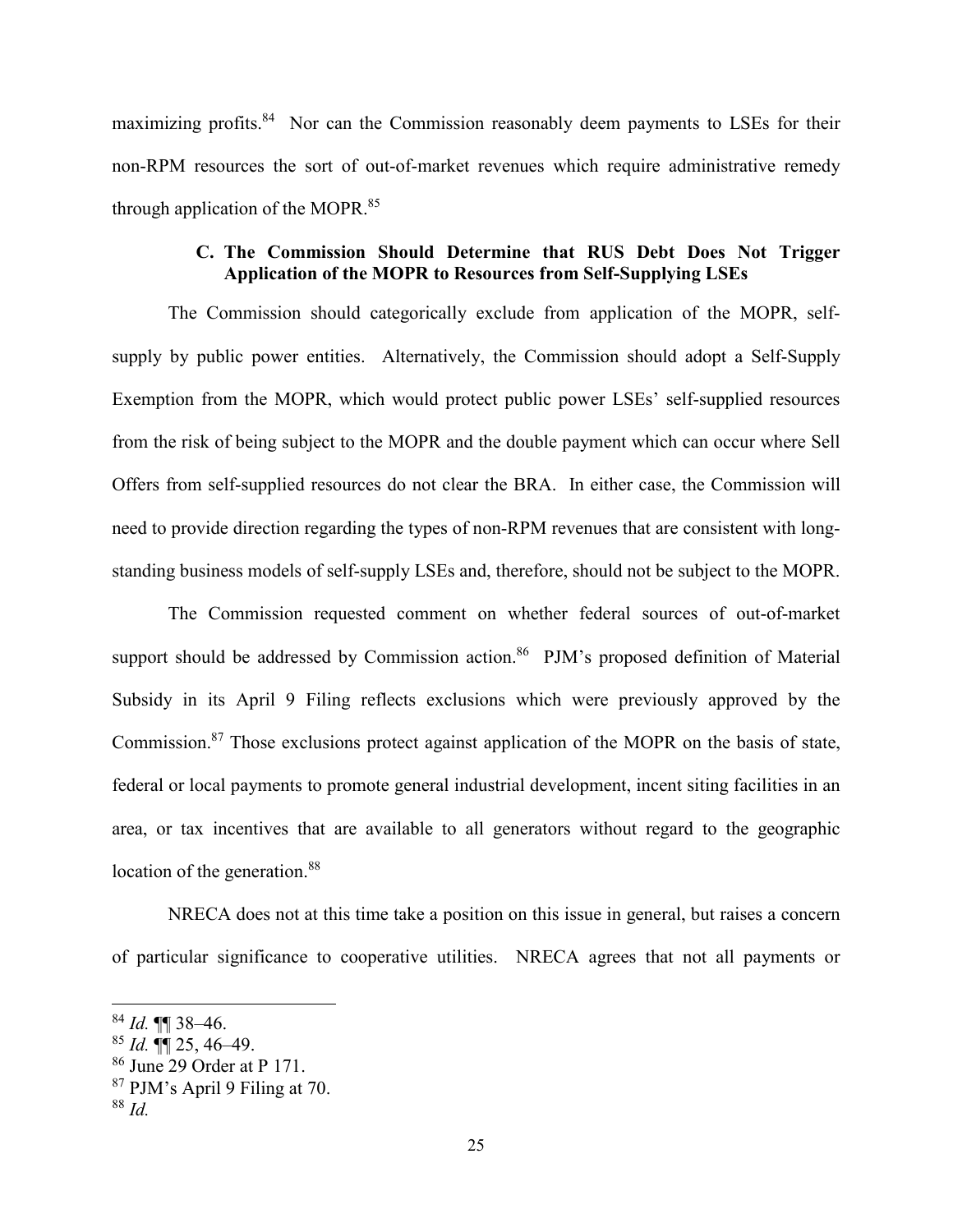concessions received by governmental entities are *per se* uneconomic out-of-market payments or subsidies which should be mitigated by the MOPR. In that same vein, NRECA brings to the Commission's attention a particular and specific federal funding source which should be treated as excluded from the types of payments that are subject to the MOPR. Specifically, many cooperative utilities receive funding and hold debt from the U.S. Rural Utilities Service ("RUS"). Cooperative utilities do not have shareholders from whom they can raise capital. Instead, many look to RUS – an agency of the federal government – for financing. The RUS funding is just that, financing. RUS funding is not made available to cooperatives "for the purpose of supporting the entry or continued operation of preferred generation resources that may not otherwise be able to succeed in a competitive wholesale capacity market."<sup>89</sup> Instead, RUS funding is such a commonplace and accepted method of cooperative financing that it serves as one of the bases for Congress providing an exemption for cooperative utilities from FERC rate regulation.<sup>90</sup> So that cooperative utilities are not subject to the MOPR for obtaining financing through a government program that is not the type of support which gave rise to the Commission's concerns in this proceeding, the Commission should explicitly state that if resources owned by self-supply cooperative utilities or their affiliates are financed with RUS debt, the financing alone will not trigger application of the MOPR.

#### **IV. CONCLUSION**

WHEREFORE, for the foregoing reasons, NRECA requests that if the Commission proceeds with MOPR revisions in these proceedings, the Commission specifically exclude from the MOPR self-supply by public power LSEs or, in the alternative, direct PJM to adopt a Self-Supply Exemption similar to the Self-Supply Exemption which existed prior to the Order on

 $\frac{89}{1}$  June 29 Order at P 1.

<sup>90</sup> 16 U.S.C. § 201f.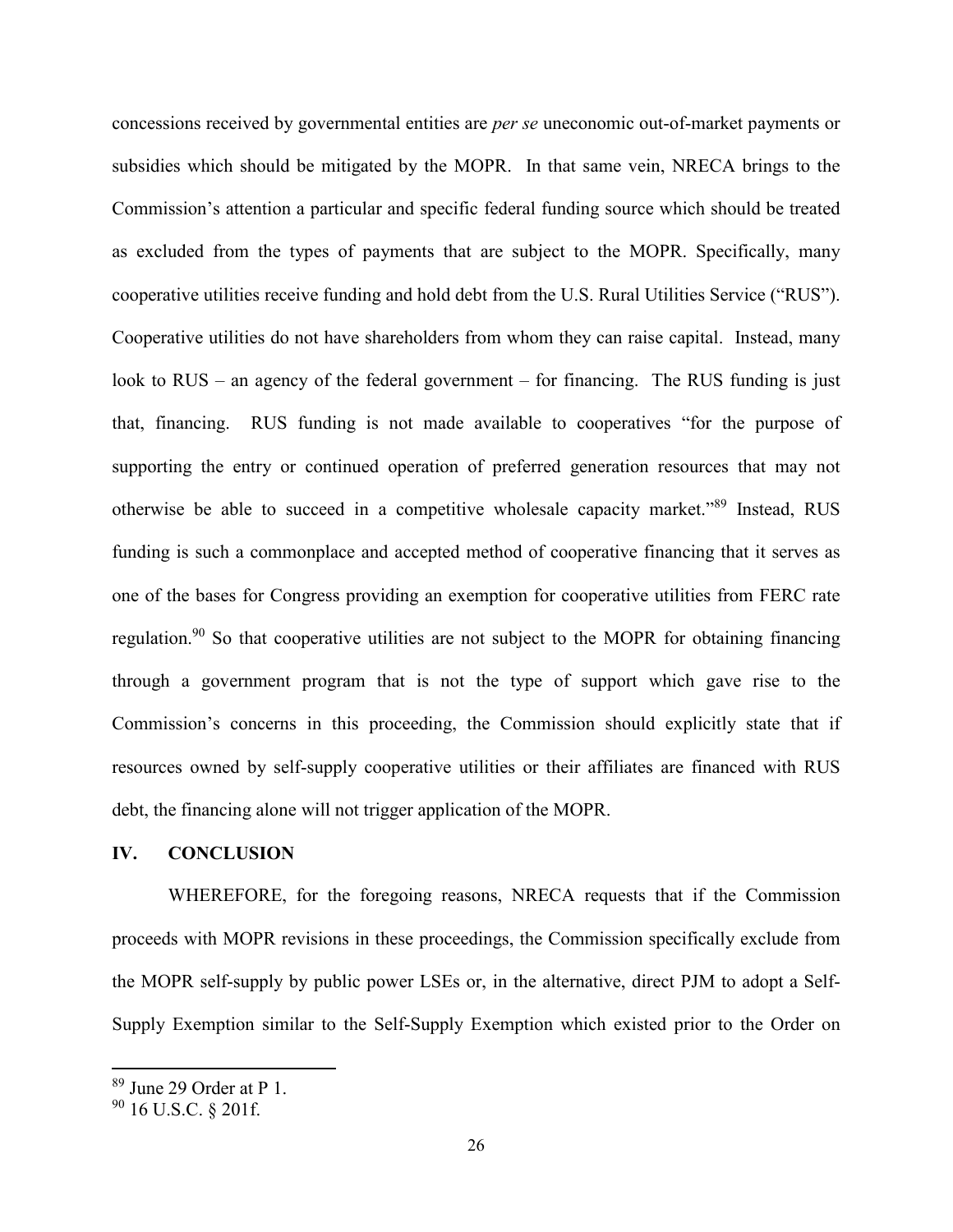Remand of the *NRG* decision. NRECA also requests that the Commission clarify that RUS financing is excluded from any category of support which can trigger application of the MOPR.

Respectfully submitted,

/s/ Randolph Elliott Randolph Elliott Senior Director, Regulatory Counsel National Rural Electric Cooperative Association 4301 Wilson Blvd., 11th Floor Arlington, VA 22203 703-907-6818 randolph.elliott@nreca.coop

Dated: October 2, 2018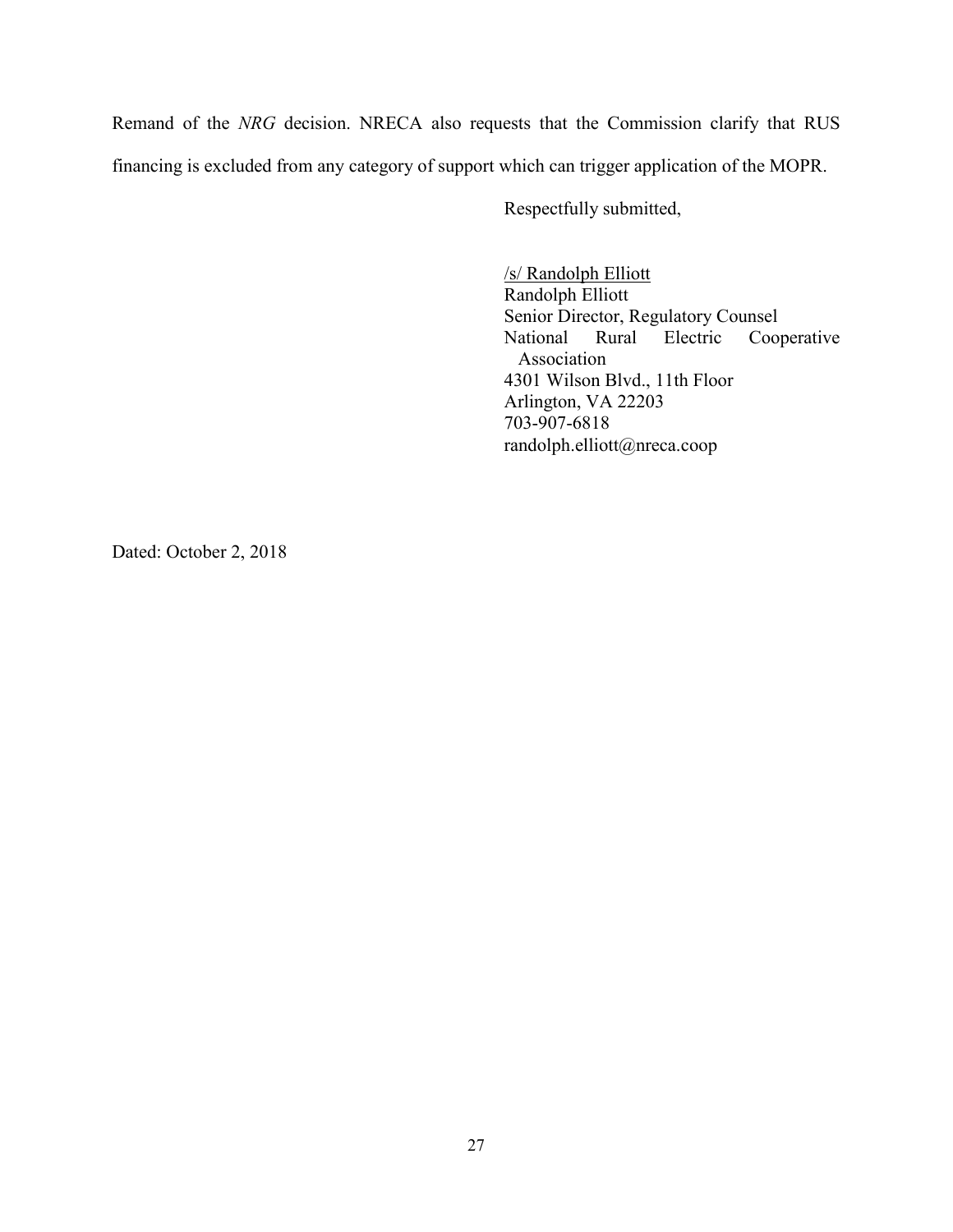### UNITED STATES OF AMERICA BEFORE THE FEDERAL ENERGY REGULATORY COMMISSION

| Calpine Corporation, et al. | Docket Nos. EL16-49-000        |
|-----------------------------|--------------------------------|
| v.                          |                                |
| PJM Interconnection, L.L.C. |                                |
| PJM Interconnection, L.L.C. | ER18-1314-000<br>ER18-1314-001 |
| PJM Interconnection, L.L.C. | EL18-178-000<br>(Consolidated) |

### DECLARATION OF MARC D. MONTALVO

#### I. Qualifications and Purpose

- 1. My name is Marc D. Montalvo. I am President of Daymark Energy Advisors. My business address is 370 Main Street, Worcester, Massachusetts 01608. Daymark Energy Advisors is a consultancy that provides economic analysis and advisory services to the electric and natural gas industries.
- 2. I have significant professional knowledge and experience with electric power markets that includes competitive power market design and economics, strategic planning, and capital budgeting and investment analysis. Before joining Daymark Energy Advisors, I spent ten years at ISO New England Inc., where I served as Director of Enterprise Risk Management, Director of Market Analysis and Investigation of the Internal Market Monitor, and Director of Market Development. I have testified before the Federal Energy Regulatory Commission ("FERC" or "the Commission") numerous times on market power mitigation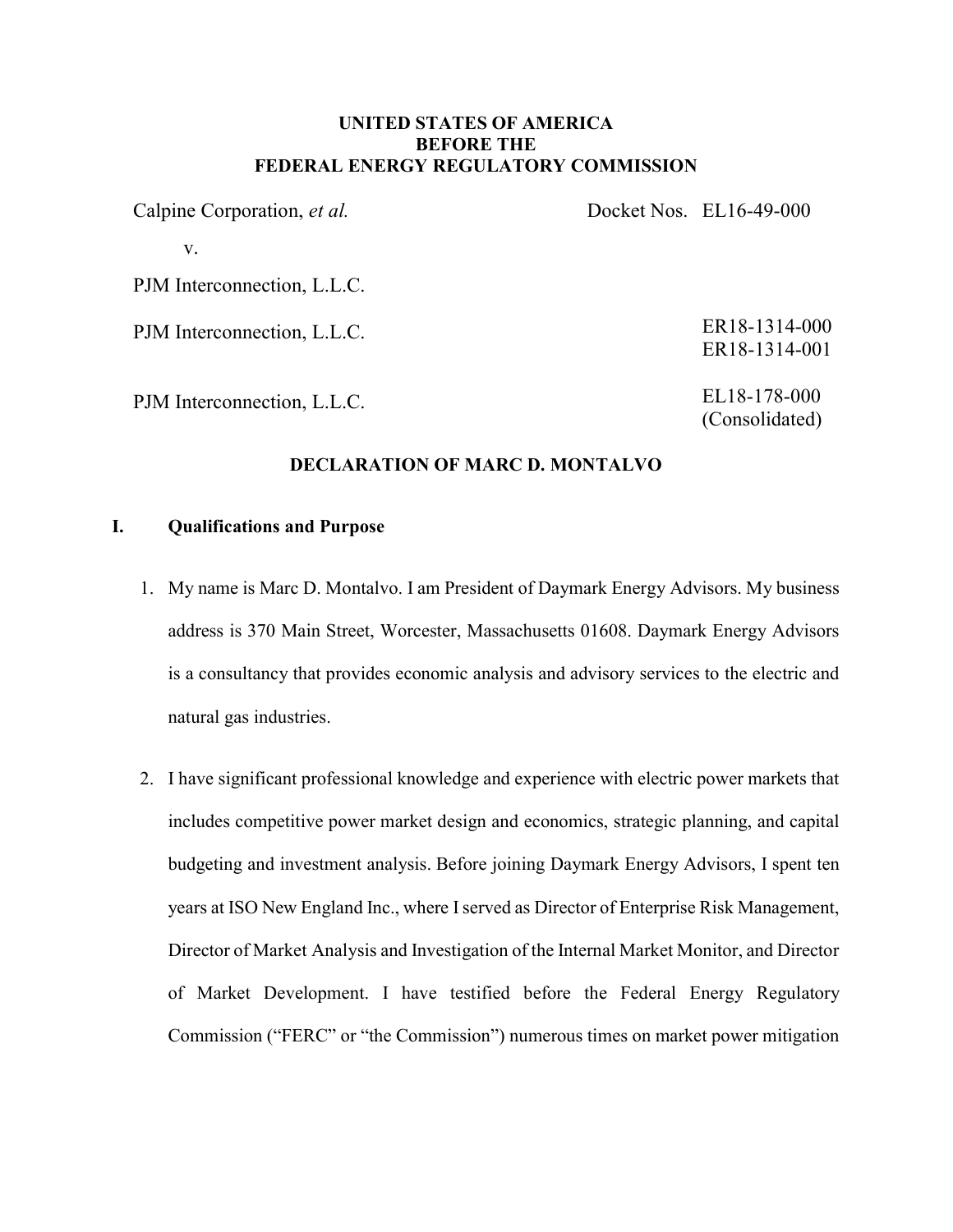and market design issues. I hold an M.S. in Finance from Clark University and a B.S. in Mathematics from Allegheny College.

- 3. I have prepared this declaration on behalf of the American Public Power Association ("APPA") and the National Rural Electric Cooperative Association ("NRECA"). APPA and NRECA are trade associations that represent the interests of municipal and cooperative utilities (herein collectively referred to as "Public Power"). APPA and NRECA have asked me to address whether self-supplied resources used to meet the loads of Public Power utilities should be subject to, or exempted from, mitigation by the expanded Minimum Offer Price Rule ("MOPR") proposed by the Commission in its order of June 29, 2018, in Docket No. EL18-178-000 ("June 29 order") for the Reliability Pricing Model ("RPM"), the capacity market operated by PJM Interconnection, L.L.C. ("PJM").
- 4. This issue arises because in that order the Commission initiated a proceeding to investigate whether the existing MOPR should be expanded to address the effect on RPM prices of capacity resources that receive "out-of-market payments" as a result of policy initiatives by some states in the PJM region. In the June 29 order , the Commission determined that:

... out-of-market payments by certain **PJM states** have reached a level sufficient to significantly impact the capacity market clearing prices and the integrity of the resulting price signals on which investors and consumers rely to guide the orderly entry and exit of capacity resources. (Order at ¶156, emphasis added)

This declaration does not address this finding or the Commission's proposed remedy in the June 29 order, which is an expanded MOPR applicable to existing as well as new resources, coupled with a resource-specific Fixed Resource Requirement ("FRR") Alternative. For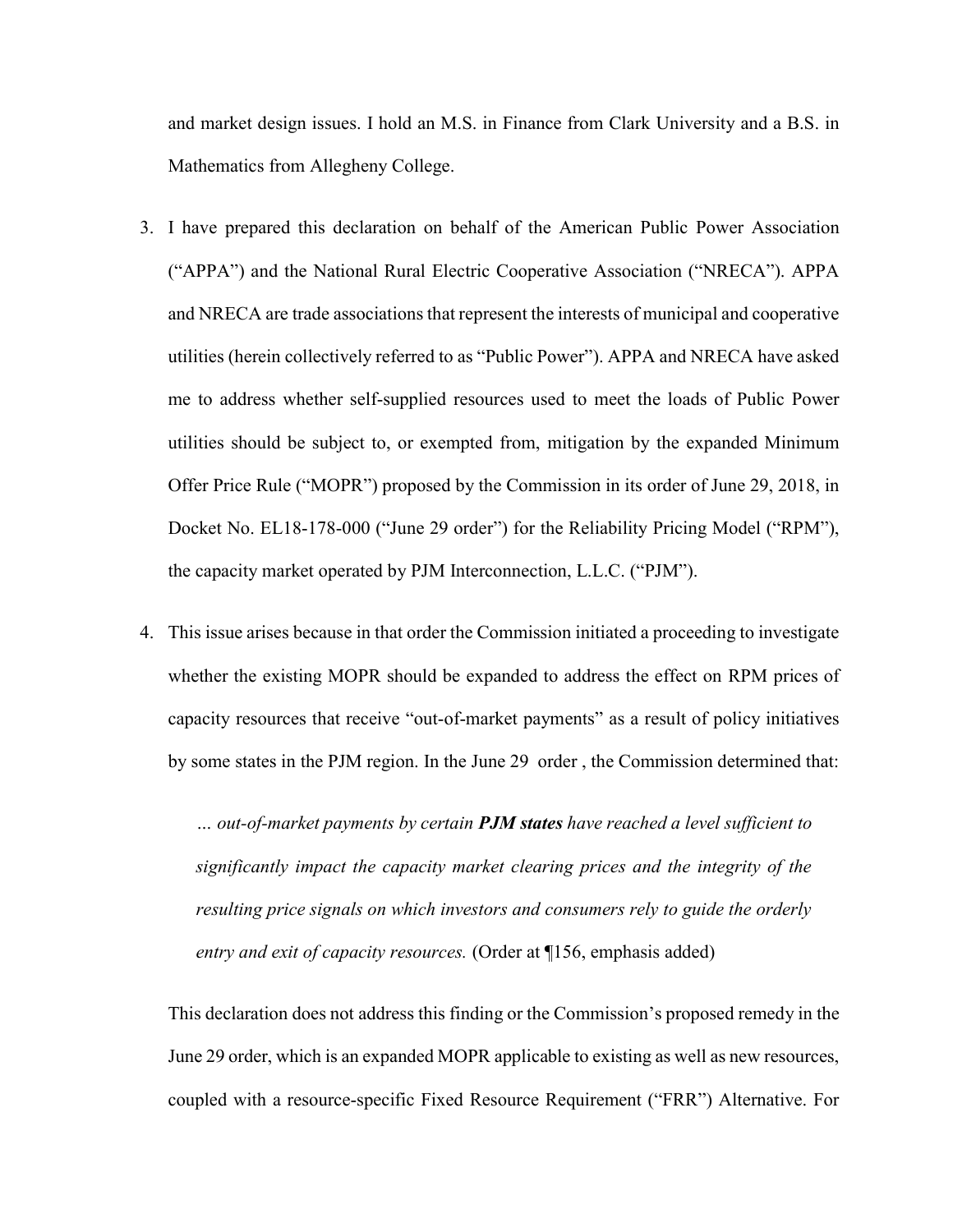purposes of this declaration, I accept the Commission's finding and the principal features of its proposed remedy as givens. For the reasons explained below, I have concluded that self-supplied resources used to meet the loads of Public Power utilities should not be subject to mitigation by the proposed expanded MOPR and should be exempted from the MOPR. More generally, any policy the Commission adopts to address the impact of state subsidies on its jurisdictional markets should not impede the ability of Public Power utilities to self-supply resources to meet their loads consistent with the Commission's broader open-access transmission and competitive wholesale market policies.

#### II. Summary of Analysis

- 5. The MOPR is an administrative intervention into the PJM-administered capacity market. In considering an expansion of the MOPR, the Commission and PJM should seek the lightest touch practicable to address the price-signal issue that the Commission identifies in paragraph 156 of the June 29 order. The Commission proposes the expanded MOPR to mitigate state-sponsored payments or subsidies to specific resources. The resource investment activities of Public Power utilities, however, are well removed from these types of state support programs. An expanded MOPR should not mitigate the capacity offers of Public Power utilities' self-supplied resources. There are at least three reasons for this conclusion.
- 6. First, Public Power self-supply resource investments do not receive state-sponsored payments, the effects of which the Commission seeks to address with the MOPR.
- 7. Public Power utilities make resource selection decisions in the context of a resource planning process that considers and is driven by market prices and consumer preferences,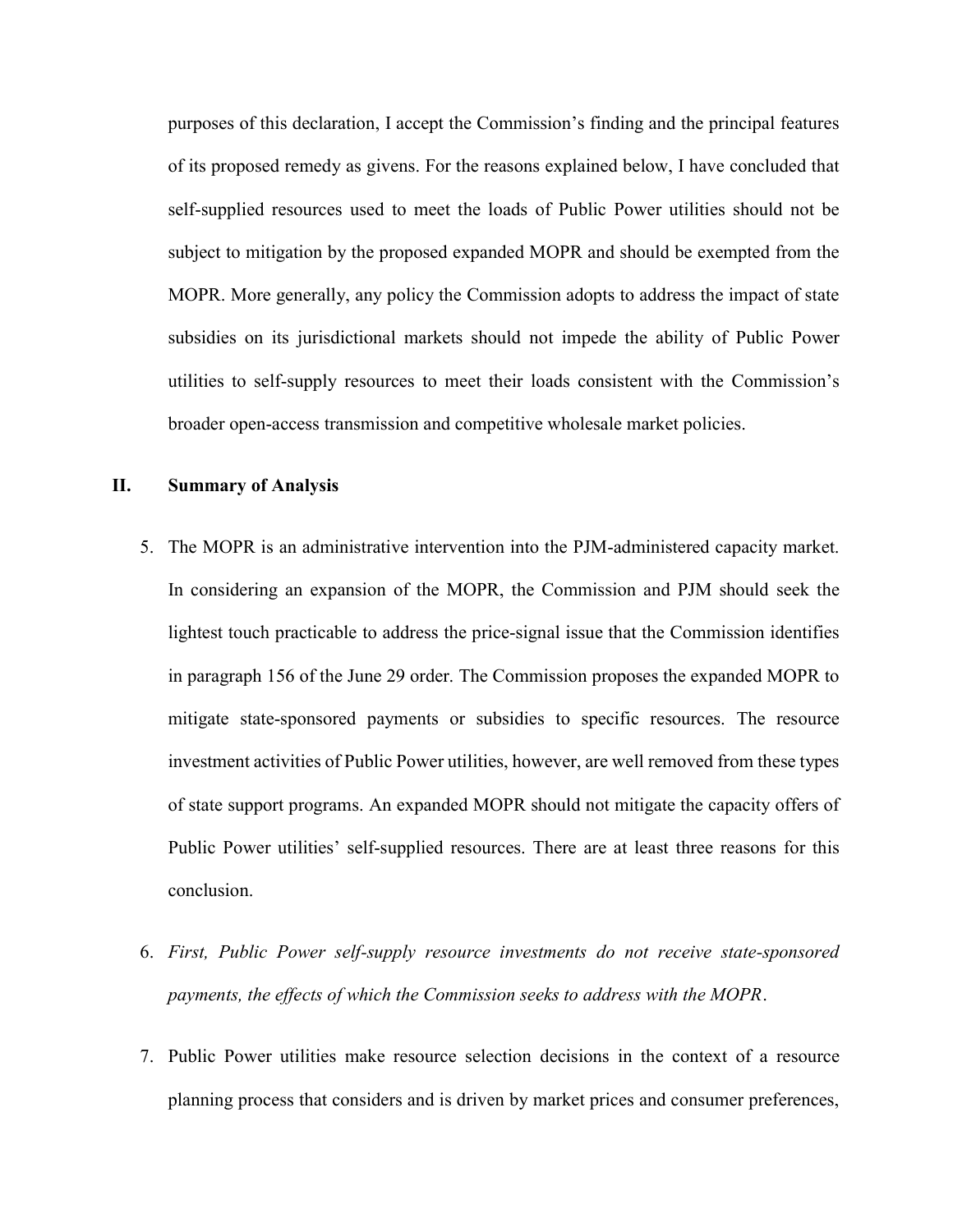not by state-sponsored payments or other external subsidies. Public Power utilities endeavor to build power supply portfolios that efficiently meet their service obligations to their customers following capital investment strategies that balance cost-risk tradeoffs, environmental performance, reliability needs, and other objectives. The ultimate decision to self-supply by building, owning and operating generation or by entering into a long-term contract for generation is based on the application of capital budgeting principles and portfolio theory. The long-term economic investments made by a Public Power utility on behalf of its customers are clearly distinguishable from decisions contingent on the receipt of state-sponsored external payments for specific resources as described in the Commission's June 29 order.

- 8. Second, the self-supply resource decisions of Public Power utilities are consistent with the behaviors one would expect of participants in a competitive market.
- 9. Arguments that the integrity of the competitive market requires applying the MOPR to Public Power utilities' self-supplied resources rely on the mistaken premise that all resource entry and exit must be coordinated solely by the PJM-administered capacity market to be economic. However, that approach would only be reasonable if PJM's capacity market design accommodated contracts that allowed participants to fully reflect all their preferences. The PJM market design does not do this, however, and thus the economic preconditions for such "perfect" market outcomes do not exist.
- 10. Public Power utilities use standard capital budgeting techniques to select the investments that most fully reflect their preferences and optimize the performance of their power supply portfolios. The organizational structure of a Public Power utility exposes the utility's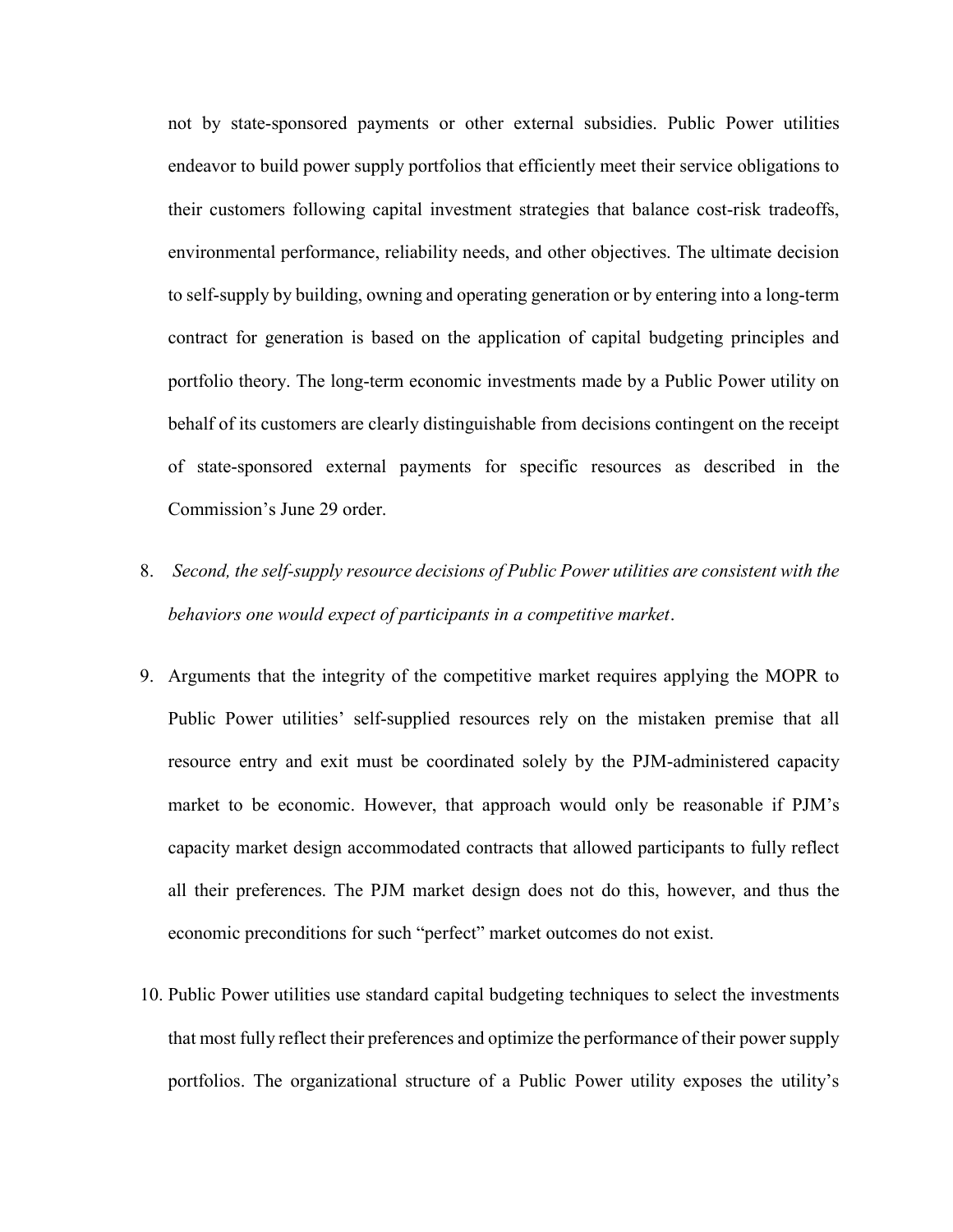customers, who are the owners, to any ex post gains or losses associated with those investment decisions. This result is analogous to the way any competitive market participant experiences gains or losses based on actual market outcomes through time.

- 11. Third, applying the expanded MOPR to Public Power utilities' self-supplied resources would improperly interfere with the public benefits of this long-standing business model.
- 12. The proposed expanded MOPR is intended to mitigate the effect on RPM prices of statesponsored external payments directed at specific capacity resource types. Applying an expanded MOPR intended for a wholly different purpose to all self-supplied resources of Public Power utilities would have the effect of denying the customer-owners of Public Power utilities the benefits (e.g., access to managed portfolios and low-cost debt) that their organizational structure was intended to confer, and which are enshrined in federal and state statutes.
- 13. It would be incorrect to conflate the Public Power not-for-profit business model and tax advantages with state-sponsored external payments to preferred resources. Many market participants have business and tax advantages not shared universally and not subject to the MOPR. Applying the expanded MOPR to Public Power utilities' self-supplied resources would improperly undo the benefits of the Public Power not-for-profit business model through wholesale market design and could impose costs on Public Power utilities that, through portfolio diversification, they would have otherwise avoided.

#### III. The Public Power Business Model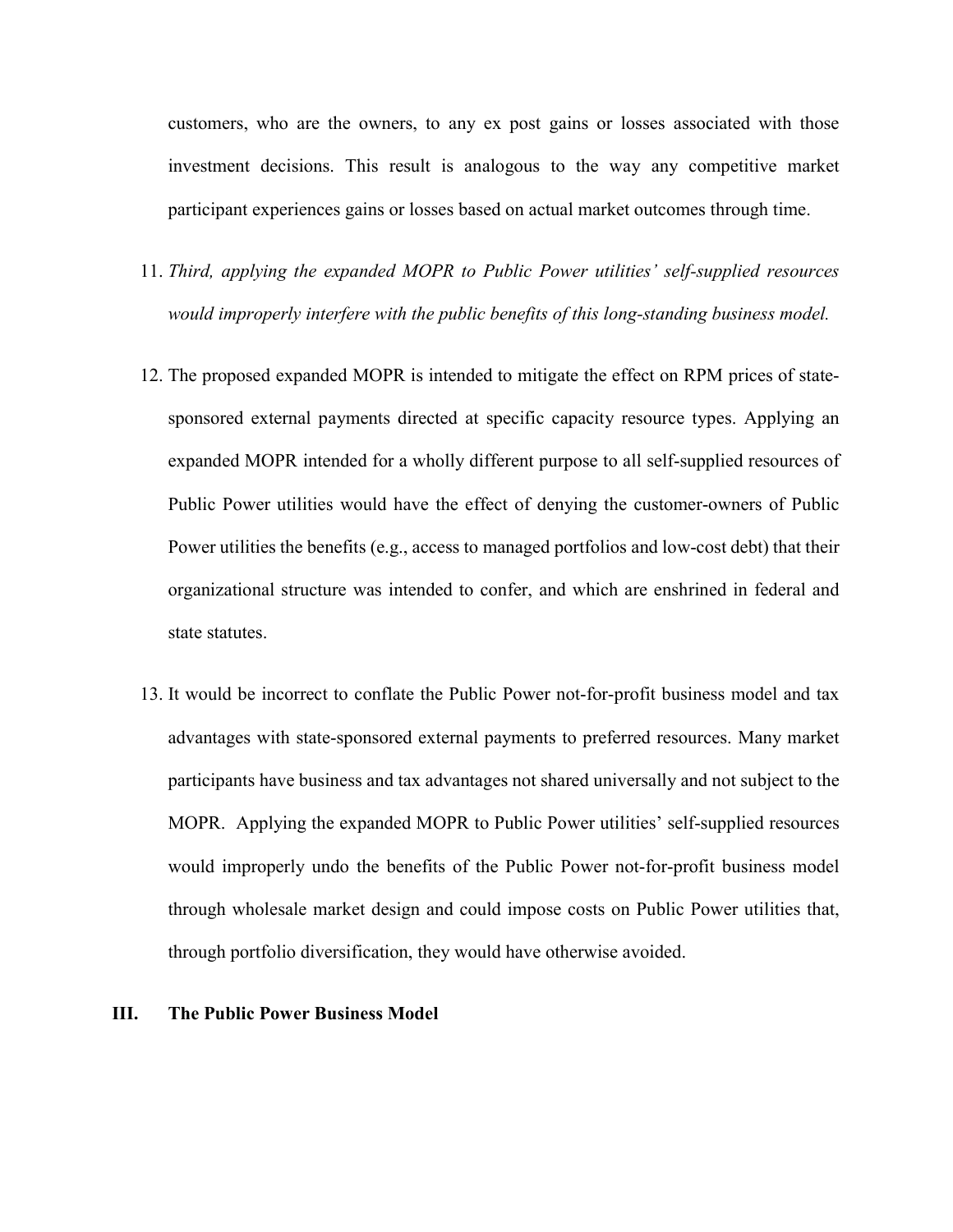- 14. Amongst the 1,031 PJM members, which include vertically integrated investor-owned utilities, developers, investors, traditional and renewable generation companies, retail suppliers, and many financial intermediaries, there are 43 Public Power utilities (made up of municipal utilities, municipal agencies, distribution cooperatives, and generation and transmission cooperatives), whose electricity sales account for about 5% of the total within  $PJM.$ <sup>1</sup>
- 15. Municipal utilities are publicly owned, follow a not-for-profit business model, and typically support the broader municipal government through payments in lieu of taxes or transfers to the general fund.<sup>2</sup> Municipally-based regulation and governance ensures that the utility makes investment decisions that are transparent and reflect the community's investment needs and preferences. Municipal utilities have access to tax-exempt financing and often have stronger credit ratings than investor-owned utilities. I note that "municipal" utilities can also include joint action agencies and other forms of state instrumentalities that are not necessarily limited to a single municipality.
- 16. Electric cooperatives are private, not-for-profit businesses owned by their memberconsumers. Cooperative utilities serve the interests of their member-consumers, and the interests of owner and customer are one and the same. Cooperative utilities are generally required to return to their member-consumers or re-invest in the cooperative's business any revenue above what is needed for operating costs. Cooperative utilities raise funds through

<sup>&</sup>lt;sup>1</sup> https://www.eia.gov/electricity/sales revenue price/ (table 10)

<sup>2</sup>https://www.publicpower.org/system/files/documents/The%20Future%20of%20Your%20Utility%20SellSel%20Gu ide%20-%20Final%204-5-18.pdf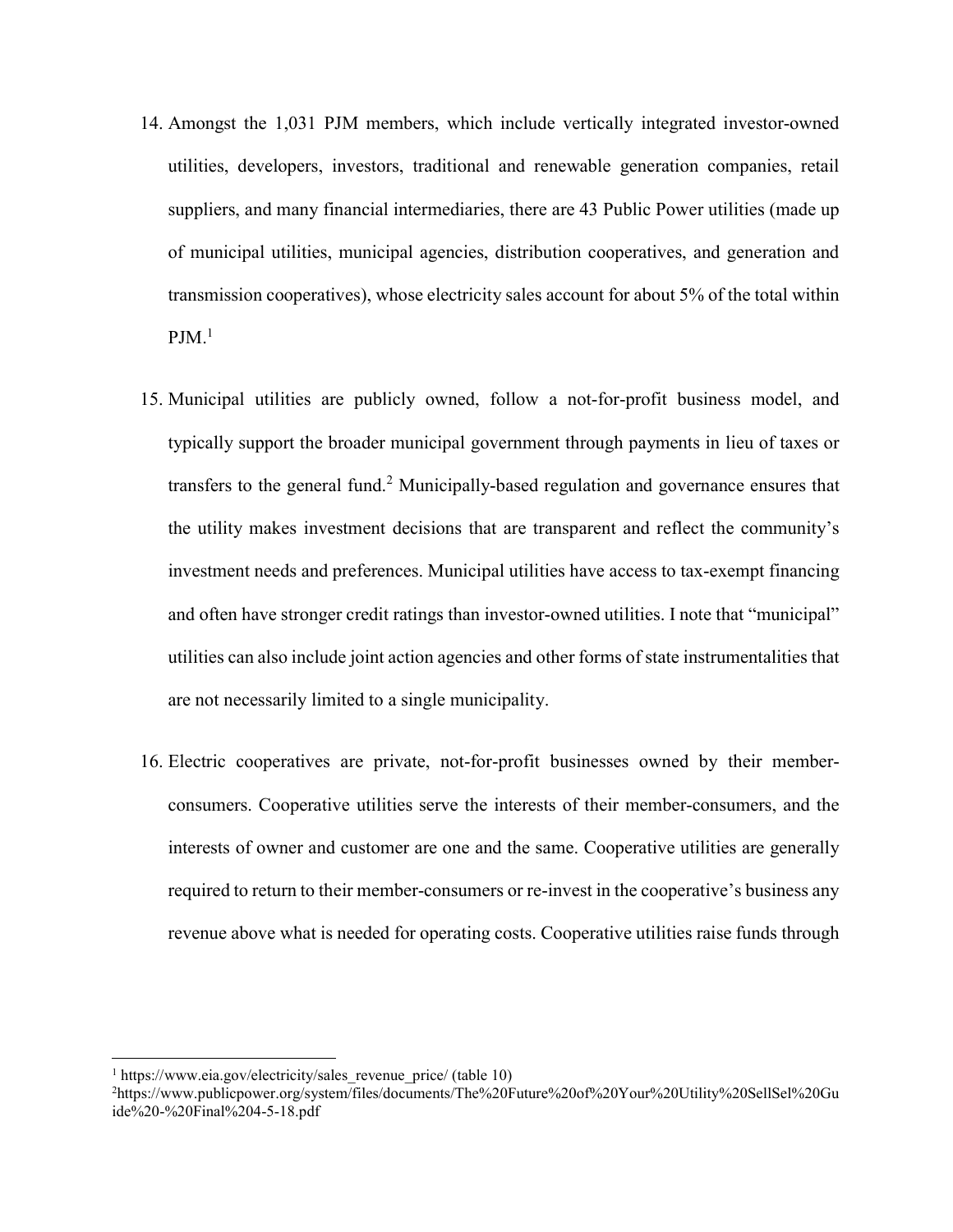loans offered by the Department of Agriculture's Rural Utilities Service or cooperative or private lenders.

- 17. Importantly, the owners and customers of both types of Public Power utilities fully bear the benefits and costs of any investment made (debt holders are paid the bond coupon). The governance structures of Public Power utilities provide for oversight by community officials or customer-owners to ensure that the resource choices are made on an economic basis and meet the long-term needs of the utilities' customers.
- 18. Overall, Public Power utilities have benefited from FERC's open-access transmission and wholesale competition policies. Public Power utilities have been able to build their own resources and deliver their output to their customers, have access to a competitive range of contracts with wholesale power suppliers, and purchase and sell spot energy through the RTO administered markets.<sup>3</sup> Existing Public Power capacity resources contribute to the reliable operation of the PJM region.
- 19. Public Power utilities engage in long-term planning to serve existing and forecasted customer loads. The utilities' planning and investment activities occur within the context of the Commission's open access transmission policy and wholesale competition framework. Broadly put, Public Power's investment objectives are to construct portfolios of resources (through resource ownership, bilateral contracts, and spot purchases) that meet customer loads consistent with their customer-owners' preferences and investment

<sup>&</sup>lt;sup>3</sup> Jay Morrison, Public Utility Fortnightly, September 2018.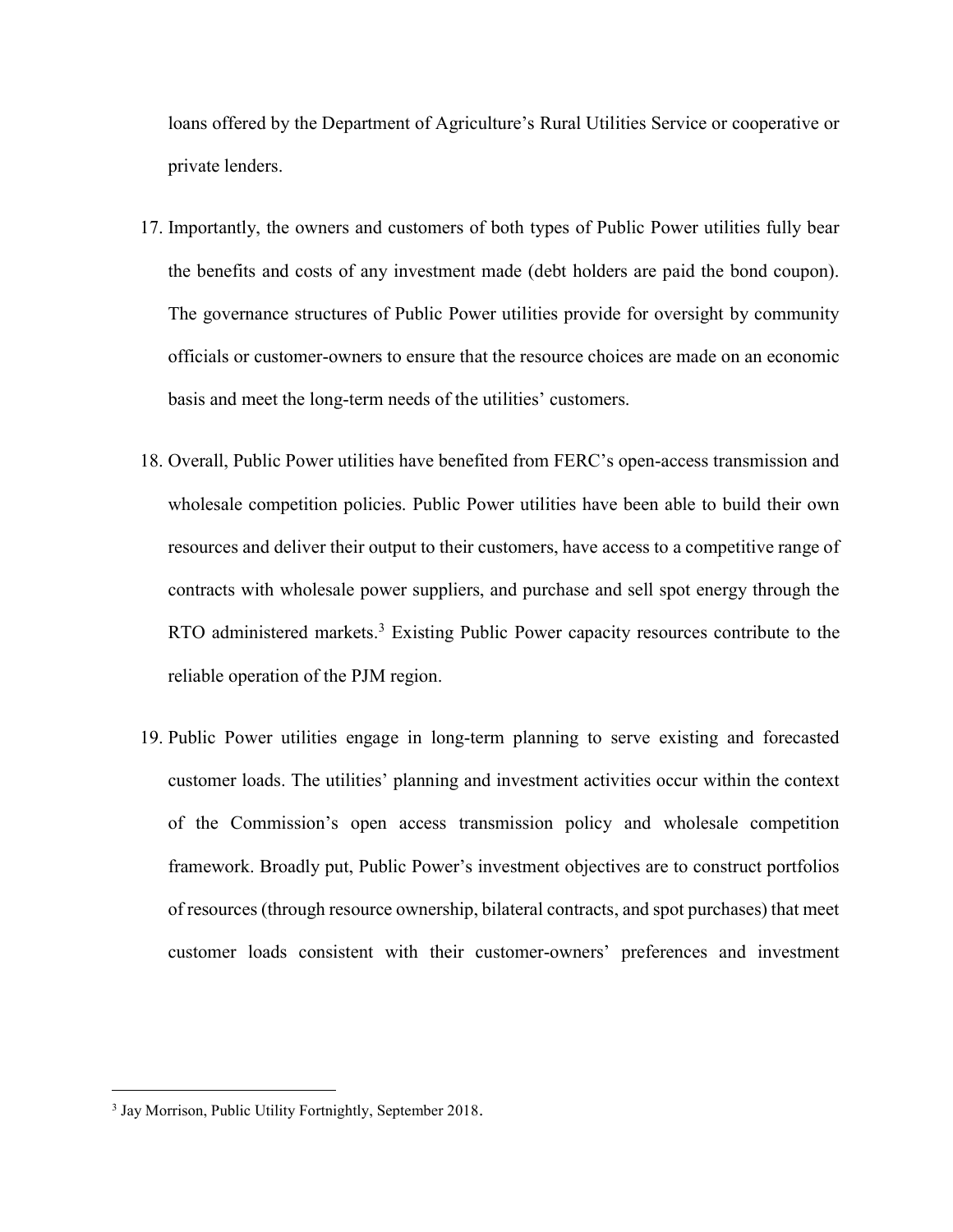objectives (this includes reliability, cost and risk trade-offs [i.e., portfolio impacts], environmental impacts, and local economic development).

# IV. The Proposed Expanded MOPR Should Not Apply to Public Power Self-Supplied Resources.

- 20. As the Commission notes in the June 29 order (see footnote 276), the Commission and PJM have repeatedly re-evaluated the MOPR since its adoption as part of the initial set of rules for RPM in 2006. Originally it was focused on mitigating exercises of buyer-side market power (monopsony power). Its application has expanded to include the impacts of state-sponsored payments on capacity offers and clearing prices, regardless of whether there is evidence of the exercise of buyer-side market power. The current iteration of the MOPR was put in place in response to merchant generators' concerns about state efforts to subsidize new generation resources, the effect of which, the challengers argued, would suppress revenues for existing capacity resources and distort market entry and exit signals.
- 21. Throughout its previous iterations, the MOPR applied only to new or planned resources and was effectively limited to gas-fired generating units. In the June 29 order, the Commission proposes to expand the MOPR to existing and new units, regardless of technology.
- 22. As an administrative intervention into the RTO administered capacity market, an expanded MOPR should be applied with the lightest touch practicable to address the Commission's identified concerns regarding out-of-market payments noted above.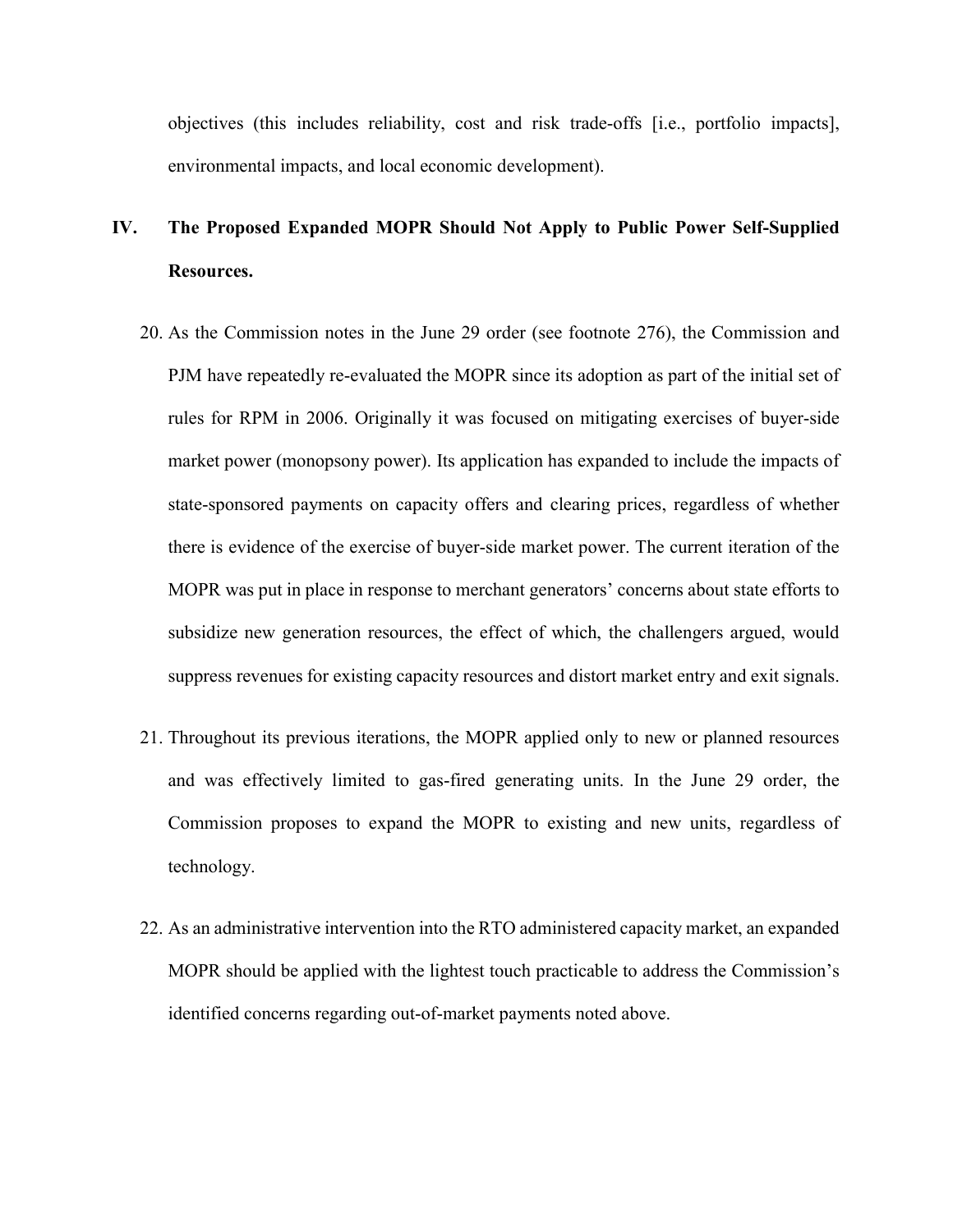- 23. In the June 29 order, as it has done in the past, the Commission describes its concept of subsidy in terms of state programs aimed at supporting specific generating resources or technologies. I do not need to assess whether resources supported through the various state programs generally described in the June 29 order should be subject to an expanded MOPR to conclude that self-supplied resources used to meet the loads of Public Power utilities should not be subject to the MOPR.
- 24. The traditional resource self-supply activities of the Public Power sector are well removed from and plainly distinguishable from the kinds of state programs cited in the June 29 order as the basis for the expanded MOPR. Under the business model described above, Public Power utilities make resource decisions to self-supply their loads in the context of a resource planning process that considers and is driven by market prices and consumer preferences, not by state-sponsored payments or other external subsidies.<sup>4</sup> Even more important from my perspective, Public Power self-supply investments are fully consistent with the behavior one would expect of a participant in a competitive market, and therefore should not be subject to mitigation by an expanded MOPR. I explain this point in the next two sections.

# V. Public Power Utilities' Self-Supply Resource Decisions Are Consistent with a Well-Functioning Market.

25. Public Power utilities make decisions about whether to build capacity, enter into bilateral contracts, or purchase requirements through the PJM capacity market based on a set of

 $\overline{a}$ 

<sup>4</sup> Some Public Power utilities are required to procure resources to meet state Renewable Portfolio Standards. This limited subset of resource investments may fall under the Commission's definition of state-sponsored resources.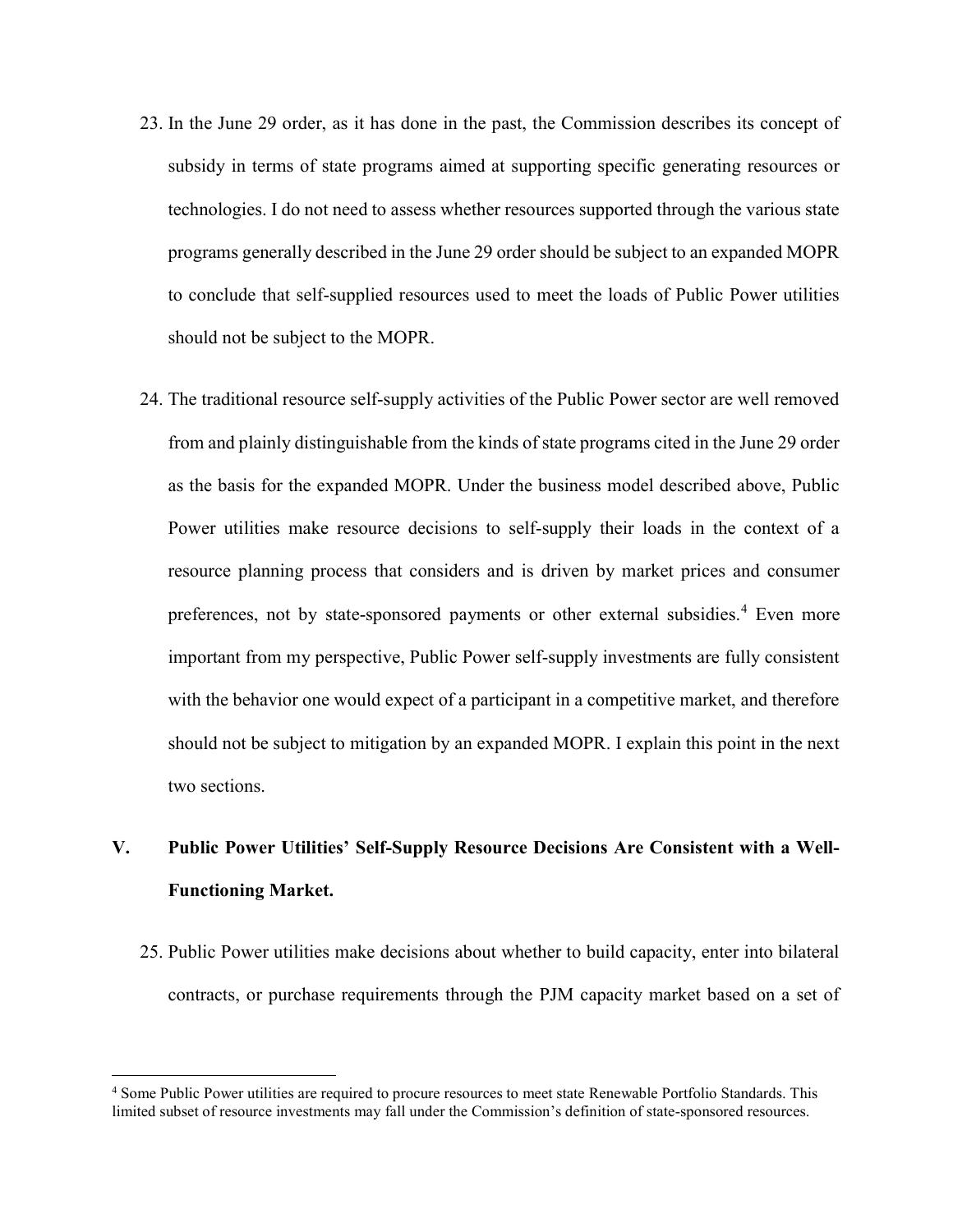investment objectives and expectations regarding future market conditions. The customerowners of Public Power utilities bear any gain or loss associated with those decisions. The Public Power not-for-profit utility business model—i.e., ownership structure, tax treatment, and resource selection process—is consistent with and benefits from the competitive market framework. A Public Power utility seeks to add the lowest cost resources to its portfolio that meet its customers' needs and the utility's goals, and relies on competition (competitive solicitations, fuel markets, and the FERC-jurisdictional power markets) to achieve that objective.

- 26. Implicit in arguments that the integrity of competition in the PJM capacity market requires the application of the MOPR to Public Power self-supply resources is the mistaken premise that all resource entry and exit must be coordinated solely by the RTO administered market to be deemed economic. The PJM capacity market should properly account for, not mitigate, the resource decisions made by Public Power entities in pursuit of a portfolio of supply resources consistent with their business objectives and their cost, risk (diversity), flexibility, security, and environmental impact goals, as these decisions are legitimate market-based decisions.
- 27. The term "market" refers to many different types of structures through which commerce is conducted. Markets trade many types of contracts. In this context, "contract" is a general term and can refer to all types of commercial arrangements, including asset ownership agreements, bilateral agreements, and spot purchases and sales through an exchange or pool. Participants in a market select amongst the available contracts to construct the optimal (i.e., utility maximizing) set of positions.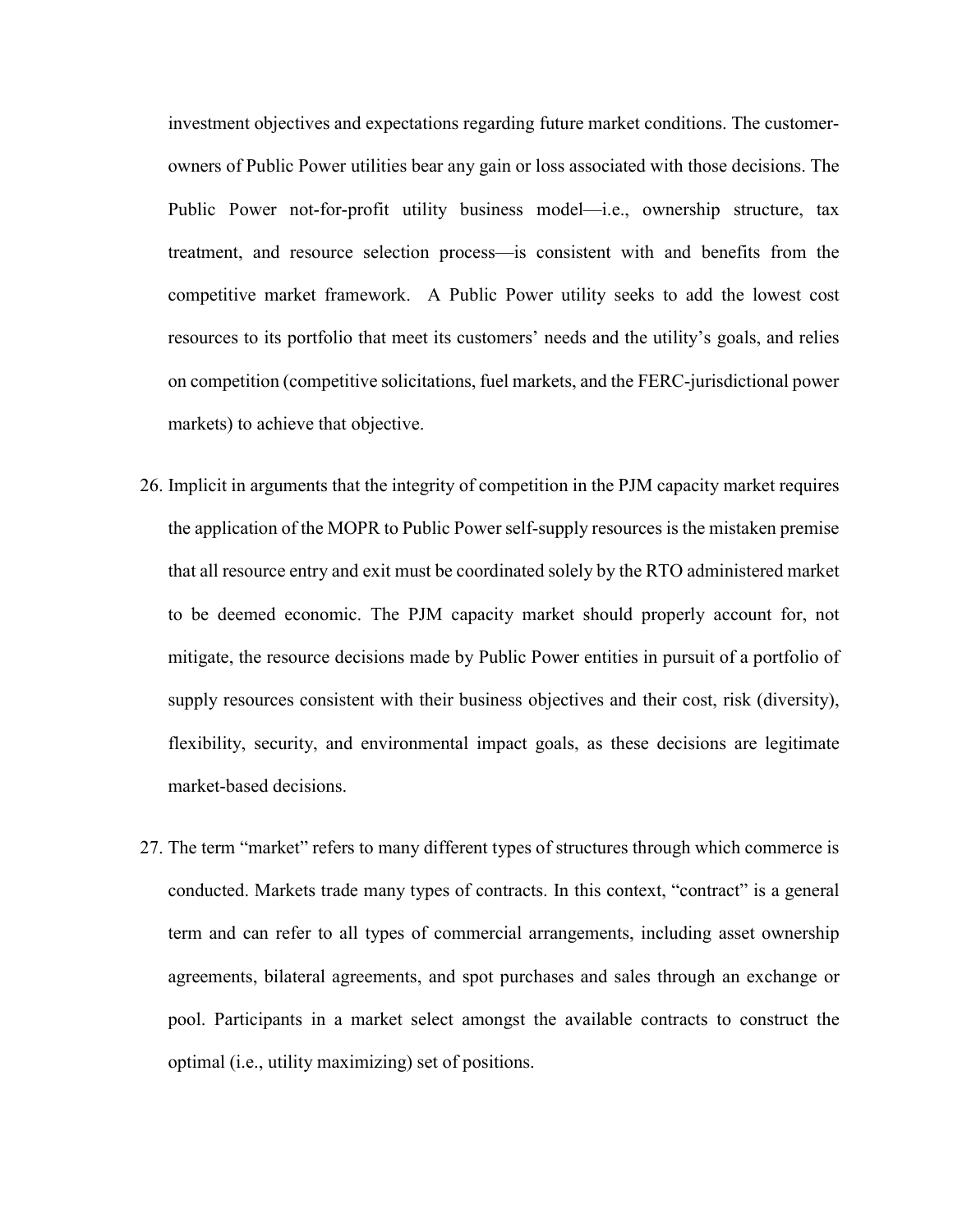- 28. A well-functioning market is not "perfect competition" in the economics text-book sense. Rather, a market is a set of agreed-to common practices and rules developed by participants to facilitate the very practical end of commerce. A well-functioning market, then, is a set of dynamic interactions that produces prices that inform and motivate future decisions by providing information about changing conditions, and that help participants evaluate the appropriateness of past decisions and make corrections.<sup>5</sup>
- 29. A well-functioning market is not a static intersection of supply and demand curves at a point in time. The use of the theory of perfect competition is best applied as a counterfactual against which to assess the performance of the outcomes of the real market and to aid in the design of interventions that might push the market towards the theoretical ideal. The necessary conditions underlying the perfect competition model are unrealistic and ignore the compensating mechanisms of dynamic adjustment that exist in the marketplace.

A perfect market should motivate individual investment decisions leading to the socially optimal [resource] mix, but the conditions for this to hold are strong  $$ the usual General Equilibrium assumption of a complete set of spot and forward markets or perfect foresight, price taking behavior by producers and consumers, risk neutrality (or adequate risk sharing contracts) and convex production possibilities (Arrow and Debreu 1954, Debreu 1959). The lack of informative distant futures markets may lead to a suboptimal degree of diversity. Herd behavior, in which investors observe others' choices and

 $\overline{a}$ 

<sup>&</sup>lt;sup>5</sup> Peter Boettke, Where Did Economics Go Wrong? Modern Economics as a Flight from Reality, Critical Review, 1997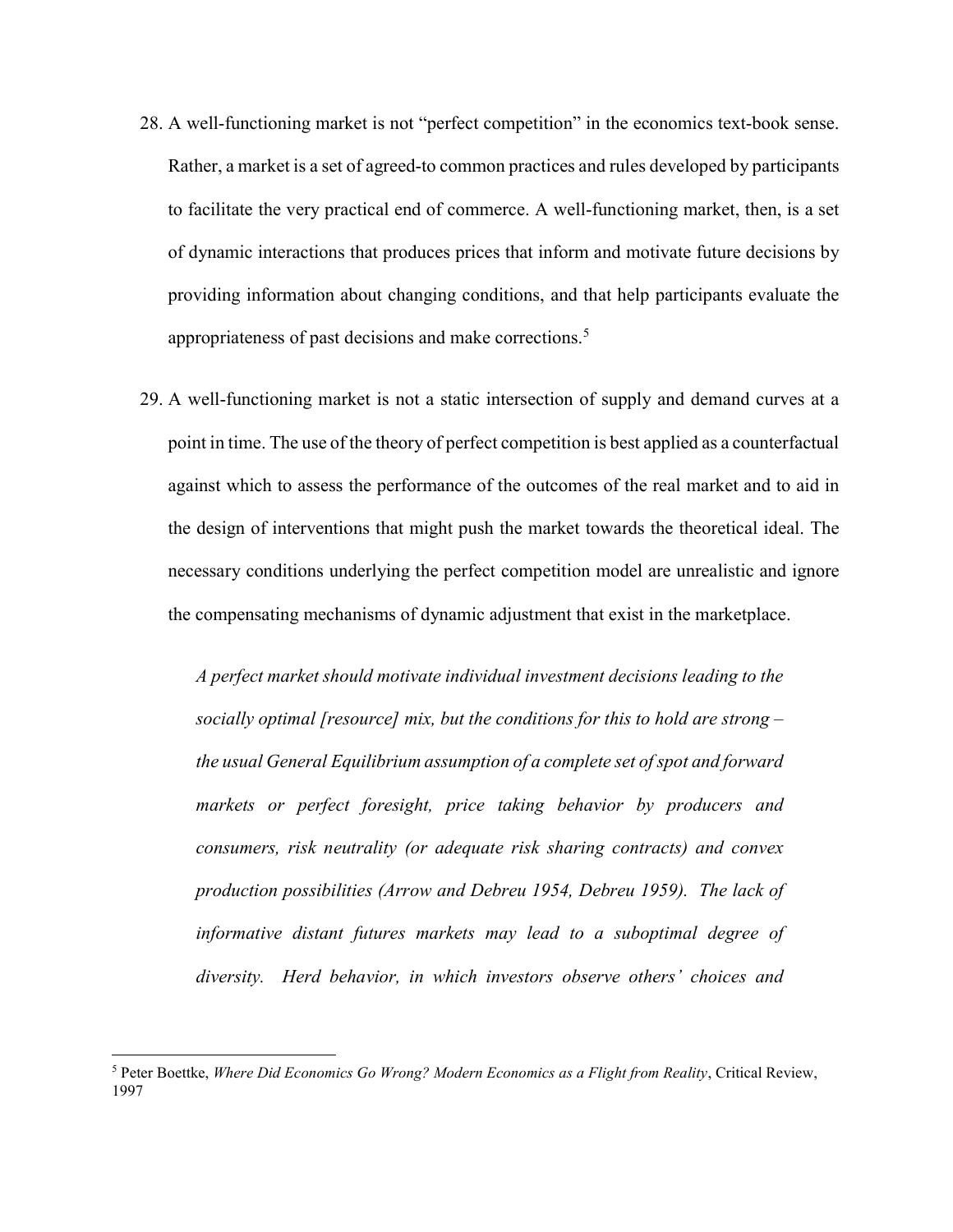assume they are based on superior information that justifies their choices, may encourage investment in one or two dominant technologies as well as investment boom and bust cycles (Ford 1999, 2001, and Olsina et al, 2005).<sup>6</sup>

- 30. Unless all the necessary conditions noted above are satisfied, it is all but impossible that the resulting market allocations would be socially optimal in the sense intended by academic economists. In fact, from a text-book perspective, suboptimal results are the most likely outcome. What we see in practice, then, are the efforts of the market participants to implement market rules, regulation, and laws that allow commerce to take place. In the best case, this combination of so-called "interventions" reduces the gap between actual market outcomes and the outcomes expected to result from perfect competition. The design and introduction of such interventions, even the most well-intended and considered interventions, can lead to outcomes that lie further from the socially optimal than those that would have resulted had the market been left to its own devices.<sup>7</sup>
- 31. It is best, then, to consider the perfectly competitive market as an ideal-type, not a thing that exists or can be achieved in practice. Rather, it is at best a model we can use to help us understand how the actual market works and how it might be improved. But in practice the best we can hope for is that the dynamic, compensating, coordinating structures and arrangements that do exist allow participants to make decisions through time that result in outcomes that are as efficient as possible. I'll refer to this as a 'workably competitive' market.

<sup>6</sup> Awerbuch & Yang, 2007

<sup>&</sup>lt;sup>7</sup> Refer to Lipsey and Lancaster, *The General Theory of the Second Best*, 1956.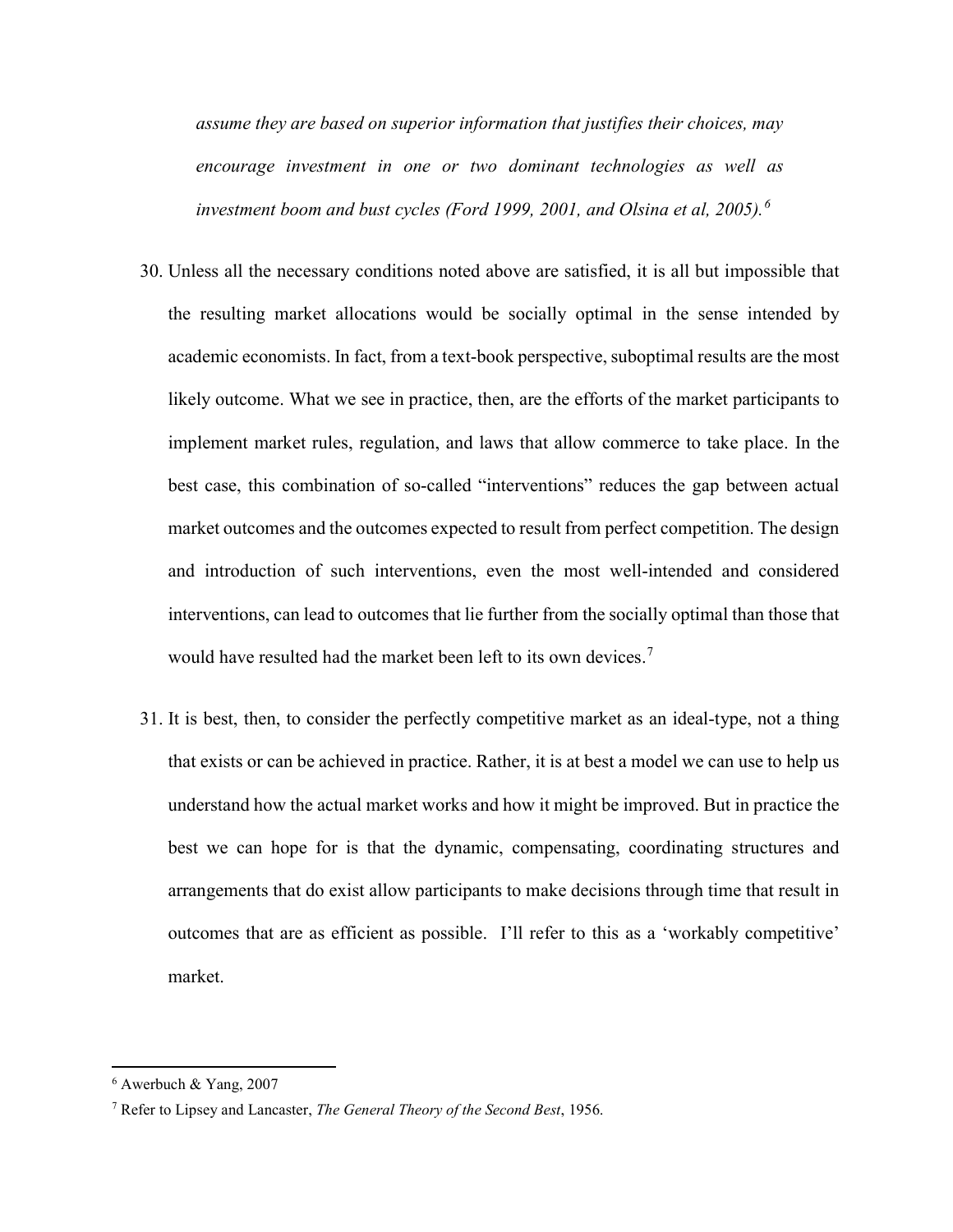- 32. It is useful to recall that in a workably competitive market, prices play two fundamental roles. *First*, prices provide market participants with information about the relative scarcity of goods to so that they can adjust their consumption or production behavior. Second, prices reveal the ultimate profitability or unprofitability of economic actions–such as building power plants or signing contracts–already taken. "Correct" actions are rewarded with gains; errors are penalized with losses.<sup>8</sup>
- 33. The prices provided through PJM's RPM capacity market do not fully reflect the complete set of participant preferences. The RPM market limits participants to one standardized contract type and specifies bid parameters. While it is true that typical centralized market structures, such as commodity exchanges, utilize standardized contract terms and conditions to facilitate trade and increase liquidity, it is not the case that only supply that enters and exits the marketplace subject to the standardized terms and conditions is deemed economic. In addition to the prices provided through the centralized market, participants in all markets incorporate multiple criteria, both economic and non-economic, into their capital budgeting decisions. The RPM structure, however, with its reliance on a single standardized contract, does not allow participants to fully reveal their preferences, the result of which is a potentially inefficient capital allocation. Consequently, the RPM market is incapable of signaling for the types of resources that optimally satisfy all buyers' preferences, particularly the desire for diversity, environmental and health benefits, flexibility, and security at an aggregate or economy-wide level.

<sup>8</sup> Boettke, 1997 and 2010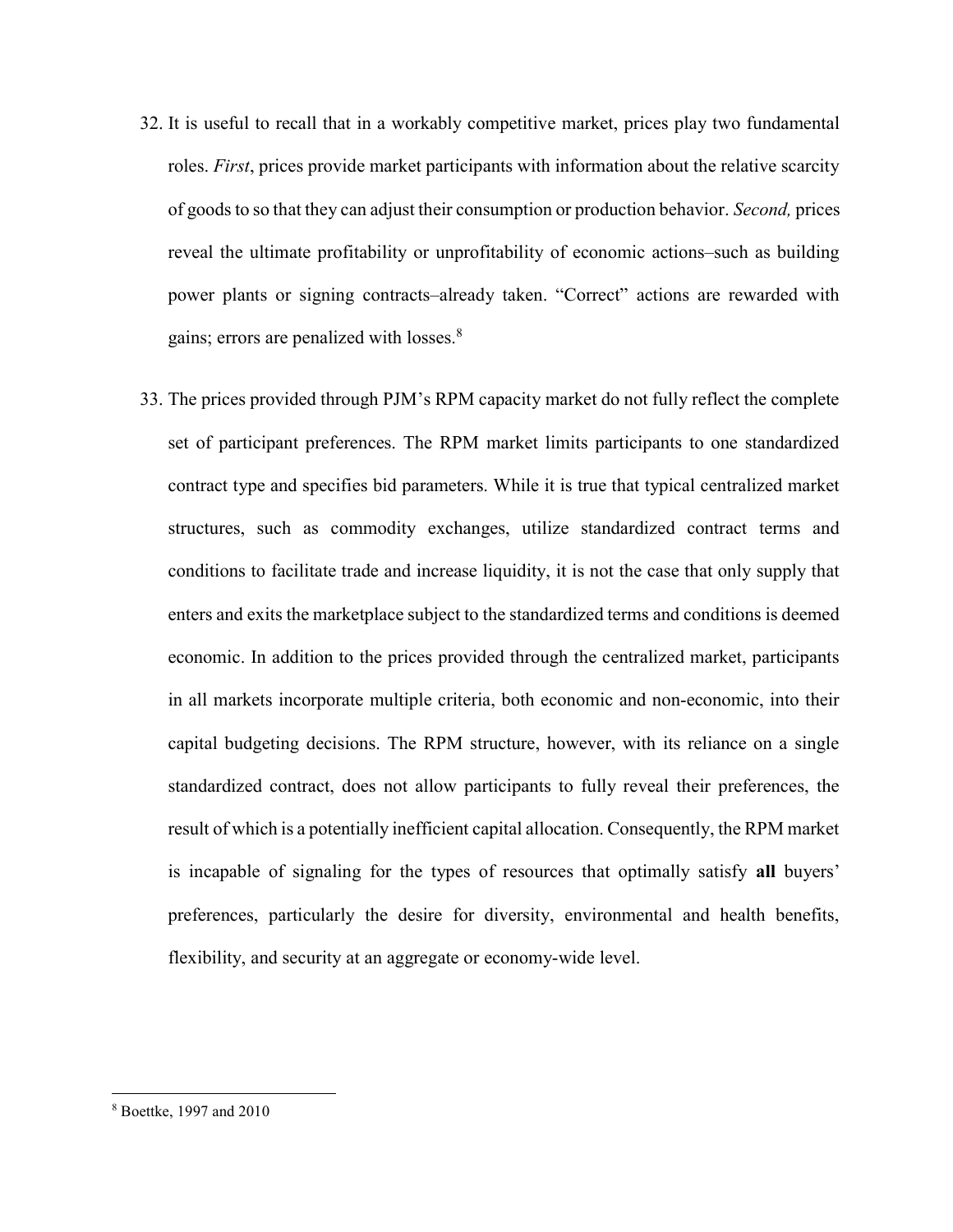- 34. A goal of the RPM, and indeed any capacity market, is to provide sustainable unbiased investment signals to market participants. Doing so would result in the most economic resources entering and the least economic exiting the market. But the RPM may not be delivering on that goal for all participants. One observation is that, at present, the market design itself may be biasing investment incentives towards some generating technologies rather than others.
- 35. Consider that in PJM, market-based entry has been dominated by gas-fired combined cycle generation and the interconnection queue indicates that most planned projects are also gasfired combined cycle projects. As is evidenced by the Quarterly State of the Market Report for PJM:

Of the 72,708.9 MW in the status of Active on March 31, 2018, 34,234.7 MW (47.1 percent) were combined cycle projects. Of the 16,532.1 MW in the status of under construction, 11,774.6 MW (71.3 percent) were combined cycle projects.<sup>9</sup>

This data suggests that PJM's wholesale market may have a strong bias that selects for gasfired combined cycle projects.

36. In any event, investors clearly believe that the PJM-operated capacity and energy markets reward investment in gas-fired power plants. As currently designed, the centralized market is unlikely to select investments in technology choices that satisfy the preferences of buyers who value those characteristics, unless investors in those technologies can find

<sup>9</sup> Quarterly State of the Market Report for PJM: January through March 2018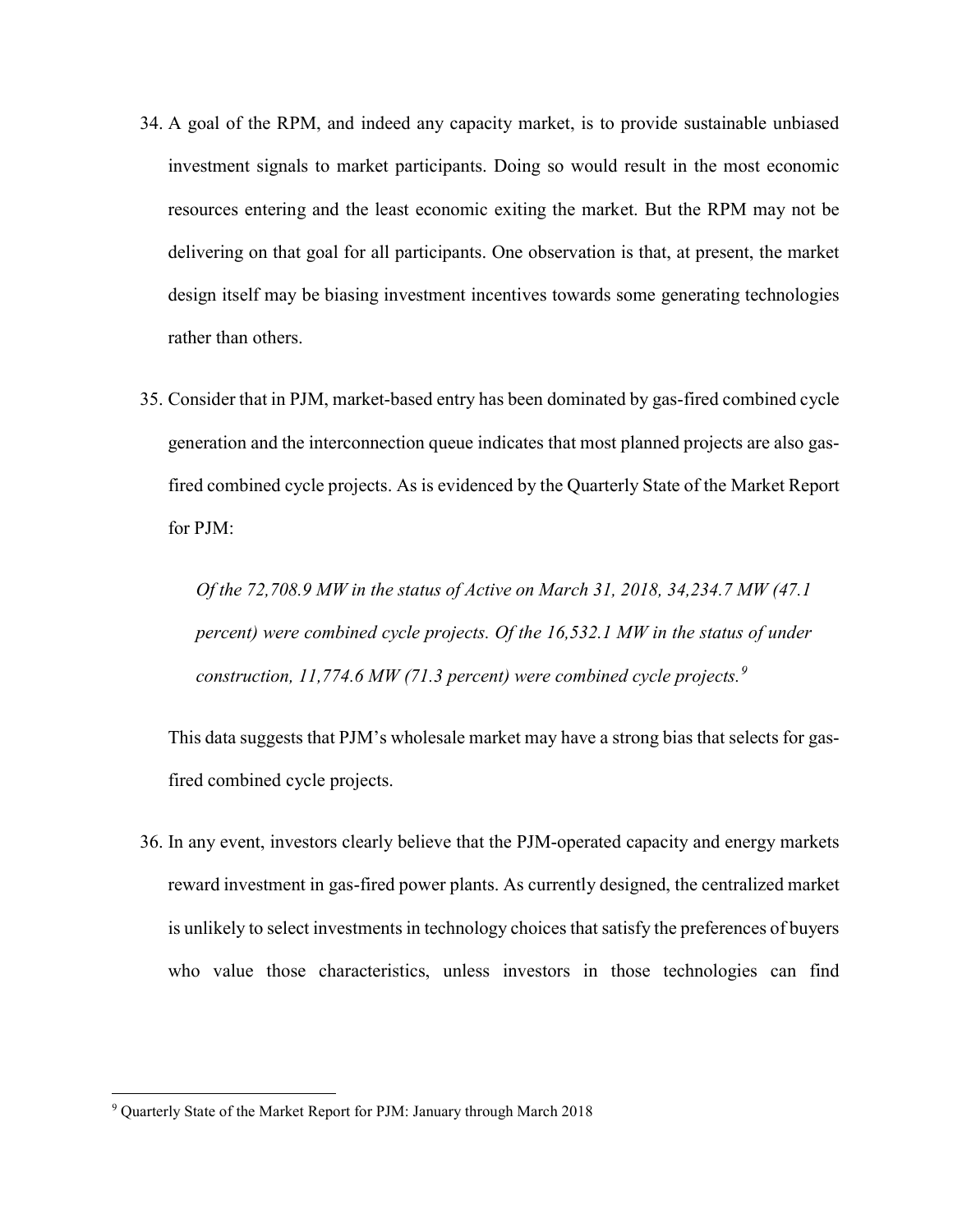counterparties with complementary risk profiles to sign long-term power purchase agreements—case in point, Public Power utilities.

37. Public Power utilities, as I explained above, pursue portfolios of supply resources consistent with their business objectives and that satisfy their set of cost, risk (diversity), flexibility, security, environmental, and other preferences. Public Power is not limited by the constraints facing merchant power producers in the broader market, who face high opportunity costs of capital and limited long-term hedging opportunities. Consequently, Public Power utilities can consider investments in all resource types and a menu of contracts as part of a broader portfolio optimization problem, seeking an optimal resource mix for its load over a long-term investment horizon. Public Power's portfolio approach to resource planning constitutes economic investment decision-making that should not be mitigated by an expanded MOPR, as I discuss below.

# VI. Public Power Utilities Should Be Allowed to Continue Making Economic Investment Decisions.

- 38. Many of the resource investment tradeoffs I described above depend on the business model and consequent priorities of the decision-makers.
- 39. The traditional vertically integrated investor-owned utility ("IOU") makes resource investments designed to meet customer demand, while maximizing shareholder returns subject to constraints on costs and resource preference imposed by a state regulatory commission. If the state regulator prefers renewable investments, the utility will make those investments, and is then paid a rate that recovers the prudently incurred cost of the investments made. If the prudent investment costs end up being above market, the utility's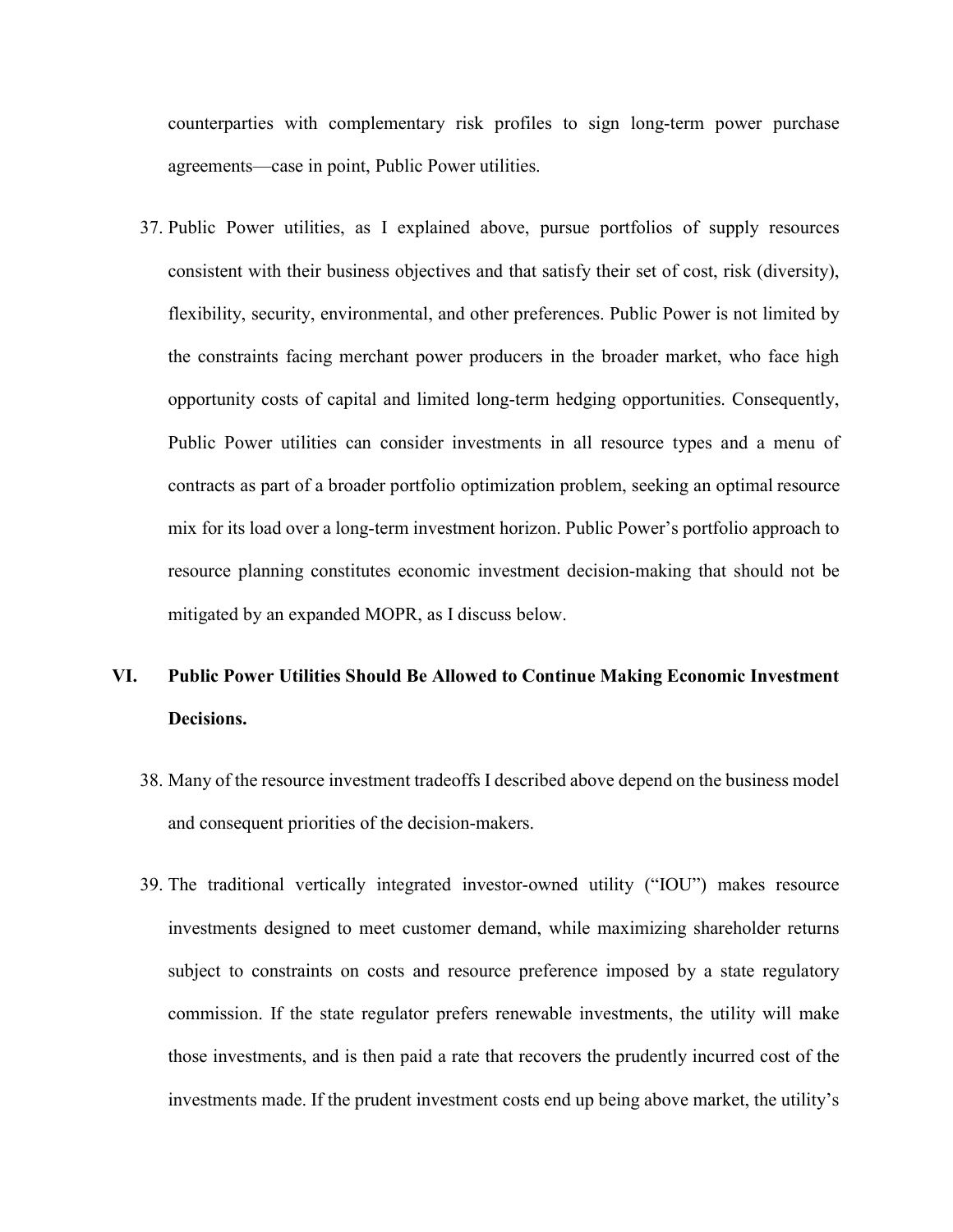customers bear the cost in higher rates and the utility's shareholders benefit. If the investment outperforms the market, in most cases the utility's shareholders benefit immediately, and the customers benefit only after rates are adjusted.

- 40. Competitive generation companies make investment decisions designed to maximize returns to their equity investors (owners). There is no regulator imposing its preferences on the company. Rather, the company assesses the market and the technology options and selects the project that meets or exceeds its investment hurdle rate, in expectation. If the investment ends up being above market, the project's equity investors bear the cost, and suffer a loss. If the investment outperforms the market, the project's equity investors enjoy the benefits.
- 41. Public Power utilities make investment decisions designed to meet customer demand and preferences while minimizing cost and risk (often with an explicit stable rate objective) to the customer-owners (in cooperative utilities the utility's customers are the owners; in a municipal utility, the tax-payers (i.e., residents) of the municipality are the owners). In this case, the utility assesses its supply needs and options and selects the portfolio of resources that it believes is most likely to meet its investment and business objectives through time.
- 42. One common Public Power business objective is to invest in different technologies are made to achieve resource diversification to mitigate exposure to market risks, electricity prices, fuel prices, and environmental risks. Public Power utilities generally strive to maintain stable rates. Thus, they seek cost effective hedges against risky future electricity and fuel prices. Given the negative correlation between energy prices and the economy, Public Power finds it in the interest of their customers to minimize, to the extent cost-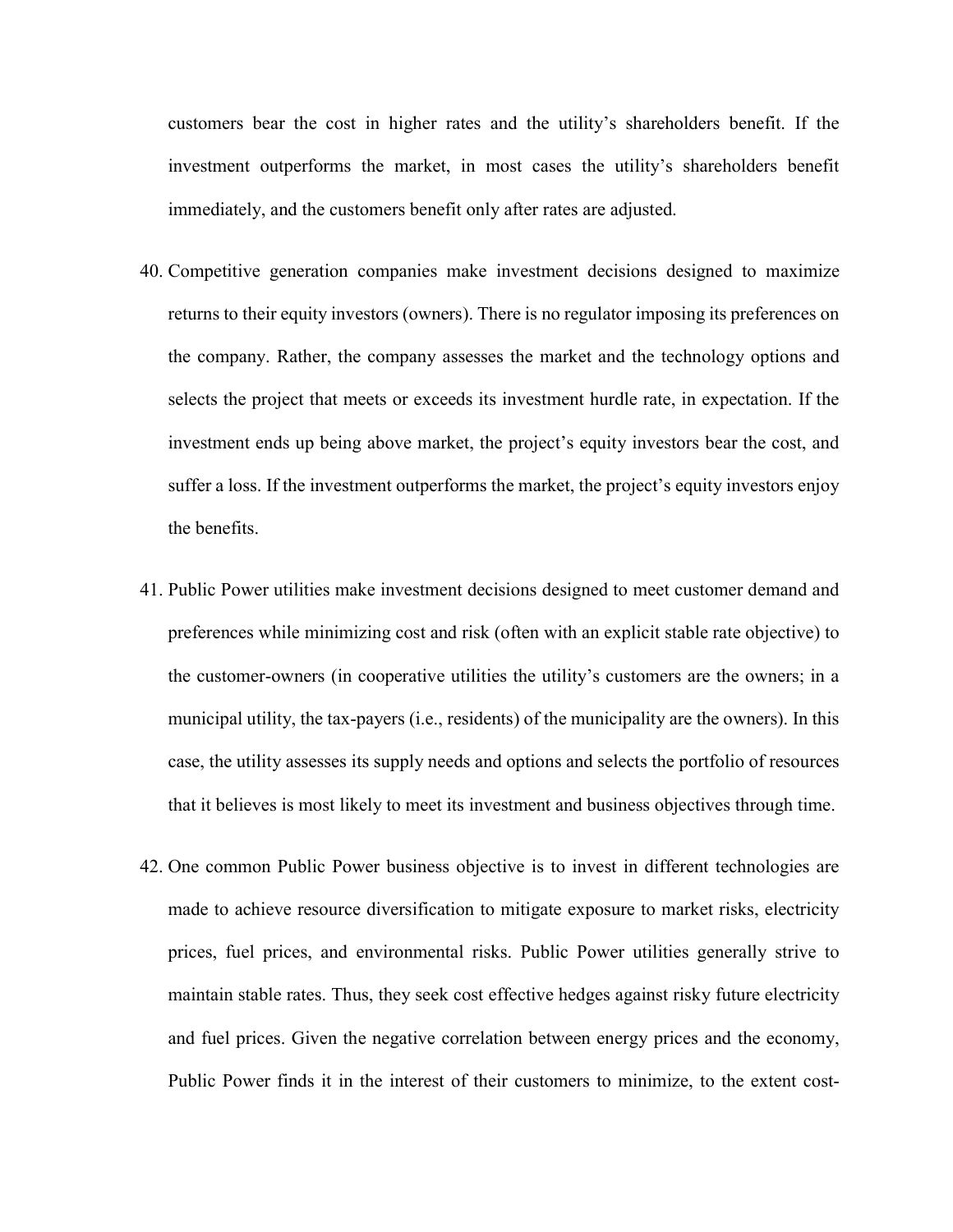effective, fuel price volatility. Fossil fuel price risk can only be mitigated through diversification.

- 43. Generation owners that are not part of a vertically integrated utility bear much of the risk of their investment decisions unless they find willing counterparties with complementary risks. A retail supply company selling electricity at fixed prices to end-use customers is one natural counter-party to a generation company selling electricity at variable prices but whose fuel cost is uncorrelated with the electricity price. Vertical integration avoids the need for contracts or cross ownership of shares, reducing transaction costs. Furthermore, ignorance of other potential counter-parties' risk profiles and other information costs tends to lead companies to construct physical rather than financial portfolios of plants. Therefore, the best case for plant diversity is within the portfolio of a well-capitalized utility, including Public Power utilities, rather than amongst an aggregate of stand-alone pure plays.<sup>10</sup>
- 44. A necessary implication of portfolio-based analysis is that the relative value of, and thus the benefits of investing in, generating assets must be determined not by evaluating alternative assets, but by evaluating alternative asset portfolios. Awerbuch (1999 and 2000) evaluated the US gas-coal generation mix and showed that adding wind, photovoltaics and other fixed cost renewables to a portfolio of conventional generating assets served to reduce overall portfolio cost and risk, even though their stand-alone generating costs may be higher.<sup>11</sup>

 $10$  A pure play is a business whose cashflows are derived almost exclusively from the provision of services that share a common risk profile, such as developers of generation plants not under contract to or owned by distribution utilities or retail suppliers.

<sup>&</sup>lt;sup>11</sup> Awerbuch & Yang, 2007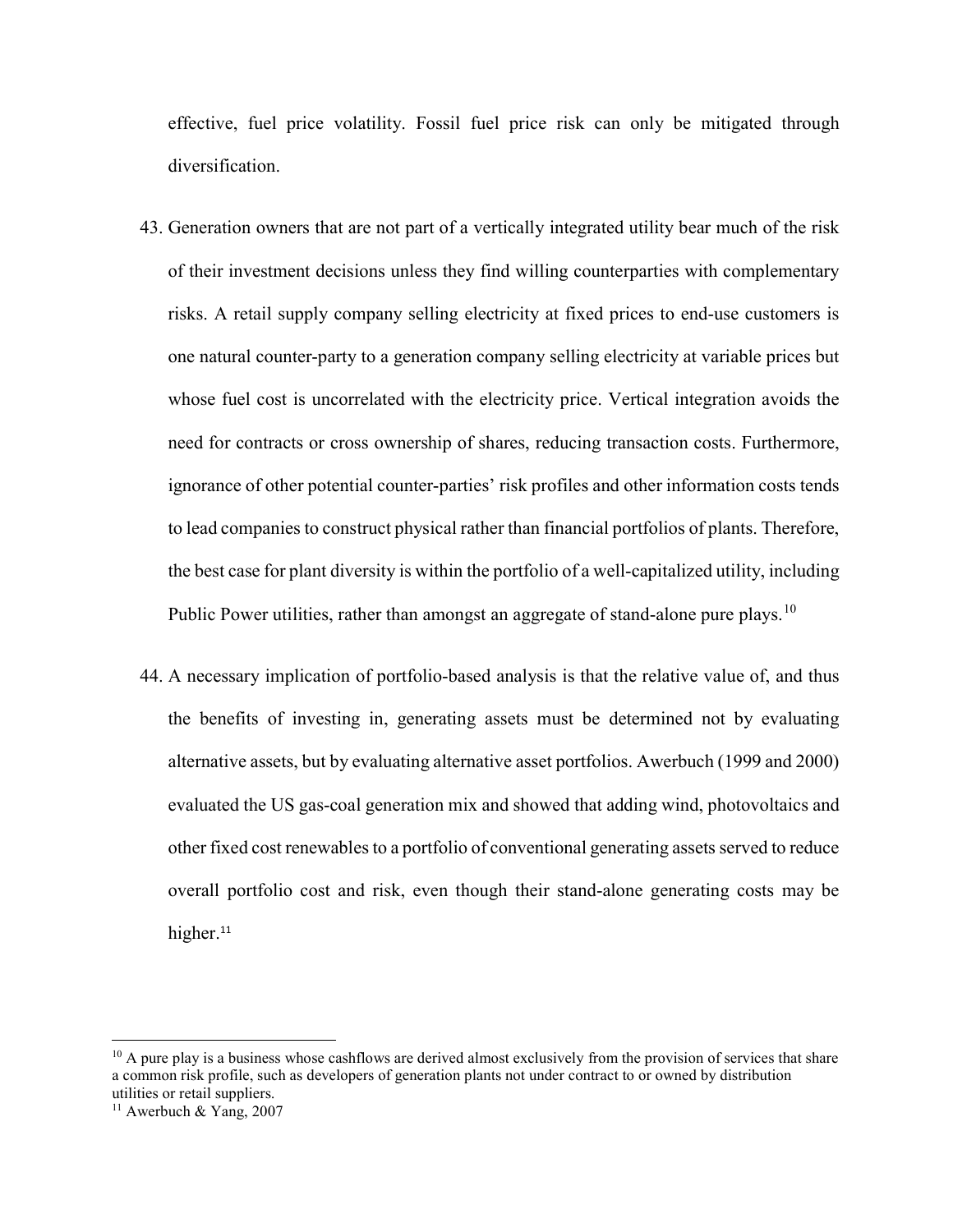45. Public Power utilities make economic tradeoffs amongst multiple criteria and select the investments that maximize portfolio value. The proposed expanded MOPR is based on an evaluation of all resources as if they were pure plays without accounting for other criteria that are considered in developing a portfolio of resources. It is incorrect to assess Public Power investments as if they were pure plays. Any time the mitigated price exceeds the project cost, net of portfolio benefits, and the resource fails to clear the capacity market, the result is an economic loss to the utility and a lack of efficiency in the market, as economic capacity is not counted toward the installed capacity requirements in the region. This negative impact on Public Power is clearly inconsistent with the Commission's open access and competitive market policy objectives.

# VII. Application of the MOPR to Public Power Self-Supply Would Unreasonably Interfere with Public Policies Encouraging This Long-Standing Business Model.

- 46. In its consideration of the appropriate application of the MOPR, the Commission should be technology neutral and avoid penalizing different business models. The Commission should not pursue policies that prefer one technology over another, nor should it adopt policies that discriminate against the unique features of the different business models.
- 47. The Public Power utilities' not-for-profit business model and tax advantages impact their capital structure and financing costs. Of course, many participants in the marketplace have access to low cost debt and there are a multitude of investment structures used to lower the cost of capital and effect financing. Appropriately, none of this legitimate business activity is subject to the MOPR.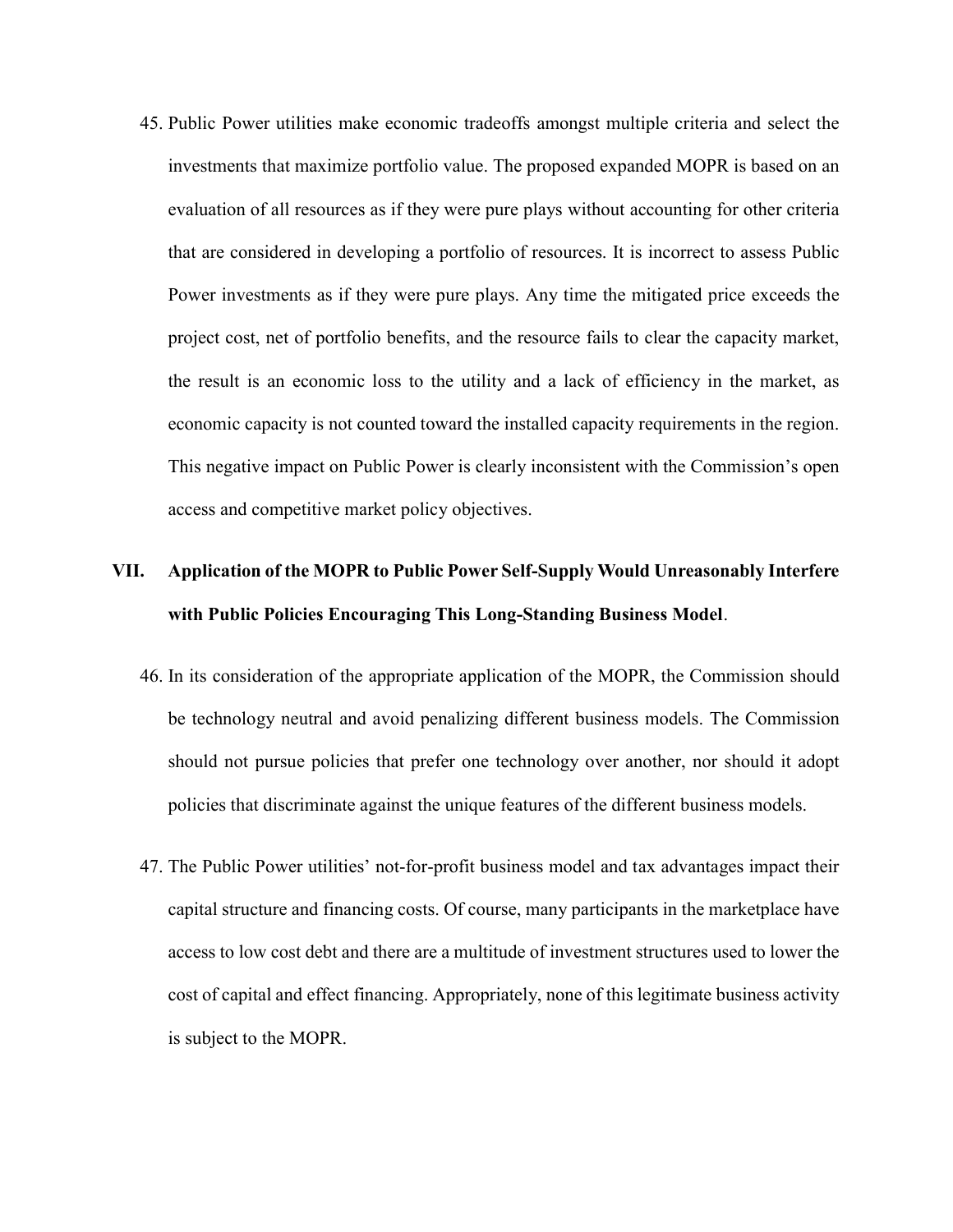- 48. As discussed at some length above, Public Power utilities conduct detailed planning and market analysis to select self-supply investments that best meet a broad set of performance criteria while conferring the greatest portfolio benefit (cost-risk tradeoff). That the economics of investment opportunities are properly evaluated in the context of the portfolio in which they would participate given multiple selection criteria (many of which are not directly valued in the RTO-administered market) is consistent with their utility business model, not anti-competitive, and should not be subject to mitigation.
- 49. In the case of Public Power, then, applying the MOPR to self-supply investments could have the effect of undoing the benefits (e.g., access to low-cost debt) of the not-for-profit business model that the organizational structure was intended to confer, and which are enshrined in federal and state statutes. Moreover, application of the MOPR to Public Power investment choices could undermine the portfolio benefits built into an existing and future resource mix and could expose Public Power utility customers to costs that their prudent portfolio diversification would have allowed them to avoid.

#### VIII. Conclusions

50. The Commission bases its concept of subsidy and the applicability of the expanded MOPR on state-sponsored out-of-market payments to selected resource types. The investment activities of the Public Power sector are well removed from such state-sponsored external payments to specific resources. Public Power utilities make resource selection decisions in the context of resource planning processes that considers and is driven by market prices and consumer preferences, not by state-sponsored payments or other external subsidies.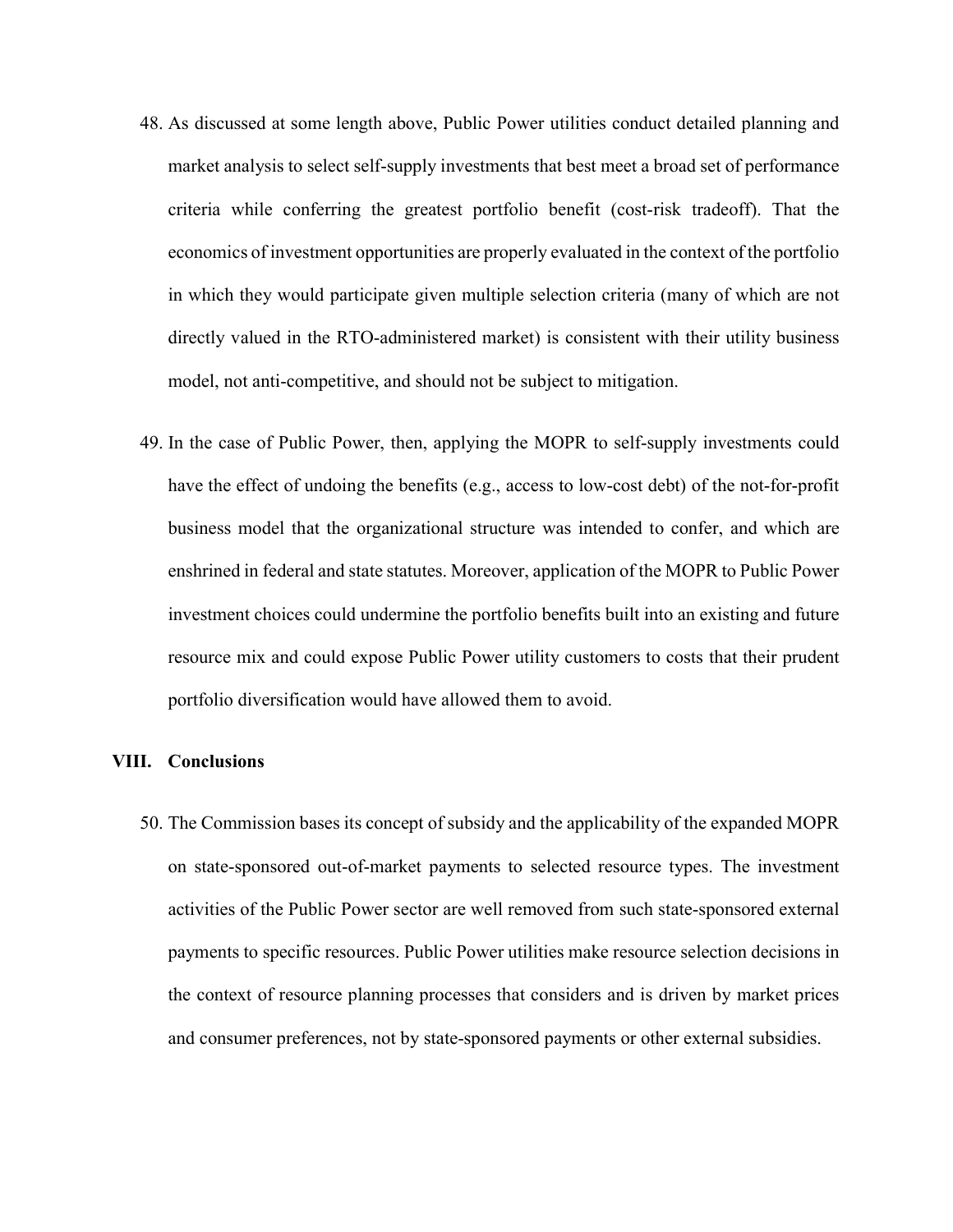- 51. Public power utilities endeavor to build power supply portfolios that efficiently meet their objectives following capital investment strategies that balance cost-risk tradeoffs, environmental performance, and reliability needs. The ultimate decision to self-supply, that is to build, own and operate generation, is based on the application of capital budgeting principles and portfolio theory.
- 52. Arguments that the integrity of the competitive market requires application of the MOPR to Public Power self-supply resources are often made based on the mistaken idea that all resource entry and exit must be coordinated solely by the RTO administered market to be economic. The Commission should recognize the limitations of the market and its inability by construction to fully satisfy the legitimate economic preferences of all market participants.
- 53. The Public Power sector's resource investments are made as economic business decisions and are not the result of state-sponsored external payments, the effects of which the Commission seeks to address with the expanded MOPR. Ultimately, the self-supply decisions of the Public Power sector are consistent with the behaviors one would expect of a participant in a competitive market.
- 54. If the Commission should adopt an expanded MOPR as proposed in the June 29 order, selfsupplied resources used to meet the loads of Public Power utilities should not be subject to the MOPR or, alternatively, should be exempted from the MOPR.

Signature appears on the next page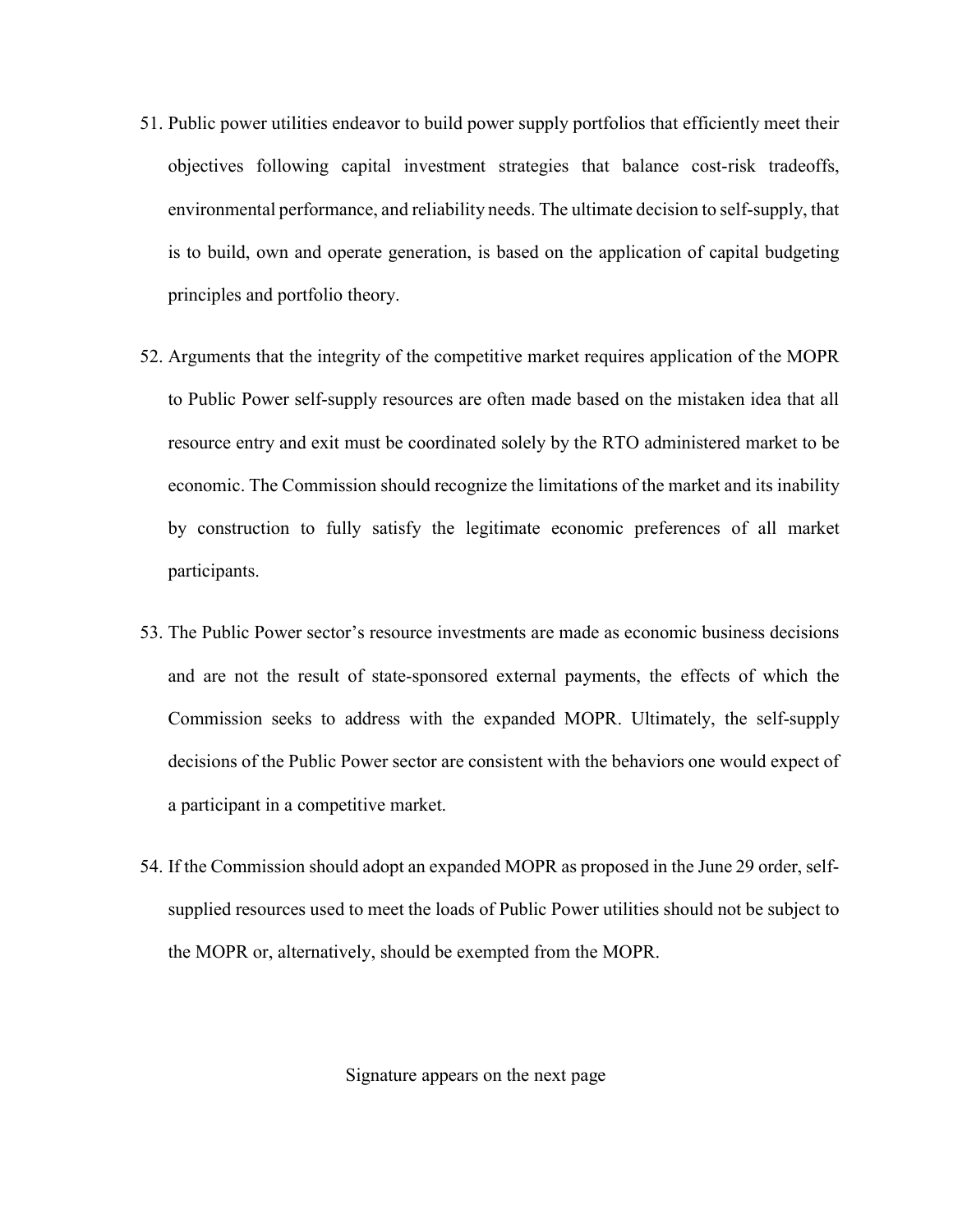I declare under penalty of perjury that the foregoing is true and correct.

Executed on October 1, 2018.

 $2\sqrt{2}\sqrt{2\sqrt{2}}$  $\overline{a}$ 

Marc D. Montalvo